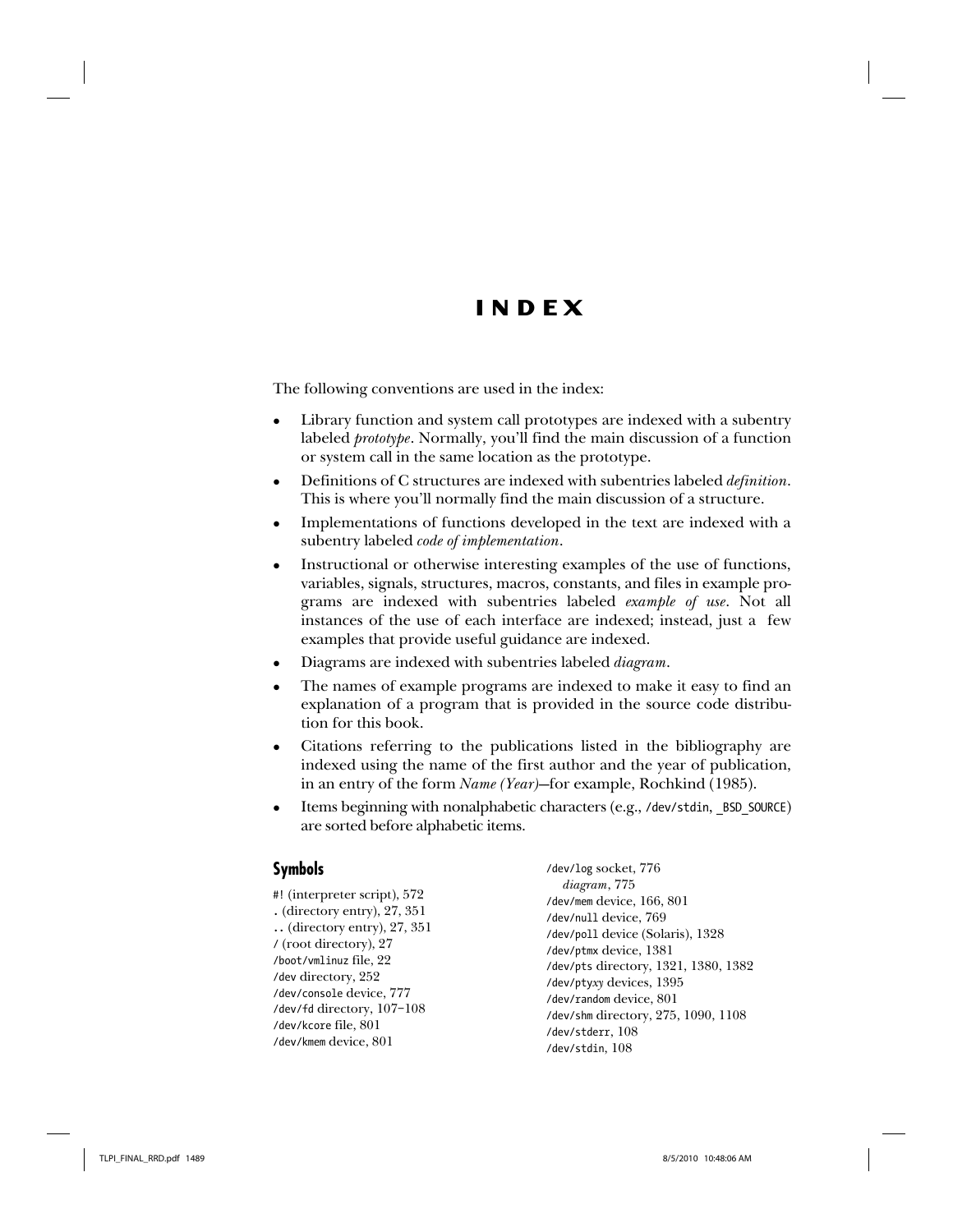/dev/stdout, 108 /dev/tty device, 707, 708, 1321. See also controlling terminal /dev/ttyn devices, 1289 /dev/ttyxy devices, 1395 /dev/zero device, 1034 used with mmap(), 1034 example of use, 1036 /etc directory, 774 /etc/fstab file, 263 /etc/group file, 26, 155–156 /etc/gshadow file, 156 /etc/hosts file, 1210 /etc/inetd.conf file, 1249–1250 /etc/inittab file, 820 /etc/ld.so.cache file, 848, 854 /etc/ld.so.conf file, 847, 848 /etc/ld.so.preload file, 874 /etc/localtime file, 198 /etc/mtab file, 263 /etc/named.conf file, 1210 /etc/passwd file, 26, 153–155 /etc/resolv.conf file, 1211 /etc/services file, 1212–1213 /etc/shadow file, 155 /etc/syslog.conf file, 776, 781–782 diagram, 775 /lib directory, 847, 848, 854 /lib/ld-linux.so.2 (dynamic linker), 839, 844 /lib/libc.so.6 (glibc 2), 844, 870 /proc file system, 42, 223–228 diagram, 227 /proc/config.gz file, 1418 /proc/cpuinfo file, 752 /proc/domainname file, 230 /proc/filesystems file, 255 /proc/hostname file, 230 /proc/kallsyms file, diagram, 119 /proc/kmsg file, 776 /proc/ksyms file, diagram, 119 /proc/locks file, 1140–1142 /proc/mounts file, 263 /proc/net/tcp file, 1276 /proc/net/tcp6 file, 1276 /proc/net/udp file, 1276 /proc/net/udp6 file, 1276 /proc/net/unix file, 1276 /proc/partitions file, 254 /proc/PID directory, 224–226 /proc/PID/cmdline file, 124, 225 /proc/PID/coredump\_filter file, 449, 615 /proc/PID/cwd file, 225, 364, 800 /proc/PID/environ file, 126, 225, 801 /proc/PID/exe file, 225, 564, 800

/proc/PID/fd directory, 107, 225, 342, 762 /proc/PID/fdinfo directory, 75 /proc/PID/limits file, 755 /proc/PID/maps file, 225, 842, 1006, 1008, 1019, 1025, 1041, 1115 example of use, 1046 /proc/PID/mem file, 225 /proc/PID/mounts file, 225, 263 /proc/PID/oom\_adj file, 615, 1040 /proc/PID/oom\_score file, 1040 /proc/PID/root file, 225, 367, 800 /proc/PID/smaps file, 1006 /proc/PID/stat file, 599, 700, 748, 755 /proc/PID/status file, 115, 172, 224, 225, 764, 799, 806, 1049, 1050 /proc/PID/task directory, 225 /proc/PID/task/TID/status file, 799, 806 /proc/self symbolic link, 225 /proc/swaps file, 254 /proc/sys/fs/file-max file, 763, 801 /proc/sys/fs/inotify/max\_queued\_events file, 385 /proc/sys/fs/inotify/max\_user\_instances file, 385 /proc/sys/fs/inotify/max\_user\_watches file, 385, 1358 /proc/sys/fs/mqueue/msg\_max file, 1086 /proc/sys/fs/mqueue/msgsize\_max file, 1086 /proc/sys/fs/mqueue/queues\_max file, 1086 /proc/sys/fs/nr\_open file, 762 /proc/sys/fs/pipe-max-size file, 892 /proc/sys/fs/suid\_dumpable file, 449 /proc/sys/kernel/acct file, 594 /proc/sys/kernel/cap-bound file, 815 /proc/sys/kernel/core\_pattern file, 449 /proc/sys/kernel/msgmax file, 951 /proc/sys/kernel/msgmnb file, 801, 949, 951 /proc/sys/kernel/msgmni file, 951 /proc/sys/kernel/ngroups\_max file, 179 /proc/sys/kernel/osrelease file, 229 /proc/sys/kernel/ostype file, 229 /proc/sys/kernel/pid\_max file, 115, 228 /proc/sys/kernel/pty/max file, 1381 /proc/sys/kernel/pty/nr file, 1381 /proc/sys/kernel/rtsig-max file, 458 /proc/sys/kernel/rtsig-nr file, 458 /proc/sys/kernel/sched\_child\_runs\_first file, 526 /proc/sys/kernel/sem file, 992 /proc/sys/kernel/shmall file, 1015 /proc/sys/kernel/shmmax file, 1015 /proc/sys/kernel/shmmni file, 1015 /proc/sys/kernel/threads-max file, 763 /proc/sys/kernel/version file, 229 /proc/sys/net/core/somaxconn file, 1157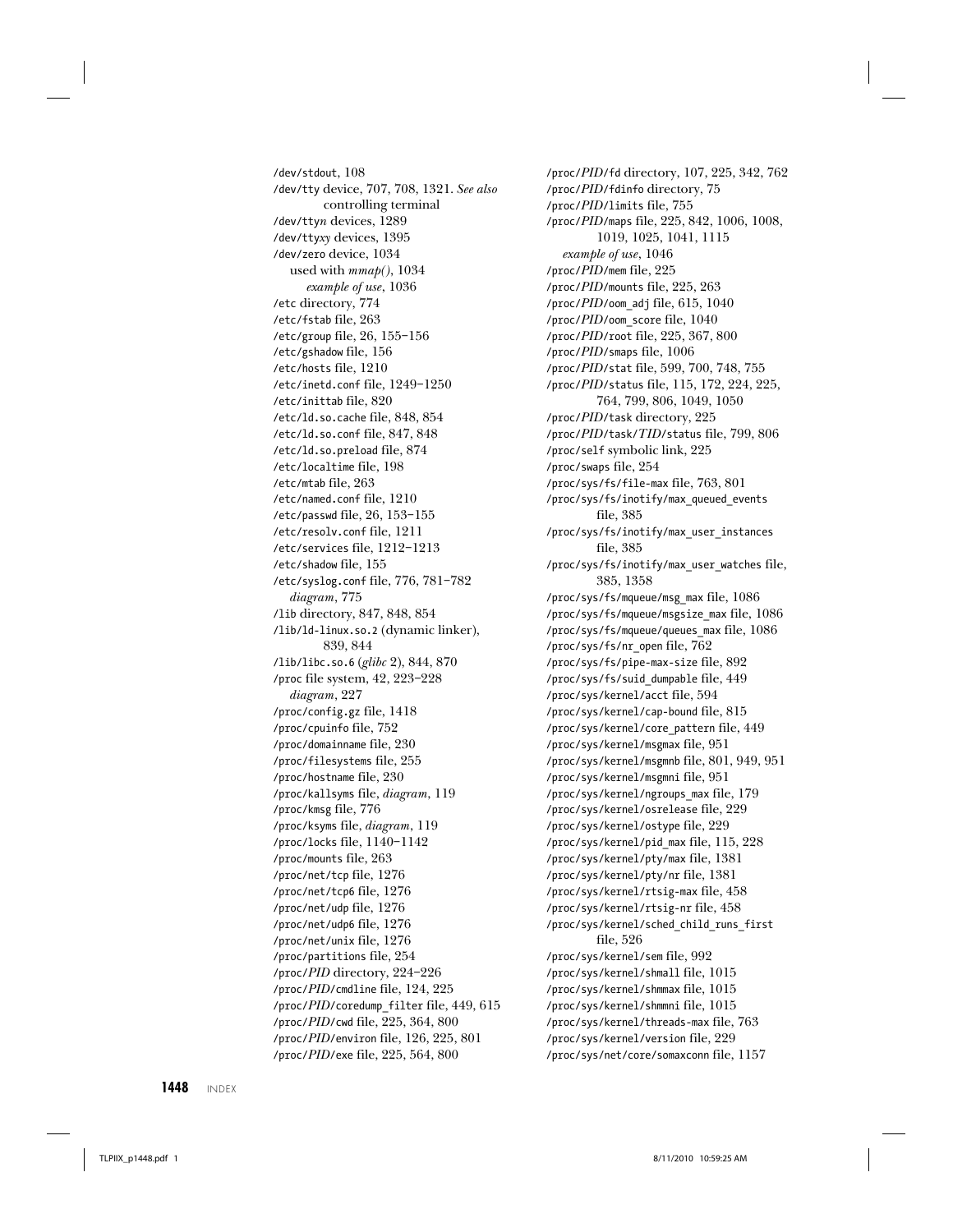/proc/sys/net/ipv4/ip\_local\_port\_range file, 1189, 1224 /proc/sys/net/ipv4/tcp\_ecn file, 1267 /proc/sys/vm/dirty\_expire\_centisecs file, 241 /proc/sys/vm/legacy\_va\_layout file, 793 /proc/sys/vm/overcommit\_memory file, 1038 /proc/sys/vm/overcommit\_ratio file, 1039 /proc/sysvipc/msg file, 935 /proc/sysvipc/sem file, 935 /proc/sysvipc/shm file, 935 /proc/version file, 229 /sbin/init file, 33 /sys directory, 252 /tmp directory, 300, 791 /usr/account/pacct file, 592 /usr/group association, 12 /usr/lib directory, 847, 848, 854 /usr/lib/locale directory, 201, 203 /usr/local/lib directory, 847, 848 /usr/share/locale directory, 201 /usr/share/locale/locale.alias file, 201 /usr/share/zoneinfo directory, 198 /usr/src/linux directory, 1424 /var/log directory, 774 /var/log/lastlog file, 830 /var/log/messages file, 782 /var/log/pacct file, 592 /var/log/wtmp file, 818 /var/run directory, 1142 /var/run/utmp file, 818 <errno.h> header file, 49 <features.h> header file, 62 <limits.h> header file, 212 <sys/types.h> header file, 68 \_\_GLIBC\_\_ constant, 48 \_\_GLIBC\_MINOR\_\_ constant, 48 \_\_WALL constant, 610 \_\_WCLONE constant, 609 example of use, 602 \_\_WNOTHREAD constant, 610 \_ATFILE\_SOURCE feature test macro, 366 \_BSD\_SOURCE feature test macro, 62 \_CS\_GNU\_LIBC\_VERSION constant, 48 \_CS\_GNU\_LIBPTHREAD\_VERSION constant, 694 \_CS\_PATH constant, 588 \_exit(), 32, 426, 514, 531–532, 692 example of use, 524, 583, 587, 759 prototype, 531  $Exit(), 426$ \_FILE\_OFFSET\_BITS macro, 104, 106  $\_fini(), 873$ \_GNU\_SOURCE feature test macro, 62  $\_init(), 873$ \_IOFBF constant, 238

\_IOLBF constant, 238 \_IONBF constant, 237 \_LARGEFILE64\_SOURCE feature test macro, 105  $Longjmp(), 429$ \_PATH\_LASTLOG constant, 830 \_PATH\_UTMP constant, 818 PATH WTMP constant, 818 PC CHOWN RESTRICTED constant, 221 PC NAME MAX constant, 214, 218 PC PATH MAX constant, 214, 218 PC PIPE BUF constant, 214, 218 \_PC\_VDISABLE constant, 1296 example of use, 1301 \_POSIX\_ASYNCHRONOUS\_IO constant, 221 \_POSIX\_C\_SOURCE feature test macro, 61, 63 \_POSIX\_CHOWN\_RESTRICTED constant, 221 \_POSIX\_JOB\_CONTROL constant, 221 \_POSIX\_MQ\_OPEN\_MAX constant, 1085 \_POSIX\_MQ\_PRIO\_MAX constant, 1073 \_POSIX\_PIPE\_BUF constant, 891 \_POSIX\_PRIORITY\_SCHEDULING constant, 221 \_POSIX\_REALTIME\_SIGNALS constant, 221 \_POSIX\_RTSIG\_MAX constant, 457 \_POSIX\_SAVED\_ID constant, 221 \_POSIX\_SEMAPHORES constant, 221 \_POSIX\_SHARED\_MEMORY\_OBJECTS constant, 221 \_POSIX\_SIGQUEUE\_MAX constant, 457 \_POSIX\_SOURCE feature test macro, 61 \_POSIX\_THREAD\_KEYS\_MAX constant, 668 \_POSIX\_THREADS constant, 221 \_REENTRANT macro, 622 \_SC\_ARG\_MAX constant, 124, 214, 217 \_SC\_ASYNCHRONOUS\_IO constant, 221 \_SC\_ATEXIT\_MAX constant, 535 \_SC\_CHILD\_MAX constant, 217, 763 \_SC\_CLK\_TCK constant, 206, 214 example of use, 209 \_SC\_GETPW\_R\_SIZE\_MAX constant, 158 \_SC\_IOV\_MAX constant, 100 \_SC\_JOB\_CONTROL constant, 221 \_SC\_LOGIN\_NAME\_MAX constant, 214 \_SC\_MQ\_PRIO\_MAX constant, 1073 \_SC\_NGROUPS\_MAX constant, 179, 214 SC\_OPEN\_MAX constant, 214, 217 example of use, 771 RLIMIT\_NOFILE resource limit and, 762 \_SC\_PAGE\_SIZE constant, 214 \_SC\_PAGESIZE constant, 214, 215 SC\_PRIORITY\_SCHEDULING constant, 221 \_SC\_REALTIME\_SIGNALS constant, 221 SC\_RTSIG\_MAX constant, 214 SC\_SEMAPHORES constant, 221 SC\_SHARED\_MEMORY\_OBJECTS constant, 221 SC\_SIGQUEUE\_MAX constant, 214, 457 SC\_STREAM\_MAX constant, 214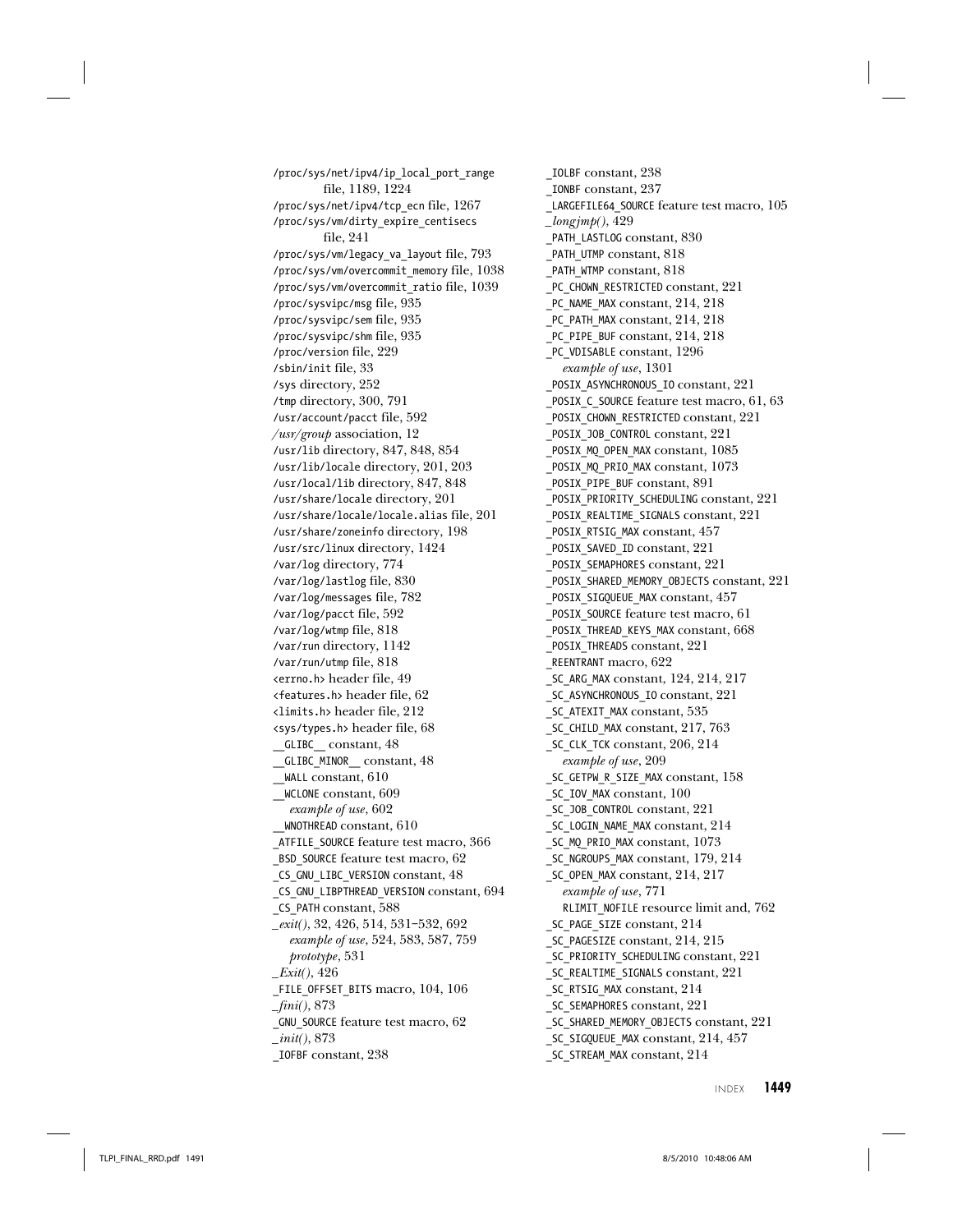\_SC\_THREAD\_KEYS\_MAX constant, 668 \_SC\_THREAD\_STACK\_MIN constant, 682 \_SC\_THREADS constant, 221 \_SC\_XOPEN\_UNIX constant, 221 \_SEM\_SEMUN\_UNDEFINED constant, 970  $_s^{setjmp}$ (), 429 \_SVID\_SOURCE feature test macro, 62 \_sys\_errlist variable, 664 \_sys\_nerr variable, 664 \_XOPEN\_SOURCE feature test macro, 62, 63 \_XOPEN\_UNIX constant, 221

#### **Numbers**

2MSL, 1274 3BSD, 4 4.2BSD, 4, 155, 342, 390, 443, 476, 776, 1149, 1180 4.3BSD, 4 4.4BSD, 4, 17, 1442 4.4BSD-Lite, 8 386/BSD, 7

# **A**

a.out (executable file format), 113 ABI, 118, 867 abort(), 390, 426, 433–434, 446 prototype, 433 absolute pathname, 29, 367 abstract socket binding, 1175 ac command, 818 accept(), 426, 673, 801, 1152, 1157–1158 diagram, 1156 example of use, 1168, 1222 inheritance of file flags and socket options, 1281 interrupted by signal handler, 444 prototype, 1157 RLIMIT\_NOFILE resource limit and, 762 accept4(), 1158 interrupted by signal handler, 444 access control list (ACL), 319–337, 800, 1440 access ACL, 327 ACL entry, 320–321 application programming interface, diagram, 330 default ACL, 327 diagram, 320 extended ACL, 321 group class, 324–325 limits on number of entries, 328–329 long text form, 323 mask entry, 321, 323, 324–325 minimal ACL, 321

permission set, 320 permission-checking algorithm, 321–322 short text form, 323 tag qualifier, 320, 321, 323, 332 tag type, 320, 323, 331 access mode, file, 72, 75, 93, 95 access(), 298–299, 345, 426 prototype, 299 acct structure, 593–594 definition, 593  $acct(), 345, 592-593, 801$ example of use, 593 prototype, 592 acct\_on.c, 592 acct\_v3 structure, 597–598 definition, 598 acct\_v3\_view.c, 598 acct\_view.c, 596 accton command, 592 ACK control bit (TCP), 1267 ACL. See access control list acl\_add\_perm(), 332 diagram, 330 acl\_calc\_mask(), 333 acl\_check(), 334 acl\_clear\_perms(), 332 diagram, 330 acl\_create\_entry(), 332 diagram, 330 acl\_delete\_def\_file(), 334 acl\_delete\_entry(), 333 diagram, 330 acl\_delete\_perm(), 332 diagram, 330 acl  $dub()$ , 334 acl\_entry\_t data type, 331 diagram, 330 example of use, 335 acl\_error(), 334 ACL\_EXECUTE constant, 332 ACL\_FIRST\_ENTRY constant, 331 acl\_free(), 334 example of use, 336 acl\_from\_text(), 333 diagram, 330 acl\_get\_entry(), 331 diagram, 330 example of use, 335 acl\_get\_file(), 331 diagram, 330 example of use, 335 acl\_get\_perm(), 332 diagram, 330 example of use, 336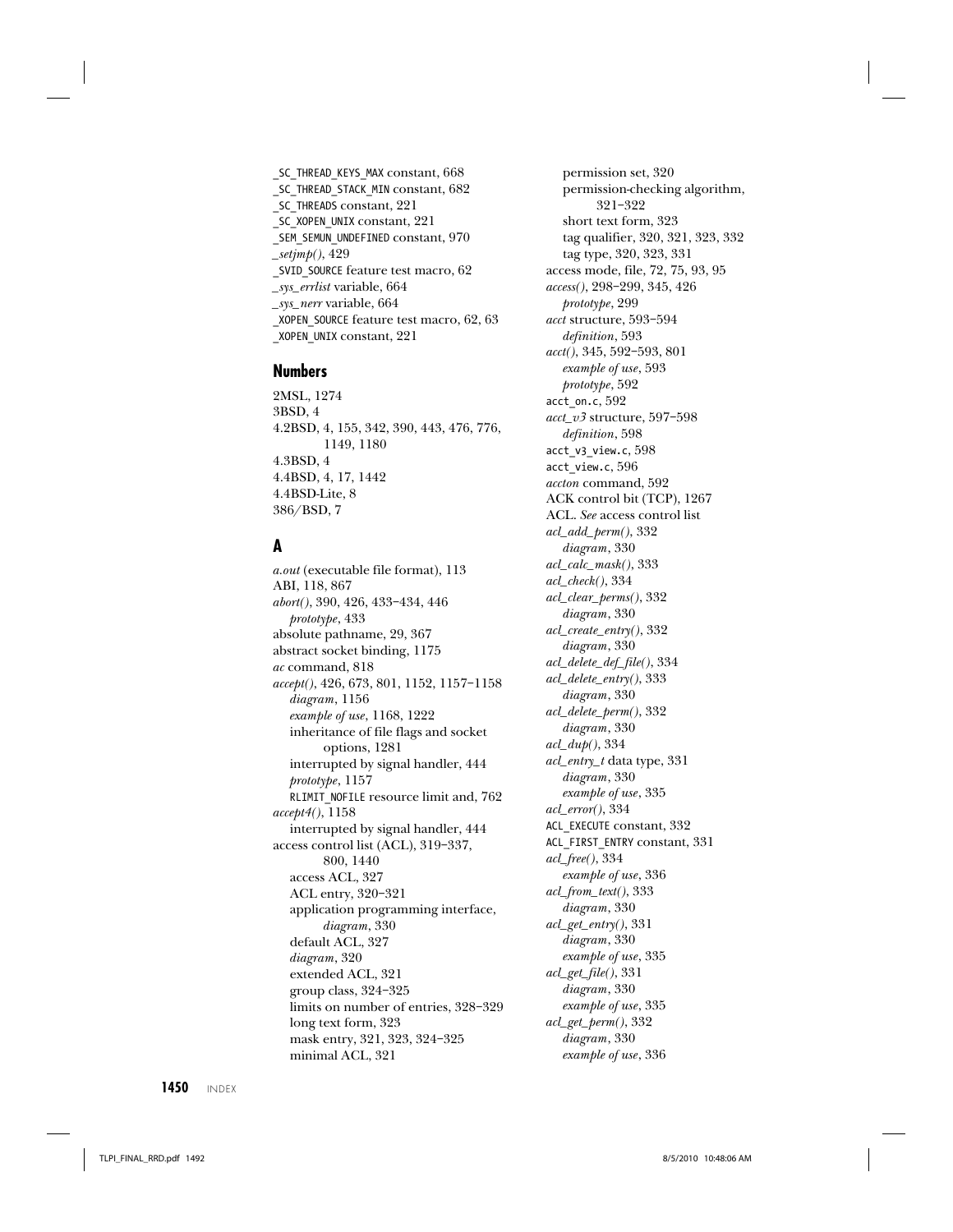$\emph{acl\_get\_permset(),}$ 332 diagram, 330 example of use, 336 acl\_get\_qualifier(), 332 diagram, 330 example of use, 336 acl\_get\_tag\_type(), 331 diagram, 330 example of use, 336 ACL\_GROUP constant, 321, 322, 323 ACL\_GROUP\_OBJ constant, 321, 322, 323 acl\_init(), 334 ACL\_MASK constant, 321, 322, 323, 324–325, 333 ACL\_NEXT\_ENTRY constant, 331 ACL\_OTHER constant, 321, 322, 323 acl\_permset\_t data type, 332 diagram, 330 example of use, 335 ACL\_READ constant, 332 acl\_set\_file(), 333 diagram, 330 acl\_set\_permset(), 332 diagram, 330 acl\_set\_qualifier(), 332 diagram, 330 acl\_set\_tag\_type(), 331 diagram, 330 acl\_t data type, 331 diagram, 330 example of use, 335  $acl\_to\_text()$ , 333 diagram, 330 ACL\_TYPE\_ACCESS constant, 331, 333 ACL\_TYPE\_DEFAULT constant, 331, 333 acl\_type\_t data type, 331 diagram, 330 example of use, 335 acl\_update.c, 334 ACL\_USER constant, 320, 321, 322, 323 ACL\_USER\_OBJ constant, 320, 321, 322, 323 acl\_valid(), 334 acl\_view.c, 335 ACL\_WRITE constant, 332 ACORE constant, 594 active close (TCP), 1272 active open (socket), 1155 address (socket), 1152 Address Resolution Protocol (ARP), 1181 address-space randomization, 793 addrinfo structure, 1214, 1215 definition, 1214 adjtime(), 205, 801 prototype, 205 adjtimex(), 205, 801

Advanced Research Projects Agency (ARPA), 1180 advisory file lock, 1119, 1137 AF\_INET constant, 1150, 1151 AF\_INET6 constant, 1150, 1151 example of use, 1208, 1209 AF\_LOCAL constant,  $1150$ AF\_UNIX constant, 1150, 1151 example of use, 1168, 1169, 1172, 1173 AF\_UNSPEC constant, 1162, 1215, 1217 example of use, 1221, 1224, 1229 Affero General Public License (GNU), xxxiv AFORK constant, 594 Aho (1988), 574, 1437 Aho, A.V., 1437 AI\_ADDRCONFIG constant, 1216 AI\_ALL constant, 1216 AI\_CANONNAME constant, 1214, 1216 AI\_NUMERICHOST constant, 1216 AI\_NUMERICSERV constant, 1216 example of use, 1221 AI\_PASSIVE constant, 1216 example of use, 1221, 1229 AI\_V4MAPPED constant, 1216 AIO (asynchronous I/O), 613, 1327, 1347 aio\_error(), 426 aio\_return(), 426 aio\_suspend(), 426, 673 AIX, 5 alarm(), 390, 426, 484–485, 486, 488, 614 example of use, 487 prototype, 484 Albitz (2006), 1210, 1247, 1437 Albitz, P., 1437 algorithmic-complexity attack, 794, 1438 Allman, M., 1194 alloca(), 150–151 prototype, 150 allocating memory on the heap, 140–144, 147–150 on the stack, 150–151 alternate signal stack, 65, 434–437, 578, 613, 683, 691, 693, 764 American National Standards Institute (ANSI), 11 Anley (2007), 792, 795, 1437 Anley, C., 1437 anon mmap.c, 1036 anonymous mapping, 35, 882, 886, 1017, 1033, 1034–1037 private, 1019, 1035 shared, 1019, 1035 anonymous root, DNS, 1210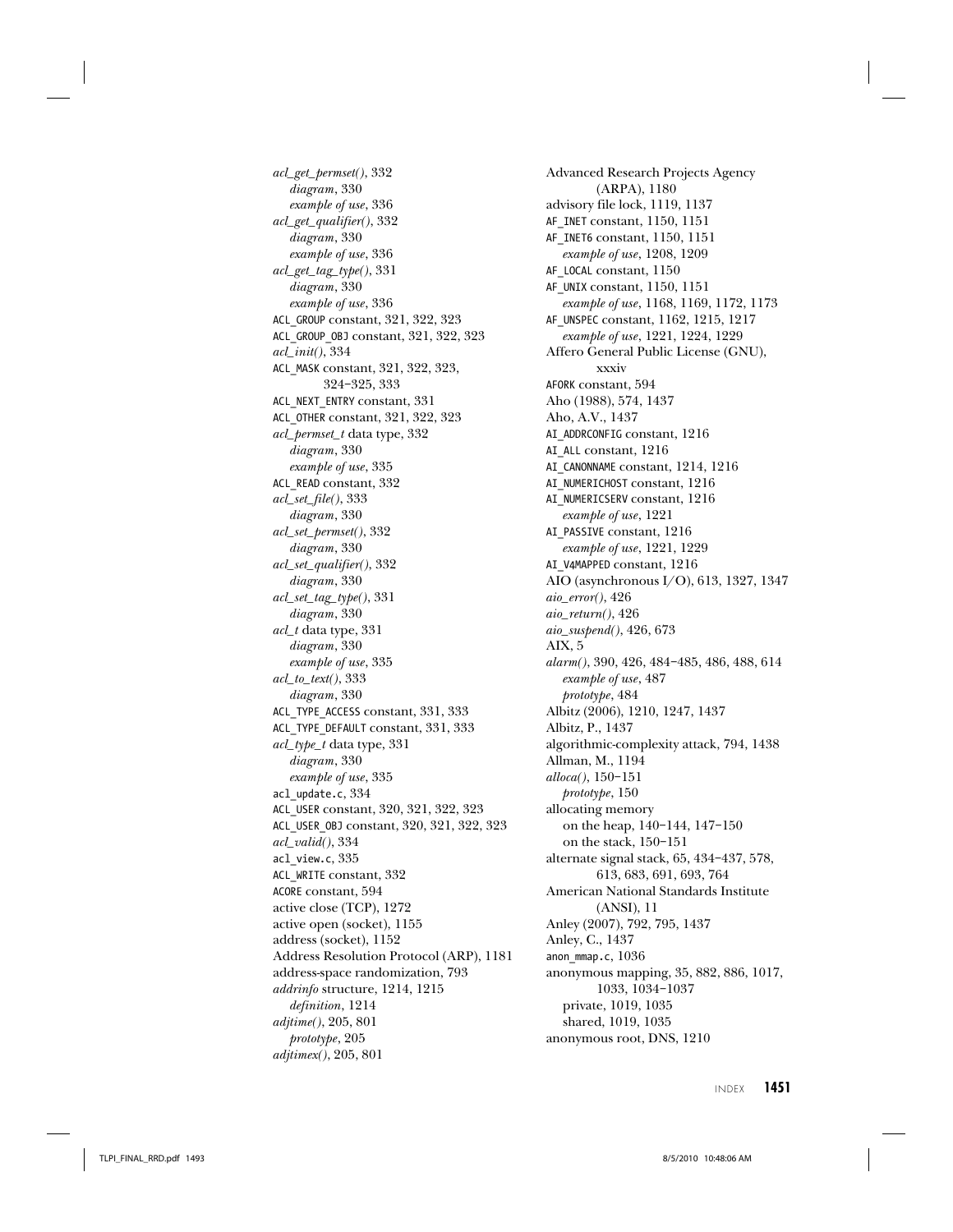ANSI (American National Standards Institute), 11 ANSI C, 11 Anzinger, G., xxxix application binary interface, 118, 867 ar command, 834 archive, 834 ARG\_MAX constant, 214 *argc* argument to  $main($ , 31, 123 *argv* argument to  $main($ , 31, 118, 123, 124, 214, 564, 567 diagram, 123 example of use, 123 ARP (Address Resolution Protocol), 1181 ARPA (Advanced Research Projects Agency), 1180 ARPANET, 1180 asctime(), 16, 191, 657 diagram, 188 example of use, 192, 199 prototype, 191 asctime\_r(), 191, 658 ASN.1, 1200 ASU constant, 298, 594, 928 async-cancel-safe function, 680 asynchronous I/O, POSIX, 613, 1327, 1347 async-signal-safe function, 425–428 AT\_EACCESS constant, 365 AT\_FDCWD constant, 290, 366 AT\_REMOVEDIR constant, 365 AT\_SYMLINK\_FOLLOW constant, 365, 366 AT\_SYMLINK\_NOFOLLOW constant, 290, 365, 366 atexit(), 532, 534–535, 866 example of use, 537, 915, 960, 1393 prototype, 534 atomic\_append.c, 1425 atomicity, 90–92, 465 when accessing shared variables, 631 Austin Common Standards Revision Group, 13 Autoconf program, 219, 1444 automatic variables, 116, 122  $A/UX, 5$ awk program, 574, 1437 AXSIG constant, 594

## **B**

B programming language, 2 Bach (1986), 250, 278, 521, 530, 919, 1422, 1437 Bach, M., 1437 background process group, 700, 708, 714 diagram, 701, 717 bad exclusive open.c, 90

bad\_longjmp.c, 1426 bad\_symlink.c, 1428, 1429 basename(), 370–372, 657 example of use, 371 prototype, 370 bash (Bourne again shell), 25 baud, 1316  $b \mathfrak{c} \mathfrak{o} p \mathfrak{y}$ (), 1166 BCPL programming language, 2 Becher, S., xxxix become\_daemon.c, 770 become\_daemon.h, 770 becomeDaemon(), 769–771 code of implementation, 770–771 example of use, 774, 1241, 1244 prototype, 769 Bell Laboratories, 2 Benedyczak, K., xxxix Berkeley Internet Name Domain (BIND), 1210, 1437 Berkeley Software Distribution, 4, 7–8 bg shell command, 715 diagram, 717 Bhattiprolu (2008), 608, 1437 Bhattiprolu, S., 1437 Biddle, R.L., xl Biederman, E.W., 1437 big-endian byte order, 1198 diagram, 1198 binary semaphores, 988–991 binary\_sems.c, 990 binary\_sems.h, 989 BIND (Berkeley Internet Name Domain), 1210, 1437 bind mount, 272–274 bind(), 345, 426, 1152, 1153–1154, 1155 diagram, 1156, 1160 example of use, 1166, 1168, 1172, 1173, 1176, 1208, 1222, 1229 prototype, 1153 Bishop (2003), 795, 1437 Bishop (2005), 795, 1437 Bishop, M., 795, 1437 Black, D., 1194 Blaess, C., xxxvi blkcnt\_t data type, 64, 280 casting in printf() calls, 107 blksize\_t data type, 64, 280 block device, 252, 282 block groups (ext2 file system), 256 Boolean data type, 51 boot block, 256 BOOT\_TIME constant, 820, 822 Borisov (2005), 300, 1438 Borisov, N., 1438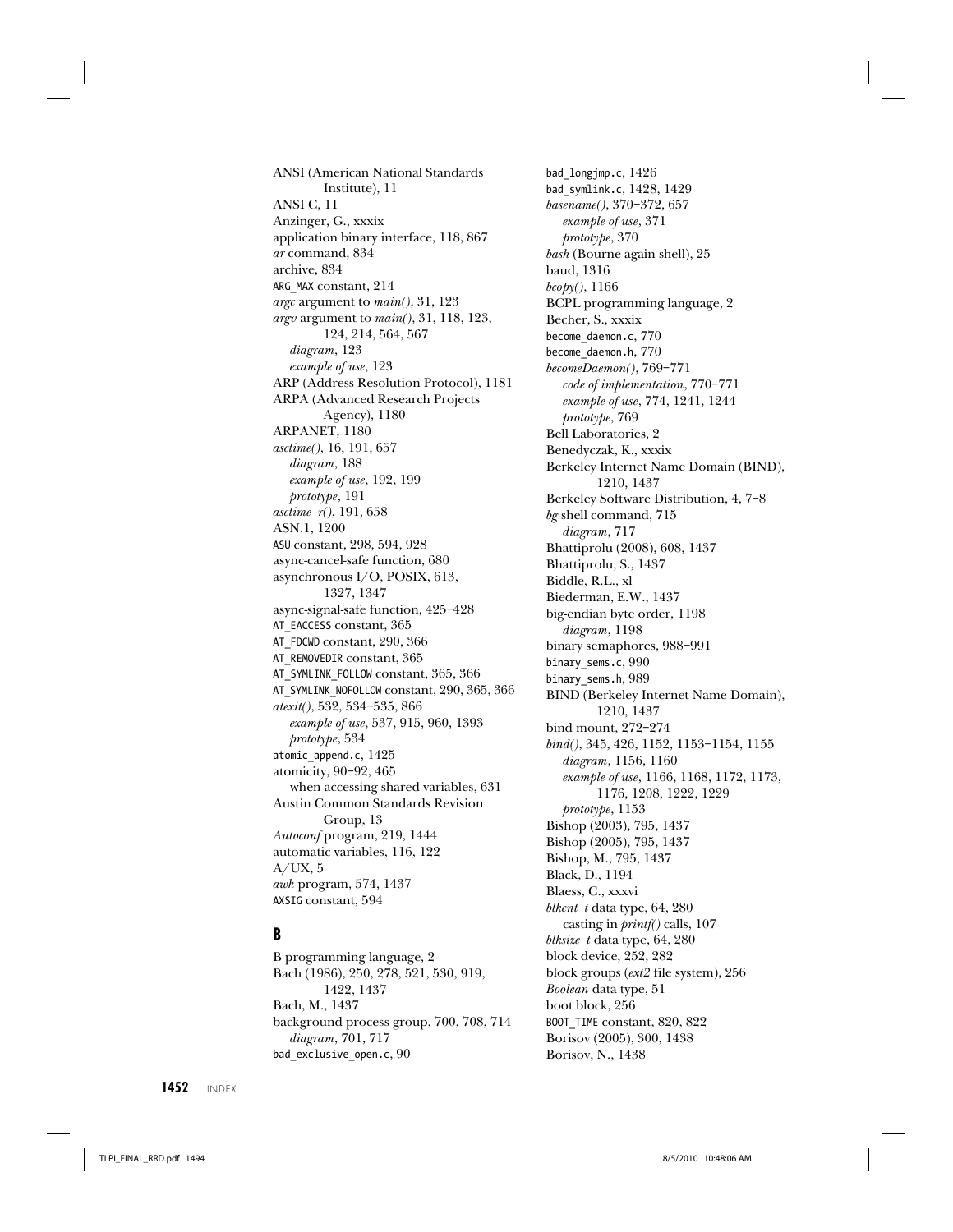Borman, D., 1194 Bostic, K., 1442 Bound, J., 1194 Bourne again shell (bash), 25 Bourne, S., 25 Bourne shell (sh), 3, 25, 154 Bovet (2005), 24, 46, 250, 256, 278, 419, 521, 530, 616, 919, 936, 994, 1015, 1044, 1147, 1422, 1438 Bovet, D.P., 1438 Braden, R., 1194 Brahneborg, D., xxxix BREAK condition, 1302, 1304, 1318 Brecht, T., 1439 brk(), 140 prototype, 140 RLIMIT\_AS resource limit and, 760 RLIMIT\_DATA resource limit and, 761 BRKINT constant, 1302, 1304 example of use, 1311 broken pipe (error message). See SIGPIPE signal broken-down time, 189 converting to and from printable form, 195–197 converting to  $time_t$ , 190 Brouwer, A.E., xxxix BS0 constant, 1302 BS1 constant, 1302 BSD, 4, 7–8 BSD file locks, 1120 BSD Net/2, 7 BSDi, 8 BSDLY constant, 1302 BSD/OS, 8 bss, 116 Btrfs file system, 261 buffer cache, 233, 234 using direct I/O to bypass, 246–247 buffer overrun, 792 buffering of file I/O, 233–250 diagram, 244 effect of buffer size on performance, 234–236 in the kernel, 233–236, 239–243 overview, 243–244 in the stdio library, 237–239, 249 BUFSIZ constant, 238 Build\_ename.sh, 57 built-in command (shell), 576 bus error (error message). See SIGBUS signal BUS ADRALN constant, 441 BUS\_ADRERR constant, 441 BUS MCEERR AO constant, 441

BUS\_MCEERR\_AR constant, 441 BUS\_OBJERR constant, 441 busy file system, 270 Butenhof (1996), 630, 639, 647, 659, 687, 696, 751, 1105, 1422, 1438 Butenhof, D.R., xxxvi, 1438 byte stream, 879, 890 separating messages in, 910–911 diagram, 911 bzero(), 1166

## **C**

C library, 47–48, 1442 C programming language, 2, 1440, 1444 ANSI 1989 standard, 11 C89 standard, 11, 17 C99 standard, 11, 17 ISO 1990 standard, 11 standards, 10–11 C shell  $(csh)$ , 4, 25 C89, 11, 17 C99, 11, 17 cache line, 748 calendar time, 185–187 changing, 204–205 calendar\_time.c, 191 calloc(), 147–148 example of use, 148 prototype, 148 canceling a thread. See thread cancellation cancellation point, thread cancellation, 673–674 canonical mode, terminal I/O, 1290, 1305, 1307 Cao, M., 1441 CAP\_AUDIT\_CONTROL capability, 800 CAP\_AUDIT\_WRITE capability, 800 CAP CHOWN capability, 292, 800, 807 CAP\_DAC\_OVERRIDE capability, 287, 299, 800, 807 CAP\_DAC\_READ\_SEARCH capability, 299, 800, 807 CAP\_FOWNER capability, 76, 168, 287, 288, 300, 303, 308, 800, 807 cap\_free(), 808 example of use, 809 CAP\_FSETID capability, 304, 800, 807, 1432 cap\_get\_proc(), 807 example of use, 809 CAP\_IPC\_LOCK capability, 800, 999, 1012, 1048, 1051 CAP\_IPC\_OWNER capability, 800, 928, 929 CAP\_KILL capability, 402, 800 CAP\_LEASE capability, 800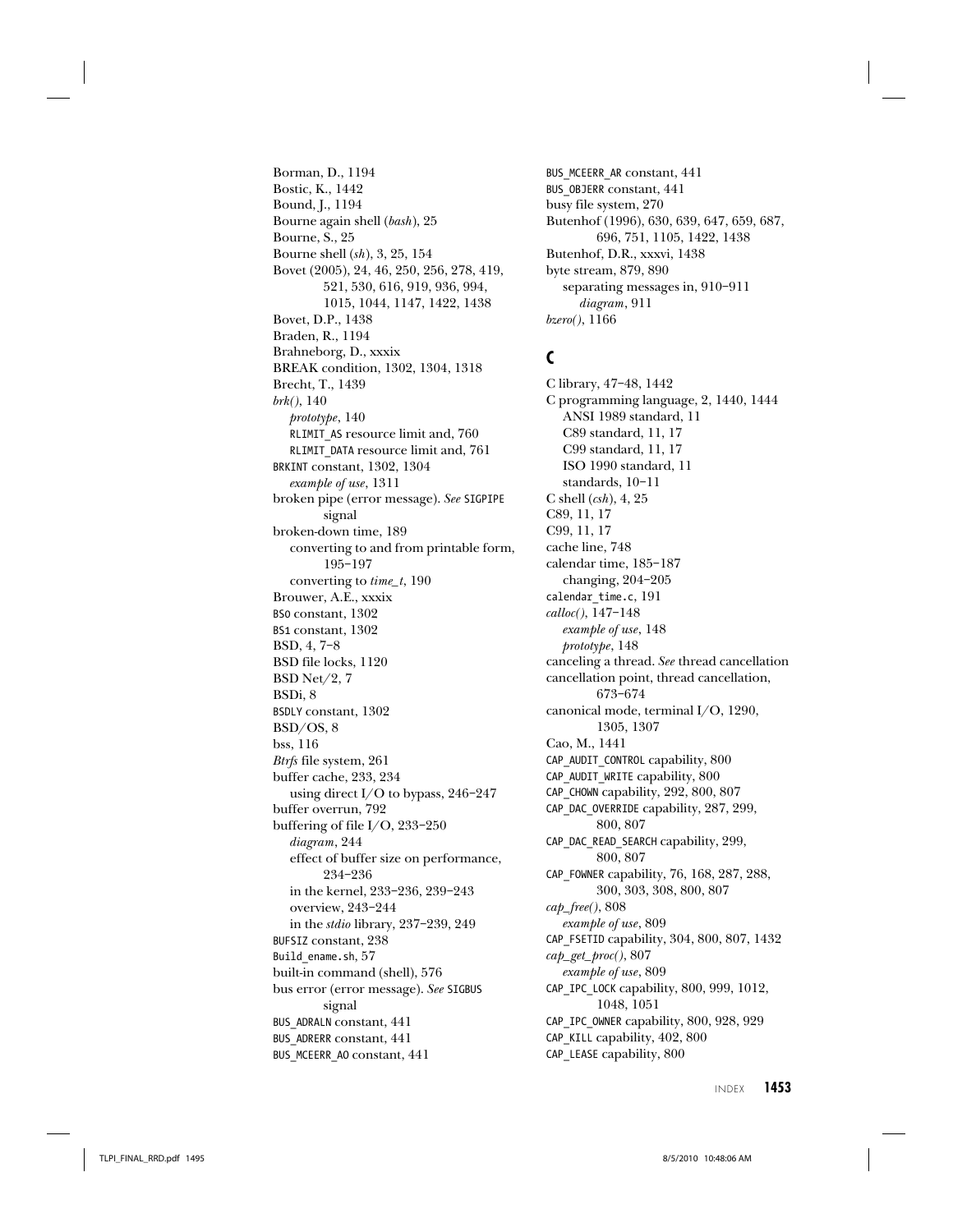CAP\_LINUX\_IMMUTABLE capability, 306, 800, 807 CAP\_MAC\_ADMIN capability, 800 CAP\_MAC\_OVERRIDE capability, 800, 807 CAP\_MKNOD capability, 252, 368, 800, 807 CAP\_NET\_ADMIN capability, 800 CAP\_NET\_BIND\_SERVICE capability, 800, 1189 CAP\_NET\_BROADCAST capability, 800 CAP\_NET\_RAW capability, 800 CAP\_SET constant, 807 cap\_set\_flag(), 807 example of use, 809 cap\_set\_proc(), 808 example of use, 809 CAP\_SETFCAP capability, 799, 800 CAP\_SETGID capability, 172, 800, 1285 CAP\_SETPCAP capability, 801, 806, 807, 812, 814, 815, 816 CAP\_SETUID capability, 172, 801, 1285 CAP\_SYS\_ADMIN capability, 254, 262, 312, 607, 763, 801, 929, 1285 CAP\_SYS\_BOOT capability, 801 CAP\_SYS\_CHROOT capability, 367, 801 CAP\_SYS\_MODULE capability, 801, 815 CAP\_SYS\_NICE capability, 736, 743, 747, 750, 801 CAP\_SYS\_PACCT capability, 592, 801 CAP\_SYS\_PTRACE capability, 364, 801 CAP\_SYS\_RAWIO capability, 255, 801 CAP\_SYS\_RESOURCE capability, 306, 756, 763, 801, 892, 949, 1086 CAP\_SYS\_TIME capability, 204, 492, 801 CAP\_SYS\_TTY\_CONFIG capability, 801  $cap_t$  data type, 807 example of use, 809 capability file. See file capabilities process. See process capabilities capability bounding set, 615, 801, 805–806, 815 capget(), 807  $capset(), 807$ Card, R., 255 catch\_rtsigs.c, 462 catch\_SIGHUP.c, 710 catgets(), 202, 533, 657 catopen(), 202, 533 CBAUD constant, 1302, 1317 CBAUDEX constant, 1302, 1317 cbreak mode (terminal I/O), 1309–1316  $cc_t$  data type, 64, 1292 Cesati, M., 1438 cfgetispeed(), 426, 1316–1317 prototype, 1316

cfgetospeed(), 426, 1316–1317 prototype, 1316 cfsetispeed(), 426, 1316–1317 prototype, 1316 cfsetospeed(), 426, 1316–1317 prototype, 1316 Chandra, C., xl change case.c, 1432 character device, 252, 282 chattr command, 305 chdir(), 345, 364–365, 426, 604, 607 example of use, 365 prototype, 364 check\_password.c, 164 check\_password\_caps.c, 808 Chen (2002), 795, 1438 Chen, H., 1438 chiflag.c, 1428 child process, 31, 513, 515 signaled on death of parent, 553 waiting on, 541–553 child status.c, 548 chmod(), 286, 303–304, 325, 345, 426, 800 prototype, 303 Choffnes, D.R., 1438 chown command, 292 chown(), 221, 286, 291–293, 345, 426, 800 example of use, 294 prototype, 292 chroot jail, 273, 367, 789 chroot(), 345, 367–368, 580, 604, 607, 801 prototype, 367 Church, A.R., xxxix Church, D.E., xl Church, D.E.M., xl Chuvakin, A., 1442 CIBAUD constant, 1302 Clare, G.W., xxxvii CLD\_CONTINUED constant, 441, 551 CLD\_DUMPED constant, 441 CLD\_EXITED constant, 440, 441, 551 CLD\_KILLED constant, 441, 551 CLD\_STOPPED constant, 441, 551 CLD\_TRAPPED constant, 441 cleanup handler, thread cancellation, 676–679 clearenv(), 129–130 prototype, 129 client, 40 client-server architecture, 40 CLOCAL constant, 1302 clock, POSIX. See POSIX clock clock(), 207–208, 210 example of use, 209 prototype, 207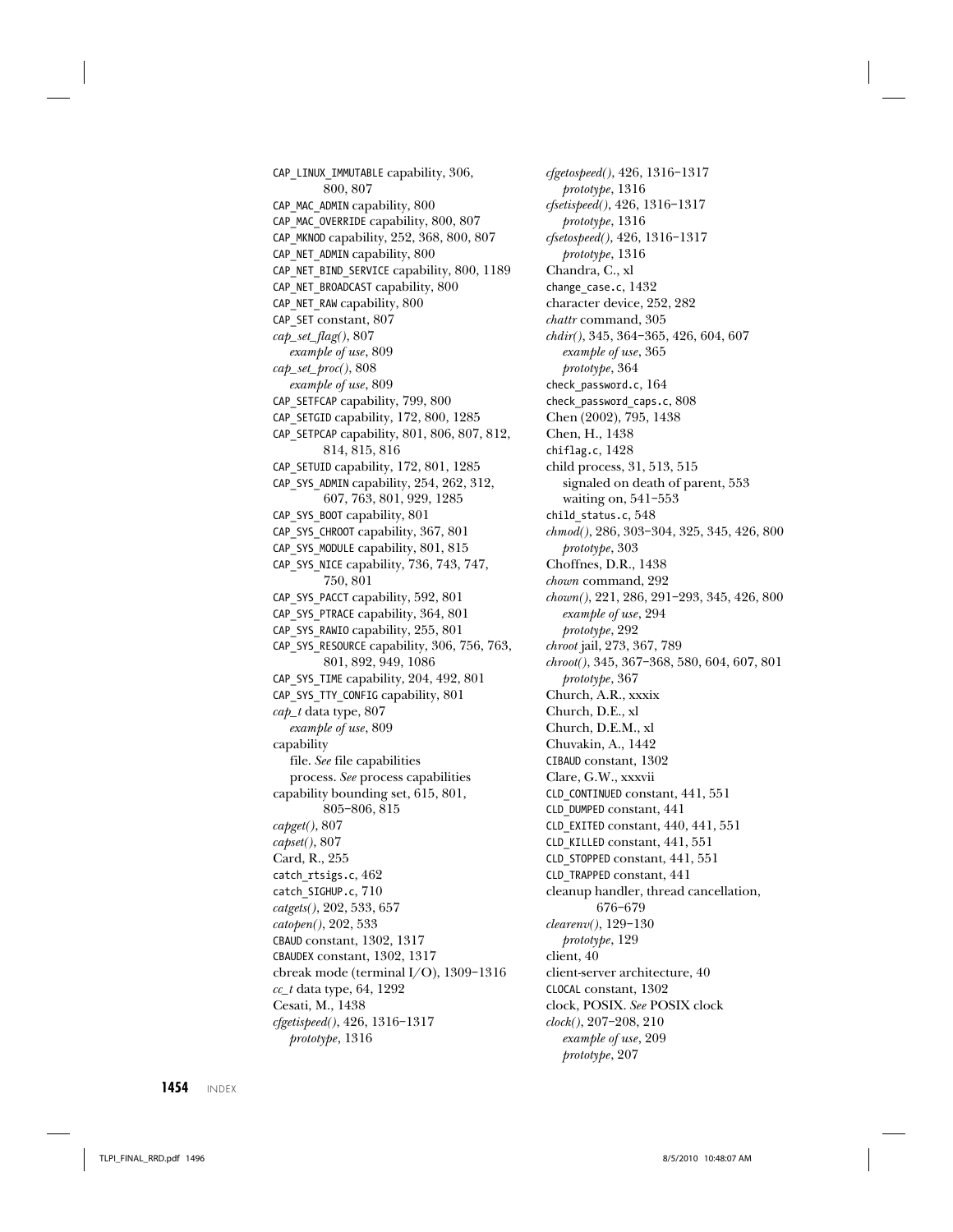clock\_getcpuclockid(), 493, 496 prototype, 493 clock\_getres(), 491 prototype, 491 clock\_gettime(), 426, 491 example of use, 494, 511 prototype, 491 CLOCK\_MONOTONIC constant, 491, 492, 494, 508 CLOCK\_MONOTONIC\_COARSE constant, 492 CLOCK\_MONOTONIC\_RAW constant, 492 clock\_nanosleep(), 493–494, 673 example of use, 494 interrupted by signal handler, 444 prototype, 493 CLOCK\_PROCESS\_CPUTIME\_ID constant, 491, 492, 494 CLOCK\_REALTIME constant, 491, 492, 494, 508 example of use, 501, 507 CLOCK\_REALTIME\_COARSE constant, 492 clock\_settime(), 492 prototype, 492 clock\_t data type, 64, 206, 207, 208, 438 CLOCK\_THREAD\_CPUTIME\_ID constant, 491, 492 clockid\_t data type, 64, 491, 492, 493, 495 CLOCKS\_PER\_SEC constant, 207, 208, 210 example of use, 209 clone child, 609  $clone(), 598-609, 801, 987$ example of use, 602 prototype, 599 RLIMIT\_NPROC resource limit and, 763 speed, 610–612 CLONE\_CHILD\_CLEARTID constant, 600, 606 CLONE\_CHILD\_SETTID constant, 600, 606 CLONE\_FILES constant, 600, 603 example of use, 602 CLONE\_FS constant, 600, 604, 607 CLONE\_IDLETASK constant, 608 CLONE\_IO constant, 600, 608 CLONE\_NEWIPC constant, 600, 608 CLONE\_NEWNET constant, 600, 608 CLONE\_NEWNS constant, 261, 600, 607, 801 CLONE\_NEWPID constant, 600, 608 CLONE\_NEWUSER constant, 600, 608 CLONE\_NEWUTC constant, 608 CLONE\_NEWUTS constant, 600 CLONE\_PARENT constant, 600, 608 CLONE\_PARENT\_SETTID constant, 600, 606 CLONE\_PID constant, 600, 608 CLONE\_PTRACE constant, 600, 608 CLONE\_SETTLS constant, 600, 607 CLONE\_SIGHAND constant, 600, 604, 605 CLONE\_SYSVSEM constant, 600, 607, 987 CLONE\_THREAD constant, 600, 604–606

CLONE\_UNTRACED constant, 600, 608 CLONE\_VFORK constant, 600, 608 CLONE\_VM constant, 600, 604 clone2(), 599 close(), 70, 80–81, 426 example of use, 71 prototype, 81 CLOSE\_WAIT state (TCP), 1269 closedir(), 354–355 example of use, 356 prototype, 355 closelog(), 777, 780 prototype, 780 close-on-exec flag, 74, 96, 98, 355, 377, 576–578, 613, 788, 894, 1110, 1153, 1158, 1175, 1281, 1356 closeonexec.c, 578 CLOSING state (TCP), 1269  $cmdLineErr($ ), 53-54 code of implementation, 57 prototype, 54 CMSPAR constant, 1302 COFF (Common Object File Format), 113 Columbus UNIX, 922 Comer (1999), 1235, 1438 Comer (2000), 1210, 1235, 1438 Comer, D.E., 1438 command interpreter, 24 command-line arguments, 31, 122–124, 225 Common Object File Format (COFF), 113 comp\_t data type, 64, 593, 594, 598 compressed clock tick, 594 concurrent server, 912, 957, 1239–1240, 1243–1247 condition variable, 614, 642–652, 881 association with mutex, 646 destroying, 652 initializing, 651–652 signaling, 643–644 statically allocated, 643 testing associated predicate, 647–648 waiting on, 643–645 CONFIG\_BSD\_PROCESS\_ACCT kernel option, 592 CONFIG\_HIGH\_RES\_TIMERS kernel option, 485 CONFIG\_INOTIFY kernel option, 376 CONFIG\_INOTIFY\_USER kernel option, 376 CONFIG\_LEGACY\_PTYS kernel option, 1395 CONFIG\_POSIX\_MQUEUE kernel option, 1063 CONFIG\_PROC\_FS kernel option, 275 CONFIG\_PROCESS\_ACCT\_V3 kernel option, 597 CONFIG\_RT\_GROUP\_SCHED kernel option, 744 CONFIG\_SECURITY\_FILE\_CAPABILITIES kernel option, 814 CONFIG\_SYSVIPC kernel option, 922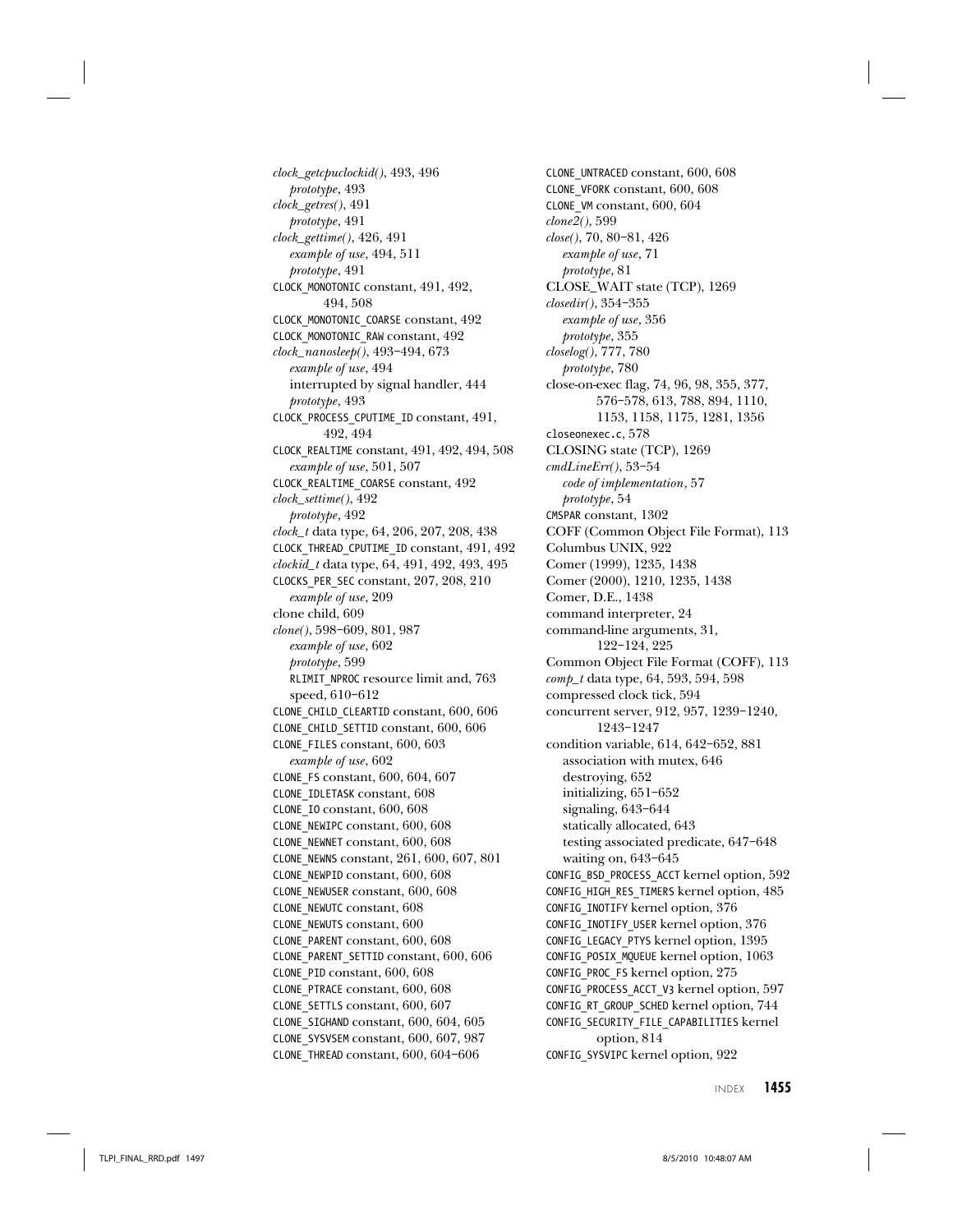CONFIG\_UNIX98\_PTYS kernel option, 1381 confstr(), 48, 588, 694 congestion control (TCP), 1192, 1194, 1236, 1443 connect(), 426, 673, 1152, 1158 diagram, 1156 example of use, 1169, 1224, 1228 interrupted by signal handler, 444 prototype, 1158 used with datagram sockets, 1162 connected datagram socket, 1162 container, 608 controlling process, 39, 533, 700, 706–708, 712 controlling terminal, 34, 39, 77, 533, 615, 700, 705, 706–708, 1380, 1385. See also /dev/tty device diagram, 701 obtaining name of, 707 opening, 707 Cook, L., xl cooked mode (terminal I/O), 1309–1310 copy.c, 71 copy-on-write, 521, 1018 diagram, 521 Corbet (2002), 307, 1438 Corbet (2005), 278, 1422, 1438 Corbet, J., 1438 core dump file, 83, 166, 389, 441, 448–450, 530, 546, 594, 692, 789 circumstances when not produced, 448–449 naming, 449–450 obtaining for running process, 448, 1430 resource limit on size of, 760 set-user-ID programs and, 789 Cox, J., 1440 CPF\_CLOEXEC constant, 1143 CPU affinity, 748 CPU time. See process time CPU\_CLR(), 749 prototype, 749 CPU\_ISSET(), 749 prototype, 749 CPU\_SET(), 749 example of use, 750 prototype, 749 CPU\_ZERO(), 749 example of use, 750 prototype, 749

CR terminal special character, 1296, 1297, 1298, 1302, 1307

CR0 constant, 1302 CR1 constant, 1302

CR2 constant, 1302 CR3 constant, 1302 CRDLY constant, 1302 CREAD constant, 1303 creat(), 78–79, 286, 345, 426, 673 prototype, 78 create\_module(), 801 create\_pid\_file.c, 1143 createPidFile(), 1143–1144 code of implementation, 1144 credentials. See process, credentials critical section, 631, 635 Crosby (2003), 794, 1438 Crosby, S.A., 1438 CRTSCTS constant, 1303 crypt(), 162–163, 657 example of use, 165, 425 prototype, 163  $crypt_r()$ , 658 CS5 constant, 1303 CS6 constant, 1303 CS7 constant, 1303 CS8 constant, 1303  $csh$  (C shell), 25 CSIZE constant, 1303 CSTOPB constant, 1303 ctermid(), 656, 707–708 prototype, 707 ctime(), 16, 188–189, 198, 657 diagram, 188 example of use, 192, 199 prototype, 188 ctime\_r(), 189, 658 curr time.c, 194 current working directory, 29, 225, 363–365, 604, 613 Currie, A.L., xl  $currTime(), 193$ code of implementation, 194–195 prototype, 193 curses library, 14, 1290, 1444 Cvetkovic, D., xxxix

#### **D**

daemon process, 34, 767–774 creating, 768–771 ensuring just one instance runs, 1142–1143 programming guidelines, 771–772 reinitializing, 391, 772–775 daemon(), 770 daemon\_SIGHUP.c, 774 dangling link, 28, 342, 349, 360 DARPA (Defense Advanced Research Projects Agency), 1180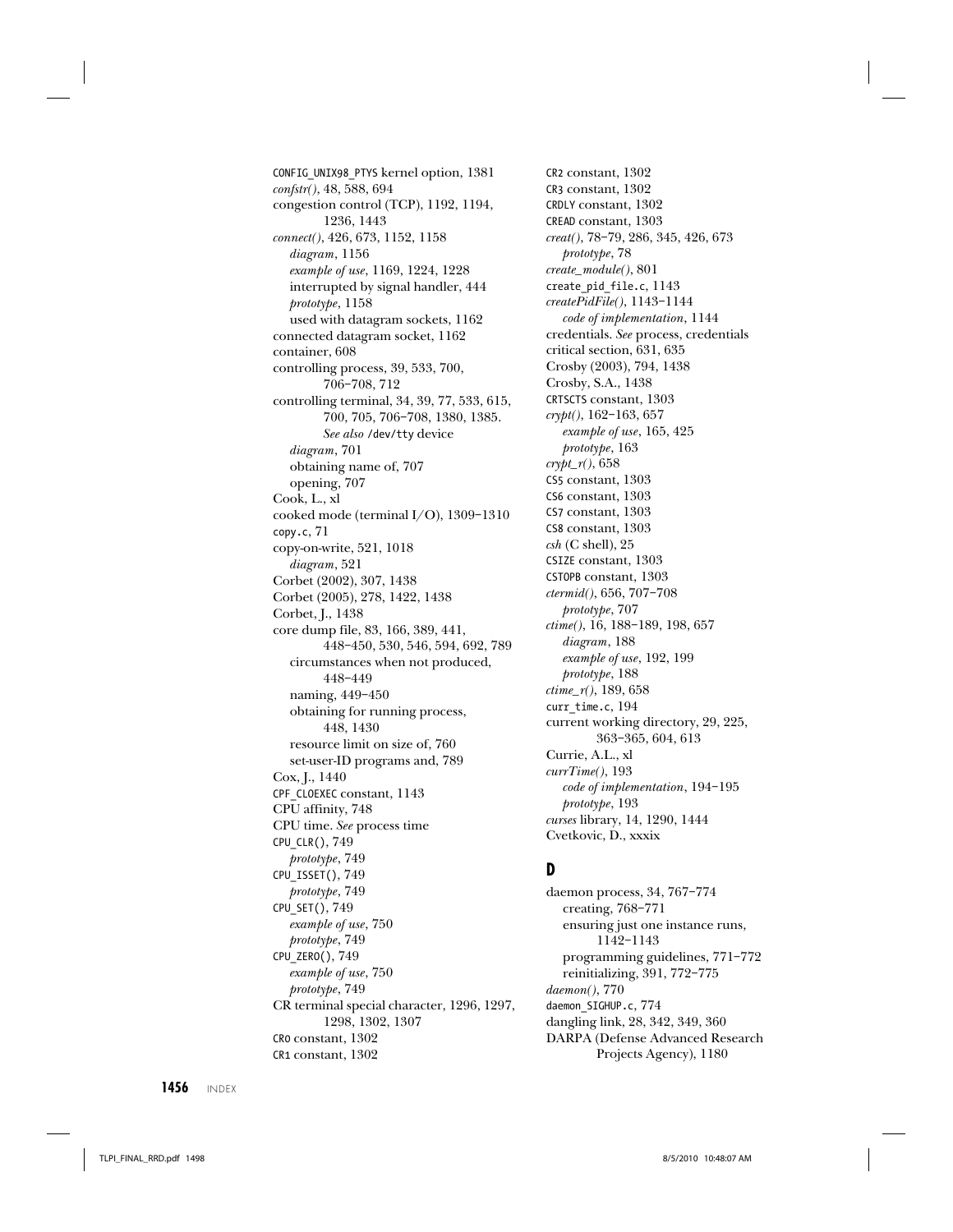da Silva, D., 1444 data segment, 116 resource limit on size of, 761 Datagram Congestion Control Protocol (DCCP), 1286 data-link layer, 1182 diagram, 1181 DATEMSK environment variable, 196 Davidson, F., xxxix Davidson, S., xxxix daylight saving time, 187 daylight variable, 198 dbm\_clearerr(), 657 dbm\_close(), 657 dbm\_delete(), 657 dbm\_error(), 657  $dbm_f etch(), 657$ dbm\_firstkey(), 657  $dbm\_nextkey(), 657$ dbm\_open(), 657 dbm\_store(), 657 DCCP (Datagram Congestion Control Protocol), 1286 DEAD\_PROCESS constant, 820, 821, 822, 826 deadlock mutex, 639 when locking files, 1128–1129 when opening FIFOs, 916 Dean, D., 1438 Deering, S., 1194 Defense Advanced Research Projects Agency (DARPA), 1180 Deitel (2004), 1147, 1438 Deitel, H.M., 1438 Deitel, P.J., 1438 delete\_module(), 801 demo\_clone.c, 603 demo\_inotify.c, 382 demo\_sched\_fifo.c, 1432 demo\_SIGFPE.c, 452 demo\_sigio.c, 1348 demo\_SIGWINCH.c, 1320 demo timerfd.c, 510 denial-of-service attack, 793, 920, 1140, 1167, 1438 detached\_attrib.c, 628 dev\_t data type, 64, 280, 281 devfs file system, 253 device, 252–253 major ID, 253, 281 minor ID, 253, 281 device control operations, 86 device driver, 252, 1438 de Weerd, P., xl

Diamond, D., 1444

diet libc, 47 Dijkstra (1968), 994, 1438 Dijkstra, E.W., 989, 1438 Dilger, A., 1441 DIR data type, 64, 352, 353, 354, 355, 357 direct I/O, 246–248 direct\_read.c, 247 directory, 27, 282, 339–342 creating, 350–351 diagram, 340 opening, 76 permissions, 297 reading contents of, 352–357 removing, 351, 352 set-group-ID permission bit, 291 sticky permission bit, 300 synchronous updates, 264, 265, 267, 305, 307 directory stream, 64, 352, 613 closed on process termination, 533 file descriptor associated with, 355 dirent structure, 353 definition, 353 example of use, 356 dirfd(), 15, 355 prototype, 355 dirname(), 370–372, 657 example of use, 371 prototype, 370 disc\_SIGHUP.c, 712 DISCARD terminal special character, 1296, 1297 discretionary locking, 1138 disk drive, 253 disk partition, 254 diagram, 255 disk quotas, 794, 801 display\_env.c, 127 Dl\_info structure, 866 definition, 866 dladdr(), 866 prototype, 866 dlclose(), 860, 861, 866, 876 example of use, 865 prototype, 866 dlerror(), 657, 862, 863 example of use, 865 prototype, 862 dlopen(), 860–862 example of use, 865 prototype, 860 dlsym(), 862–864 example of use, 865 prototype, 863 dlvsym(), 863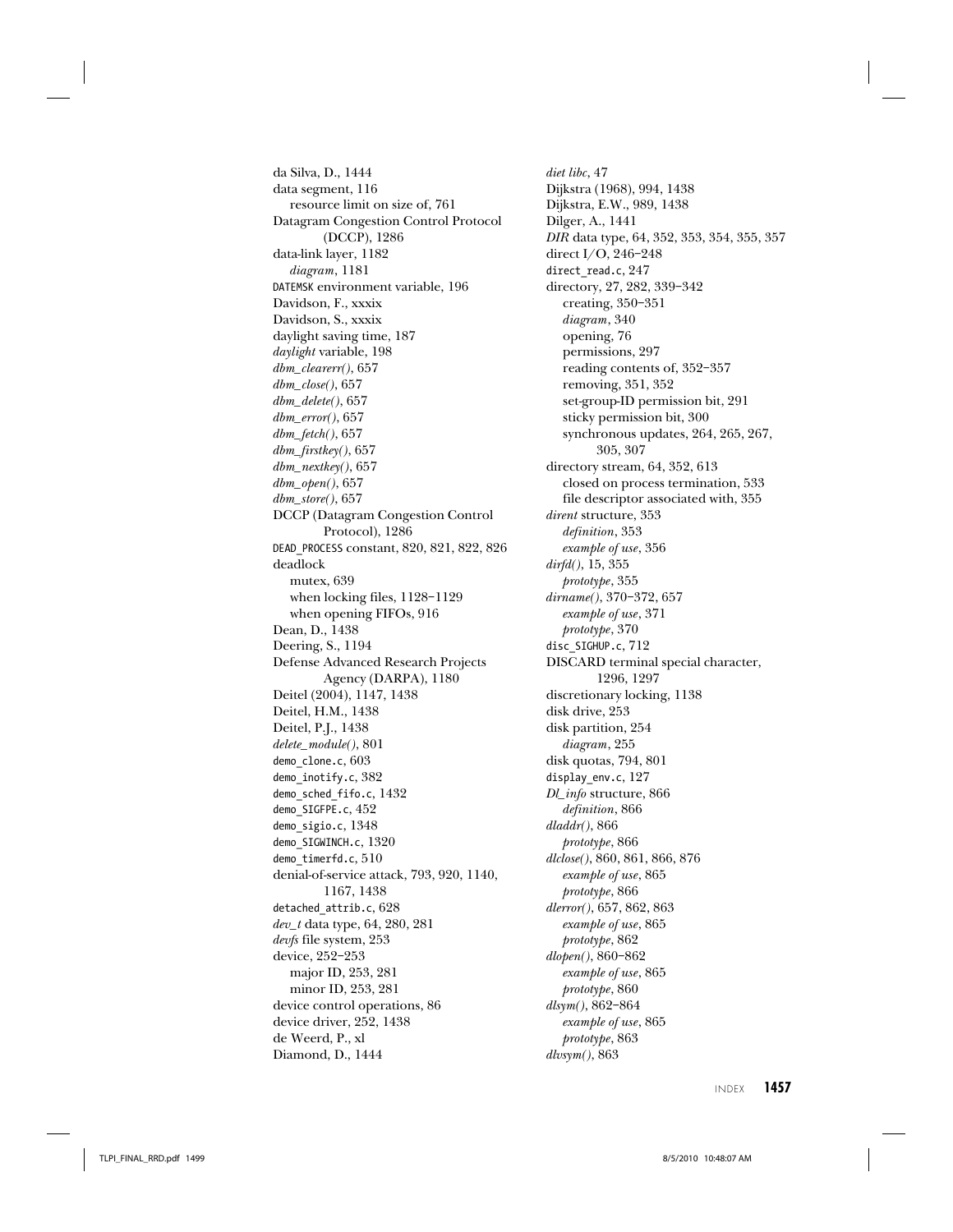dmalloc (malloc debugger), 147 dnotify (directory change notification), 386, 615 DNS (Domain Name System), 1209–1212, 1437 anonymous root, 1210 domain name, 1210 iterative resolution, 1211 name server, 1210 recursive resolution, 1211 root name server, 1211 round-robin load sharing, 1247 top-level domain, 1212 Domaigné, L., xxxvii domain name, 1210 Domain Name System. See DNS domainname command, 230 Döring, G., xxxvii dotted-decimal notation (IPv4 address), 1186 DragonFly BSD, 8 drand48(), 657 Drepper (2004a), 638, 1438 Drepper (2004b), 857, 868, 1439 Drepper (2007), 748, 1439 Drepper (2009), 795, 1439 Drepper, U., 47, 689, 1438, 1439 DST, 187 DSUSP terminal special character, 1299 DT\_DIR constant, 353 DT\_FIFO constant, 353 DT\_LNK constant, 353 DT\_NEEDED tag (ELF), 839 DT\_REG constant, 353 DT\_RPATH tag (ELF), 853, 854 DT\_RUNPATH tag (ELF), 853, 854 DT\_SONAME tag (ELF), 840 dumb terminal, 714 dump\_utmpx.c, 824 Dunchak, M., xli dup(), 97, 426, 1425 prototype, 97 RLIMIT\_NOFILE resource limit and, 762 dup2(), 97, 426, 899, 900, 1426 example of use, 771, 901 prototype, 97 RLIMIT\_NOFILE resource limit and, 762 dup3(), 98 prototype, 98 Dupont, K., xxxix dynamic linker, 36, 839 dynamic linking, 839, 840 dynamically allocated storage, 116 dynamically loaded library, 859–867 dynload.c, 865

## **E**

E2BIG error, 565, 943, 991 EACCES error, 77, 312, 564, 702, 928, 952, 1031, 1127 eaccess(), 300 EADDRINUSE error, 1166, 1279 EAGAIN error, 57, 103, 270, 379, 460, 471, 473, 509, 761, 763, 764, 917, 918, 941, 979, 980, 1065, 1073, 1075, 1095, 1127, 1139, 1259, 1260, 1330, 1347, 1367 EAI\_ADDRFAMILY constant, 1217 EAI\_AGAIN constant, 1217 EAI\_BADFLAGS constant, 1217 EAI\_FAIL constant, 1217 EAI\_FAMILY constant, 1217 EAI\_MEMORY constant, 1217 EAI\_NODATA constant, 1217 EAI\_NONAME constant, 1217, 1219 EAI\_OVERFLOW constant, 1217 EAI\_SERVICE constant, 1217 EAI\_SOCKTYPE constant, 1217 EAI\_SYSTEM constant, 1217 EBADF error, 97, 762, 1126, 1334, 1344, 1345 Ebner, R., xl EBUSY error, 270, 637, 1078, 1396 ECHILD error, 542, 556, 903 ECHO constant, 1303, 1304 example of use, 1306, 1310, 1311 ECHOCTL constant, 1303, 1304 ECHOE constant, 1303, 1304 ECHOK constant, 1303, 1304 ECHOKE constant, 1303, 1304 ECHONL constant, 1296, 1303 ECHOPRT constant, 1303 ecvt(), 656, 657 edata variable, 118 diagram, 119 EDEADLK error, 636, 1129, 1139, 1431 edge-triggered notification, 1329–1330, 1366–1367 preventing file-descriptor starvation, 1367 EEXIST error, 76, 315, 345, 349, 350, 924, 932, 938, 969, 999, 1059, 1109, 1357 EF\_DUMPCORE environment variable, 52 EFAULT error, 187, 465 EFBIG error, 761 effective group ID, 33, 168, 172, 173, 175, 177, 613 effective user ID, 33, 168, 172, 174, 175, 177, 613 effect on process capabilities, 806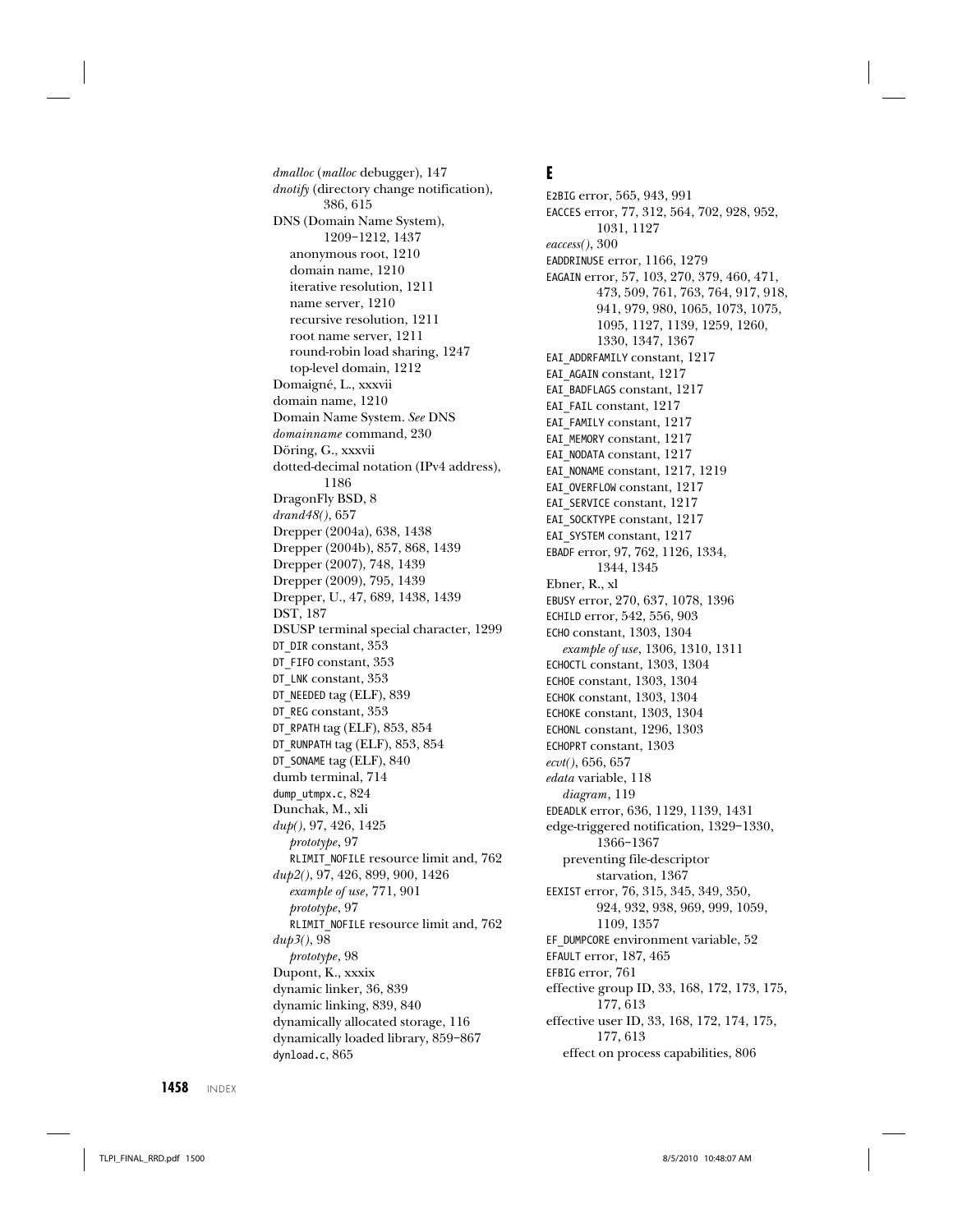EIDRM error, 933, 947, 971, 979 EINTR error, 418, 442, 443, 486, 489, 941, 944, 979, 1095, 1334, 1339 EINVAL error, 179, 216, 246, 247, 349, 381, 750, 762, 933, 950, 952, 969, 991, 999, 1000, 1014 EIO error, 709, 718, 727, 730, 764, 1382, 1388, 1389, 1396 EISDIR error, 78, 346, 349 elapsed time, 185 Electric Fence (malloc debugger), 147 ELF (Executable and Linking Format), 113, 565, 837, 1441 ELF interpreter, 565 Elliston, B., 1444 ELOOP error, 77 EMFILE error, 78, 762 EMPTY constant, 820 EMSGSIZE error, 1073, 1075 ename.c.inc, 58 encapsulation, in networking protocols, 1182  $\textit{encrypt}(), 657$ end variable, 118 diagram, 119 endgrent(), 161, 657 end-of-file character, 1296, 1297 end-of-file condition, 30, 70 endpwent(), 160–161, 657 prototype, 161 endspent(), 161 prototype, 161 endutxent(), 657, 821 example of use, 824, 830 prototype, 821 ENFILE error, 78, 763 enforcement-mode locking, 1138 ENODATA error, 315, 316 ENOENT error, 78, 158, 346, 349, 565, 823, 924, 932, 1059, 1357, 1396, 1429 ENOEXEC error, 565 ENOMEM error, 760, 761, 1037 ENOMSG error, 944 ENOSPC error, 950, 991, 1014, 1206 ENOTDIR error, 76, 345, 349, 351, 379 ENOTEMPTY error, 349 ENOTTY error, 727, 825, 1292 env command, 126 envargs.c, 566 environ variable, 34, 124, 126, 568 diagram, 126 example of use, 127, 566 environment list, 34, 125–131, 214, 225, 570–571, 612, 791 accessing from a program, 126–128

diagram, 126 modifying, 128–131 environment variable, 125 env $p$  argument to main(), 127 ENXIO error, 707, 916, 1388 EOF terminal special character, 1296, 1297, 1305, 1307 EOL terminal special character, 1296, 1297, 1305, 1307 EOL2 terminal special character, 1296, 1297, 1305, 1307 EOVERFLOW error, 106 EPERM error, 76, 173, 346, 403, 435, 702, 705, 762, 929, 1357, 1435 ephemeral port, 1189, 1224, 1263 EPIPE error, 895, 912, 1159, 1256, 1260 Epoch, 40, 186 epoll, 1327, 1355–1367, 1439 creating epoll instance, 1356 duplicated file descriptors and, 1363–1364 edge-triggered notification, 1366–1367 events, 1359 waiting for, 1358–1359 interest list, 1355 modifying, 1356–1358 performance, 1365–1366 ready list, 1355 EPOLL\_CLOEXEC constant, 1356 epoll\_create(), 801, 1355, 1356, 1363 example of use, 1358, 1362 prototype, 1356 RLIMIT\_NOFILE resource limit and, 762 epoll\_ctl(), 1356–1358, 1364 example of use, 1358, 1362 prototype, 1356 EPOLL\_CTL\_ADD constant, 1357 EPOLL\_CTL\_DEL constant, 1357 EPOLL\_CTL\_MOD constant, 1357 epoll\_event structure, 1357, 1358 definition, 1357 example of use, 1362 epoll input.c, 1362 epoll\_pwait(), 1370 interrupted by signal handler, 444 interrupted by stop signal, 445 epoll\_wait(), 1356, 1358–1360, 1364, 1366–1367 example of use, 1362 interrupted by signal handler, 444 interrupted by stop signal, 445 prototype, 1358 EPOLLERR constant, 1359 EPOLLET constant, 1359, 1366 EPOLLHUP constant, 1359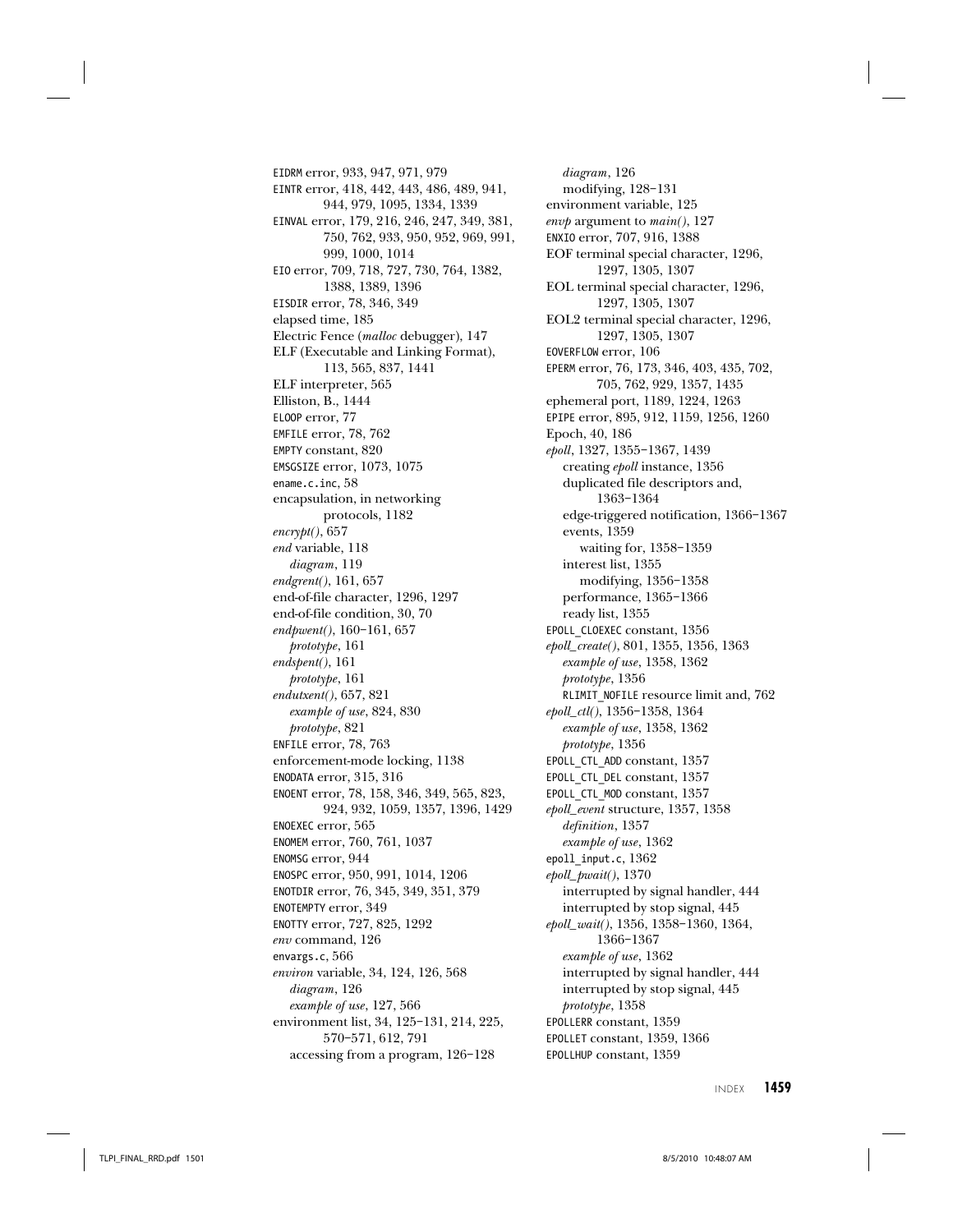EPOLLIN constant, 1359 EPOLLONESHOT constant, 1359, 1360 EPOLLOUT constant, 1359 EPOLLPRI constant, 1359 EPOLLRDHUP constant, 1359 ERANGE error, 315, 363, 991 Eranian, S., 1442 ERASE terminal special character, 1296, 1297, 1303, 1304, 1305, 1307 Erickson (2008), 792, 795, 1439 Erickson, J.M., 1439 EROFS error, 78 err\_exit(), 52–53 code of implementation, 56 prototype, 52 errExit(), 52 code of implementation, 55 prototype, 52 errExitEN(), 52–53 code of implementation, 56 prototype, 52  $errMsg()$ , 52 code of implementation, 55 prototype, 52 errno variable, 45, 49, 53, 620, 780 in threaded programs, 621 use inside signal handler, 427, 556 error handling, 48–50 error number, 49 error\_functions.c, 54 error\_functions.h, 52 error-diagnostic functions, 51–58 ESPIPE error, 83 ESRCH error, 158, 402, 403, 702 ESTABLISHED state (TCP), 1269 etext variable, 118 diagram, 119 ethereal command, 1277 ETIMEDOUT error, 637, 645, 1077, 1096 ETXTBSY error, 78, 373, 565 euidaccess(), 300 event (I/O), 1327 event\_flags.c, 1434 eventfd(), 882 EWOULDBLOCK error, 57, 103, 1119, 1330, 1347, 1367 example programs, xxxiv, 50–61, 100 EXDEV error, 349 exec shell command, 713 exec(), 32, 286, 345, 514, 563–579, 690, 801 effect on process attributes, 612–615 file descriptors and, 575–578 in multithreaded process, 605 process capabilities and, 805 set-user-ID program and, 169

signals and, 578–579 threads and, 686 execl(), 426, 567–568, 570–571 example of use, 571, 583, 587 prototype, 567 execle(), 426, 567–568, 570 example of use, 570 prototype, 567 execlp(), 567–569, 570, 575, 589 avoid in privileged programs, 788 example of use, 570, 901, 1392 prototype, 567 execlp.c, 1430 Executable and Linking Format (ELF), 113, 565, 837, 1441 execute permission, 29, 282, 295, 297 execv(), 426, 567–568, 570 prototype, 567 execve(), 32, 426, 514, 563–566, 567–568, 593 diagram, 515 example of use, 566 prototype, 564 execvp(), 567–570, 575, 1430 avoid in privileged programs, 788 prototype, 567 execvpe(), 568 exit handler, 532, 533–537, 615 exit status, 32, 545 exit(), 32, 390, 513, 531–533, 692 diagram, 515 example of use, 537 prototype, 532 threads and, 687 EXIT\_FAILURE constant, 532 exit\_group(), 692 exit\_handlers.c, 536 exit\_status structure, 819 definition, 819 EXIT\_SUCCESS constant, 532 expect command, 1379 explicit congestion notification (TCP), 1194, 1267, 1439 export shell command, 125 ext2 file system, 234, 255, 257–259 i-node flag, 304–308 ext3 file system, 260 i-node flag, 304–308 ext4 file system, 261, 1441 i-node flag, 304–308 extended attribute, 311–318 implementation limits, 314 name, 312 namespace, 312 os2 ( JFS), 312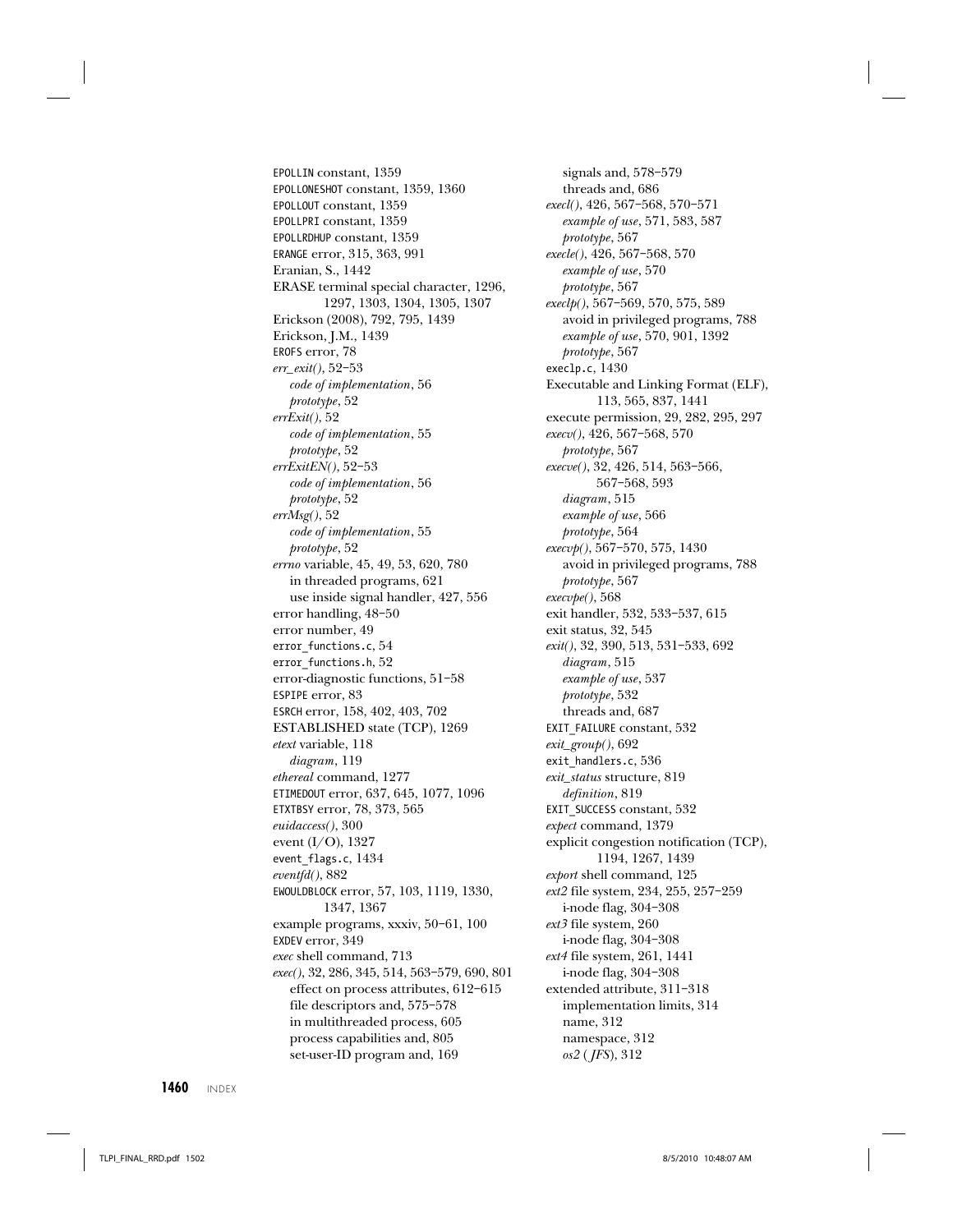security, 312, 801 system, 312, 321, 327 trusted, 312, 316, 801 user, 312 extended file attribute (i-node flag), 304–308 extended network ID, 1187 diagram, 1187

## **F**

F\_DUPFD constant, 97 RLIMIT\_NOFILE resource limit and, 762 F\_DUPFD\_CLOEXEC constant, 98 F\_GETFD constant, 577 example of use, 578 F\_GETFL constant, 93–94, 96 example of use, 518, 917, 1349 F\_GETLK constant, 1127 example of use, 1131, 1135 F\_GETOWN constant, 1350–1351 F\_GETOWN\_EX constant, 1351, 1354, 1355 F\_GETPIPE\_SZ constant, 892 F\_GETSIG constant, 1352, 1353 F\_NOTIFY constant, 386, 615 F\_OK constant, 299 f\_owner\_ex structure, 1354, 1355 definition, 1354 F\_OWNER\_PGRP constant, 1354 F\_OWNER\_PID constant, 1354 F\_OWNER\_TID constant, 1355 F\_RDLCK constant, 1125 example of use, 1131 F\_SETFD constant, 577 example of use, 578 F\_SETFL constant, 93–94, 96 example of use, 519, 917, 1347, 1349 F\_SETLEASE constant, 615, 800, 1142 F\_SETLK constant, 1126–1127 example of use, 1131, 1134 F\_SETLKW constant, 673, 1127 example of use, 1131, 1134 F\_SETOWN constant, 1281, 1283, 1347 example of use, 1349 F\_SETOWN\_EX constant, 1354 F\_SETPIPE\_SZ constant, 891 F\_SETSIG constant, 1281, 1352–1353 F\_UNLCK constant, 1125 example of use, 1131 F\_WRLCK constant, 1125 example of use, 1131 Fabry, R.S., 1442 faccessat(), 365, 426 fallocate(), 83 FALSE constant, 51 FAM (File Alteration Monitor), 375

FASYNC constant, 1347  $fatal(), 54$ code of implementation, 56 prototype, 54 fchdir(), 364 example of use, 364 prototype, 364 fchmod(), 286, 303, 426, 1110 prototype, 303 fchmodat(), 365, 426 fchown(), 221, 286, 291–293, 426, 1110 prototype, 292 fchownat(), 365, 426 fchroot(), 368 fcntl(), 92–93, 426, 673, 1124, 1134 changing signal associated with a file descriptor, 1352–1353 duplicating file descriptors, 97–98 example of use, 518, 578, 1131, 1349 interrupted by signal handler, 444 prototype, 93 retrieving and setting file descriptor flags, 577–578 retrieving and setting open file status flags, 93–94 setting file descriptor owner, 1347 setting pipe capacity, 891–892 fcvt(), 656, 657 FD\_CLOEXEC constant, 75, 98, 355, 377, 472, 508, 577, 894, 1110, 1153, 1158, 1175, 1281, 1356 example of use, 578 FD\_CLR(), 1331–1332 prototype, 1332 FD\_ISSET(), 1331–1332 example of use, 1336 prototype, 1332 fd\_set data type, 64, 1331, 1332, 1344, 1369 FD\_SET(), 1331–1332 example of use, 1335 prototype, 1332 FD\_SETSIZE constant, 1332 FD\_ZERO(), 1331–1332 example of use, 1335 prototype, 1332 fdatasync(), 240–241, 242, 244, 426, 673, 1032 prototype, 240 fdisk command, 254 fdopen(), 248–249, 892, 906 prototype, 248 fdopendir(), 15, 353 prototype, 353 feature test macro, 61–63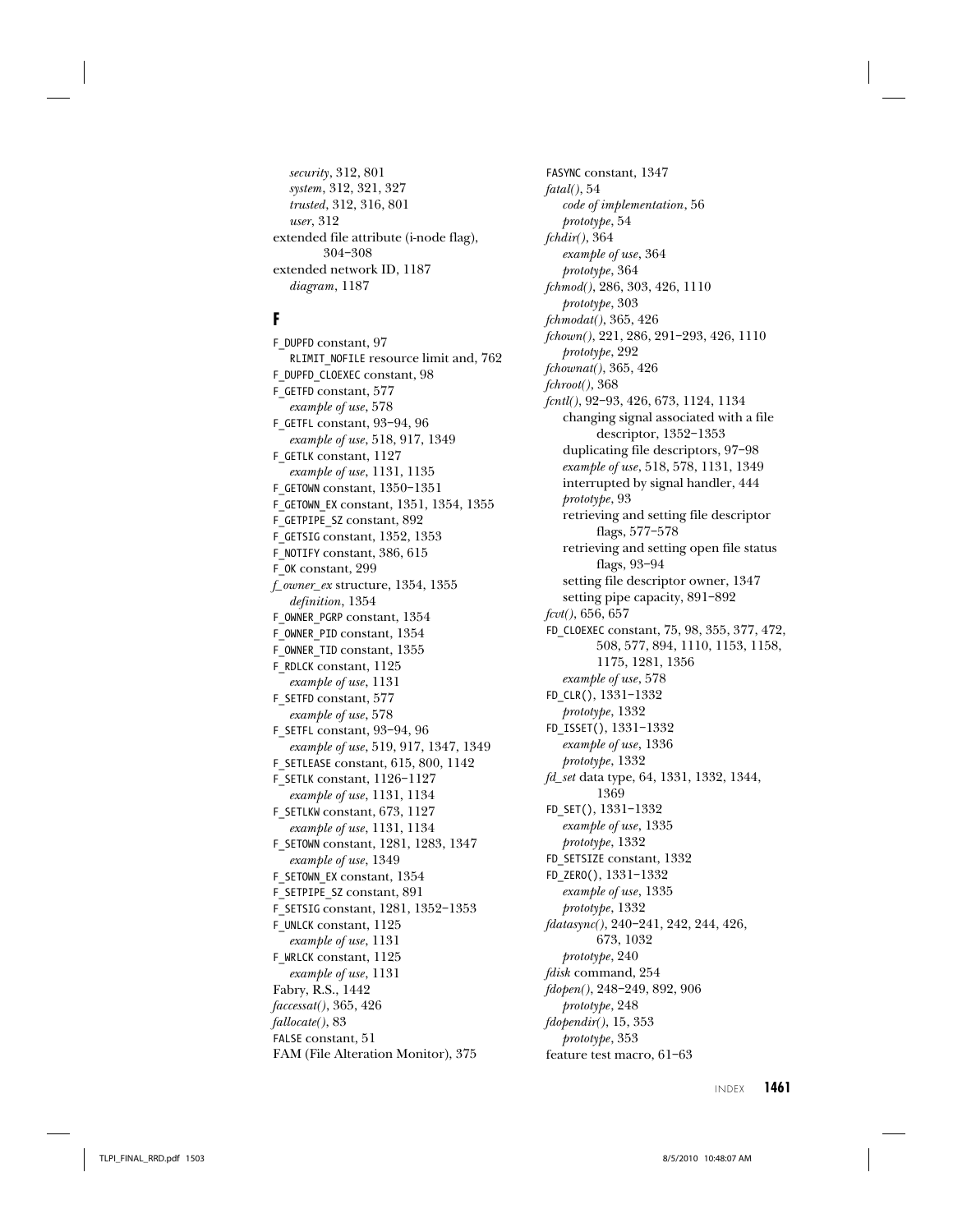feenableexcept(), 391 Fellinger, P., xxxix, xl Fenner, B., 1421, 1444 fexecve(), 15, 426, 571 prototype, 571 FF0 constant, 1302 FF1 constant, 1302 FFDLY constant, 1302 fflush(), 239, 244, 538 prototype, 239 fg shell command, 715 diagram, 717 fgetxattr(), 315 prototype, 315 FIBMAP constant, 255 FIFO, 282, 392, 882, 883, 886, 906–918. See also pipe creating dual pipeline with  $tee(1)$ , diagram, 908 deadlock during open by two processes, diagram, 917 open() semantics, 907, 915–916 poll() on, 1342 read() semantics, 917–918 select() on, 1342 write() semantics, 918 fifo\_seqnum.h, 911 fifo\_seqnum\_client.c, 914 fifo\_seqnum\_server.c, 912, 920 file, 27 appending output to, 92 blocks allocated to, 282 compression, 306 control operations, 92 creating, 76 creating exclusively, 76, 90–92 deleting, 346, 352 descriptor. See file descriptor holes in, 83, 259, 283 lease, 615, 800, 1135, 1142 lock. See file lock mapping. See file mapping maximum size of, 258 offset. See file offset on-disk structure diagram, 258 opening, 72–79 optimal I/O block size, 283 randomly accessing, 81–86 reading, 79–80 renaming, 348–349 resource limit on size, 761 retrieving metadata, 279–285 sharing of open file by parent and child, 517–520

size, 282 synchronous updates, 264, 267, 307 temporary, 108–109 timestamps. See file timestamps truncating, 103 truncation on  $open(), 77$ type, 27, 95, 256, 281 diagram, 281 writing, 80 file access mode, 72, 75, 93, 95 File Alteration Monitor (FAM), 375 file capabilities, 799, 803–804, 1440 effective, 799, 802 inheritable, 799, 803 permitted, 799, 802 file creation flags, 75 file descriptor, 30, 69, 94, 530, 603, 613 closed on process termination, 533 diagram, 95, 520 duplicating, 96–98 multiplexing, 1327, 1330–1346 passing via UNIX domain socket, 1284 for POSIX shared memory object, 1108 ready, 1327 refers to same open file in forked child, 517 relationship to open file, 94–96 resource limit on number of open, 762 file descriptor set, 64, 1331 file hole, 83, 259, 283 file I/O, 29 advising kernel about access patterns, 244 benchmarking, 236 buffering, 233–250 diagram, 244 large files, 104–107 performing at a specified offset, 98–99 scatter-gather I/O, 99–102 speed, 235, 236, 242 file lease, 615, 800, 1135, 1142 file lock, 533, 881, 882, 884, 886, 1117–1144 advisory, 1119, 1137 comparison of semantics of flock() and fcntl(), 1136–1137 deadlock, 1128–1129 with fcntl(), 614, 1124–1137 semantics of lock inheritance and release, 1136–1137 with flock(), 614, 1119–1124 limitations, 1123–1124 semantics of lock inheritance and release, 1122–1123 limits, 1135–1136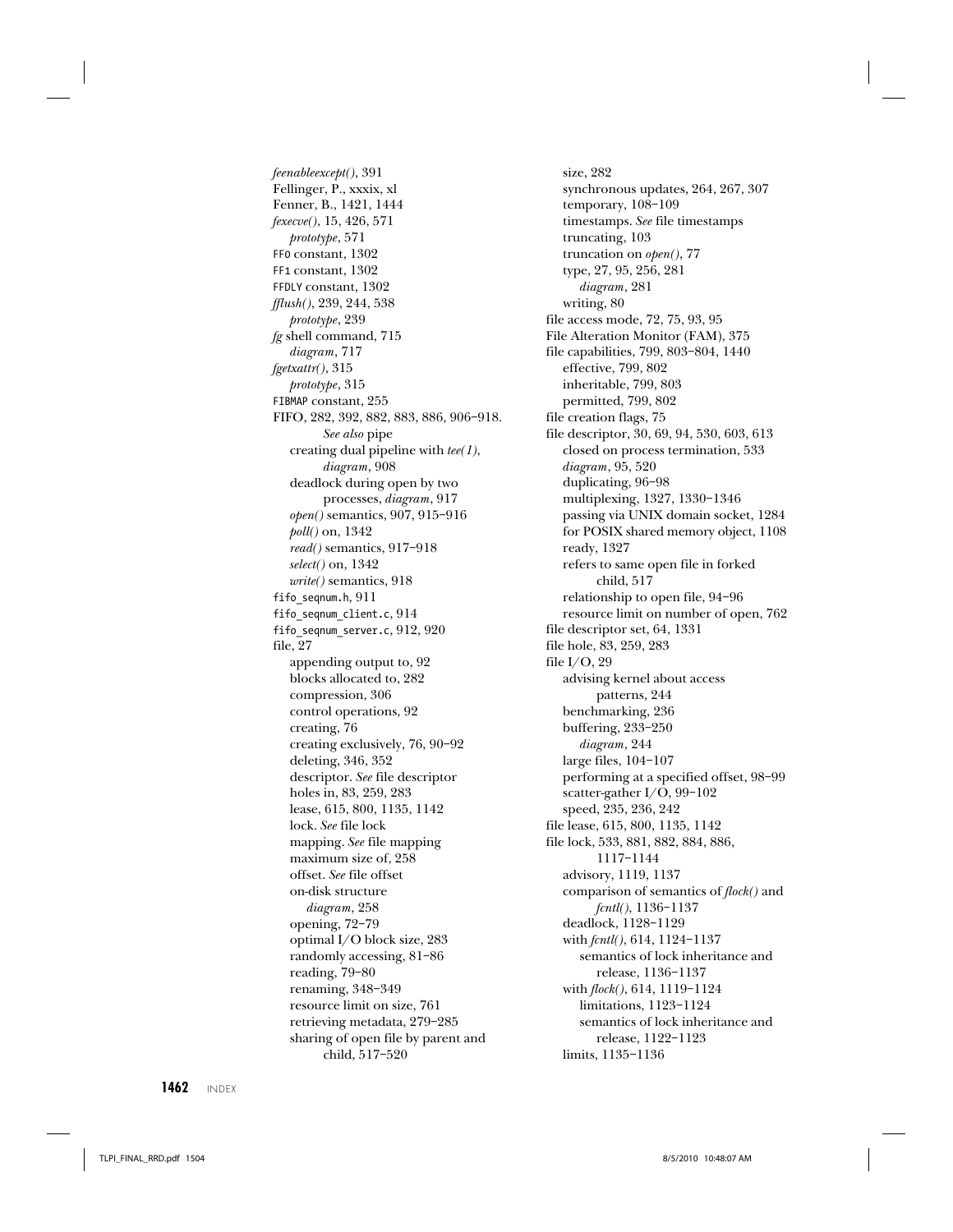LinuxThreads nonconformance, 691 mandatory, 265, 293, 1119, 1137–1140 priority of queued lock requests, 1137 speed, 1135–1136 starvation, 1137 file mapping, 35, 882, 886, 1017, 1024–1031 diagram, 1025 private, 1018, 1024–1025 shared, 1019, 1025–1029 file mode creation mask (umask), 301–303, 328, 351, 604, 613, 790, 907, 923, 1060, 1065, 1091, 1110, 1174 file offset, 81, 94, 613 changing, 81 file ownership, 29, 281, 291–294, 800 changing, 291–294 of new files, 291 file permissions, 29, 281, 282, 294–299, 800 changing, 303–304 diagram, 281 permission-checking algorithm, 297–299 file status flags, open, 75, 93–94, 95, 96, 518, 613 file system, 22, 254–256 busy, 270 diagram, 27, 255 mount point, 261 diagram, 262 mounting, 264–269 at multiple mount points, 271 retrieving information about mounted, 276–277 stacking multiple mounts, 271–272 unmounting, 269–270 file timestamps, 257, 283, 285–287 changing, 286, 287–290 last access time, 74, 76–77, 257, 264, 265, 266, 267, 283, 285, 286, 287, 289, 305, 306 last modification time, 257, 283, 285, 286, 287 last status change time, 257, 283, 285, 286 nanosecond precision, 287 file tree walking, 358–363 file\_perms.c, 296 file\_perms.h, 296 file type stats.c,  $1429$ file-based mapping. See file mapping filename, 28, 341 maximum length, 214, 340 fileno(), 248 prototype, 248

filePermStr(), 295–296 code of implementation, 296 example of use, 284, 303 file-system group ID, 171–172, 178, 298, 615 Filesystem in Userspace (FUSE), 255, 267 file-system user ID, 171–172, 178, 615, 800 effect on process capabilities, 807 filter, 31, 899 FIN control bit (TCP), 1267 FIN\_WAIT1 state (TCP), 1269 FIN\_WAIT2 state (TCP), 1269 finger command, 154 FIOCLEX constant, 577 FIOGETOWN constant, 1350 FIONCLEX constant, 577 FIONREAD constant, 381, 892, 1153, 1291 FIOSETOWN constant, 1350 FIPS 151-1, 12 FIPS 151-2, 12 Fletcher, G., xl flistxattr(), 316 prototype, 316 floating-point environment, 615, 620 floating-point exception (error message). See SIGFPE signal flock structure, 1124–1126 definition, 1124 example of use, 1130 flock(), 1119–1122, 1147, 1435 example of use, 1121 interrupted by signal handler, 444 prototype, 1119 flow control (TCP), 1192 Floyd (1994), 1267, 1439 Floyd, S., 1194, 1439 FLUSHO constant, 1303 footprint.c, 522 FOPEN\_MAX constant, 215 fopen64(), 105 For portability comment in function prototypes, 67 foreground process group, 39, 700, 708 diagram, 701, 717 signaled on terminal window size change, 1319–1320 terminal-generated signals and, 1290 Forero Cuervo, A., xl fork bomb, 793 fork handler, 609, 687 fork(), 31, 426, 513, 515–522, 589, 609, 690, 1430 copy-on-write semantics, 521 diagram, 515 effect on process attributes, 612–615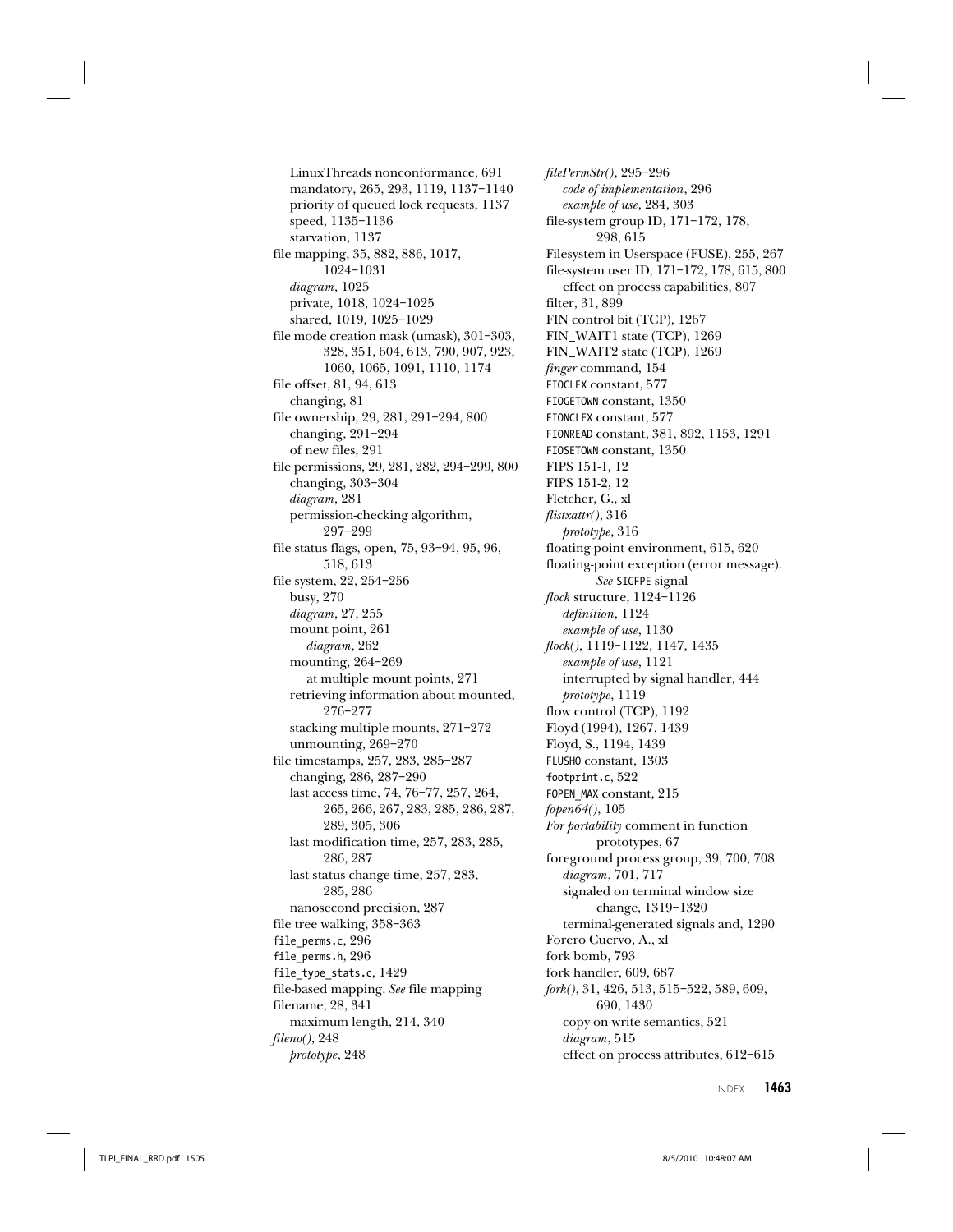fork(), continued example of use, 516, 517, 519, 526, 543, 554, 582, 587, 770, 900, 1387 file descriptors and, 96, 517–520 glibc wrapper invokes clone(), 609 memory semantics, 520–521 prototype, 516 RLIMIT\_NPROC resource limit and, 763 scheduling of parent and child after, 525 speed, 610 stdio buffers and, 537–538 threads and, 686 fork\_file\_sharing.c, 518 fork\_sig\_sync.c, 528 fork\_stdio\_buf.c, 537 fork\_whos\_on\_first.c, 526 format-string attack, 780 Fox, B., 25 fpathconf(), 217–218, 425, 426 example of use, 218 prototype, 217 FPE\_FLTDIV constant, 441 FPE\_FLTINV constant, 441 FPE\_FLTOVF constant, 441 FPE\_FLTRES constant, 441 FPE\_FLTUND constant, 441 FPE\_INTDIV constant, 441 FPE\_INTOVF constant, 441 FPE\_SUB constant, 441 FQDN (fully qualified domain name), 1210 fragmentation of free disk space, 257 Franke (2002), 638, 1439 Franke, H., 1439 Free Software Foundation, 5 free(), 140–142, 144, 423 example of use, 143 implementation, 144–146 diagram, 145 prototype, 141 free\_and\_sbrk.c, 142 freeaddrinfo(), 1217 example of use, 1222 prototype, 1217 FreeBSD, 7, 1442 fremovexattr(), 286, 316 prototype, 316 Frisch (2002), 616, 818, 1439 Frisch, A., 1439 FS\_APPEND\_FL constant, 305, 306 FS\_COMPR\_FL constant, 305, 306 FS\_DIRSYNC\_FL constant, 265, 305, 306, 307 FS\_IMMUTABLE\_FL constant, 305, 306, 307 FS\_IOC\_GETFLAGS constant, 308 FS\_IOC\_SETFLAGS constant, 308

FS\_JOURNAL\_DATA\_FL constant, 305 FS\_JOURNAL\_FL constant, 306 FS\_NOATIME\_FL constant, 77, 265, 305, 306 FS\_NODUMP\_FL constant, 305, 307 FS\_NOTAIL\_FL constant, 305, 307 FS\_SECRM\_FL constant, 305, 307 FS\_SYNC\_FL constant, 305, 307 FS TOPDIR FL constant, 305, 307 FS UNRM FL constant, 305, 307 fsblkcnt\_t data type, 64, 276 fsck command, 260, 263 fsetxattr(), 286, 314–315 prototype, 314 fsfilcnt\_t data type, 64, 276 fstab file format, 263 fstat(), 279–283, 426, 907, 1110 example of use, 1023, 1113 prototype, 279 fstatat(), 365, 426 fstatfs(), 277 fstatvfs(), 276–277 prototype, 276 fsync(), 240–241, 242, 244, 265, 426, 673, 1240 prototype, 240  $ftok()$ , 925-927, 936 prototype, 925 example of use, 930 ftruncate(), 103, 286, 426, 800, 1139 example of use, 1111, 1112 prototype, 103 use with POSIX shared memory object, 1110 fts\_open(), 358 FTW structure, 360 definition, 360 example of use, 360 ftw(), 16, 358, 657 FTW\_ACTIONRETVAL constant, 362 FTW\_CHDIR constant, 359 FTW\_CONTINUE constant, 362 FTW D constant, 359 FTW DEPTH constant, 359 FTW\_DNR constant, 359 FTW\_DP constant, 359 FTW F constant, 359 FTW MOUNT constant, 359 FTW NS constant, 359 FTW\_PHYS constant, 359, 360 FTW SKIP SIBLINGS constant, 363 FTW\_SKIP\_SUBTREE constant, 363 FTW SL constant, 359, 360 FTW\_SLN constant, 360 FTW STOP constant, 363 fully qualified domain name (FQDN), 1210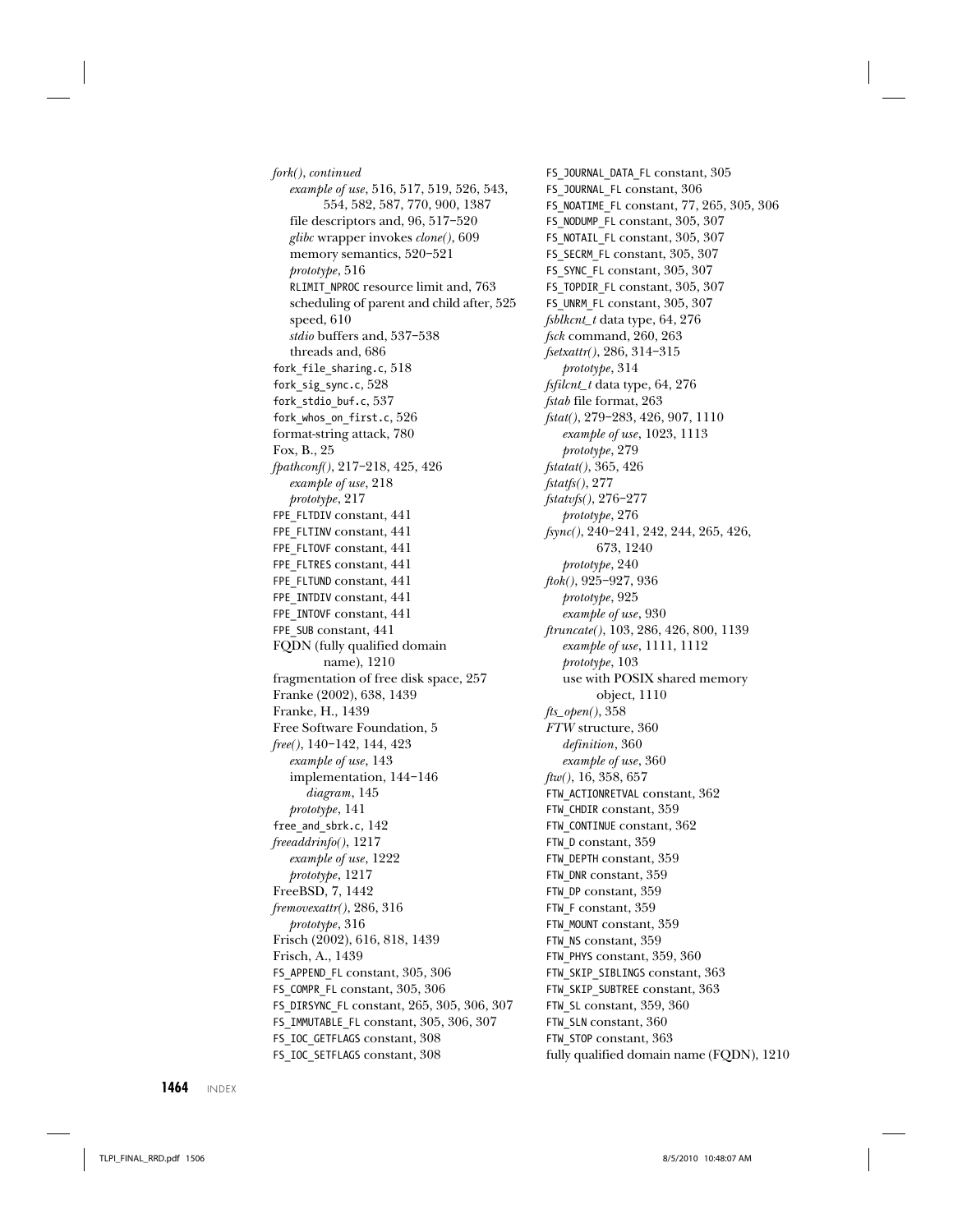FUSE (Filesystem in Userspace), 255, 267 fuser command, 342 futex (fast user space mutex), 605, 607, 638, 1438, 1439 futex(), 638, 1090 interrupted by signal, 444 interrupted by stop signal, 445 FUTEX WAIT constant, 444, 445 futimens(), 15, 286, 426 futimes(), 15, 286, 288–289, 426 prototype, 289

### **G**

gai\_strerror(), 1217–1218 prototype, 1218 Gallmeister (1995), 222, 512, 751, 1087, 1327, 1439 Gallmeister, B.O., 1439 Gamin, 375 Gammo (2004), 1374, 1439 Gammo, L., 1439 Gancarz (2003), 1422, 1439 Gancarz, M., 1439 Garfinkel (2003), 20, 795, 1439 Garfinkel, S., 1439 gather output, 102 gcore (gdb) command, 448, 1430 gcvt(), 656, 657 gdb program, 1442 General Public License (GPL), 5 get\_current\_dir\_name(), 364 get\_num.c, 59 get\_num.h, 59 get\_robust\_list(), 801 get\_thread\_area(), 692 getaddrinfo(), 1205, 1213–1217 diagram, 1215 example of use, 1221, 1224, 1228, 1229 prototype, 1213 GETALL constant, 971, 972 example of use, 974 getc\_unlocked(), 657 getchar\_unlocked(), 657 getconf command, 215 getcontext(), 442 getcwd(), 363–364 prototype, 363 getdate(), 196, 657  $getdate_r(), 196$ getdents(), 352 getdomainname(), 230 getdtablesize(), 215 getegid(), 172–173, 426 prototype, 173

getenv(), 127–128, 657 example of use, 1392 prototype, 127 geteuid(),172–173, 426 prototype, 173 getfacl command, 325 getfattr command, 312 getfsent(), 263 getgid(),172–173, 426 prototype, 173 getgrent(), 161, 657 getgrgid(),158–159, 657 example of use, 160 prototype, 158 getgrgid\_r(), 158, 658 getgrnam(), 158–159, 657 example of use, 160 prototype, 158 getgrnam\_r(), 158, 658 getgroups(), 179, 426 example of use, 183 prototype, 179 gethostbyaddr(), 16, 656, 657, 1205, 1231–1232 prototype, 1231 gethostbyname(), 16, 656, 657, 1205, 1231–1232, example of use, 1233 prototype, 1231 gethostbyname\_r(), 658 gethostent(), 657 gethostname(), 230 getInt(), 58–59 code of implementation, 60–61 prototype, 58 getitimer(), 16, 481 example of use, 483 prototype, 481 getlogin(), 657, 825, 826 prototype, 825 getlogin\_r(), 658, 825 getLong(), 58–59 code of implementation, 60 prototype, 58 getmntent(), 263 getmsg(), 673 getnameinfo(), 1205, 1218–1219 example of use, 1230 prototype, 1218 GETNCNT constant, 972 example of use, 974 getnetbyaddr(), 657 getnetbyname(), 657 getnetent(), 657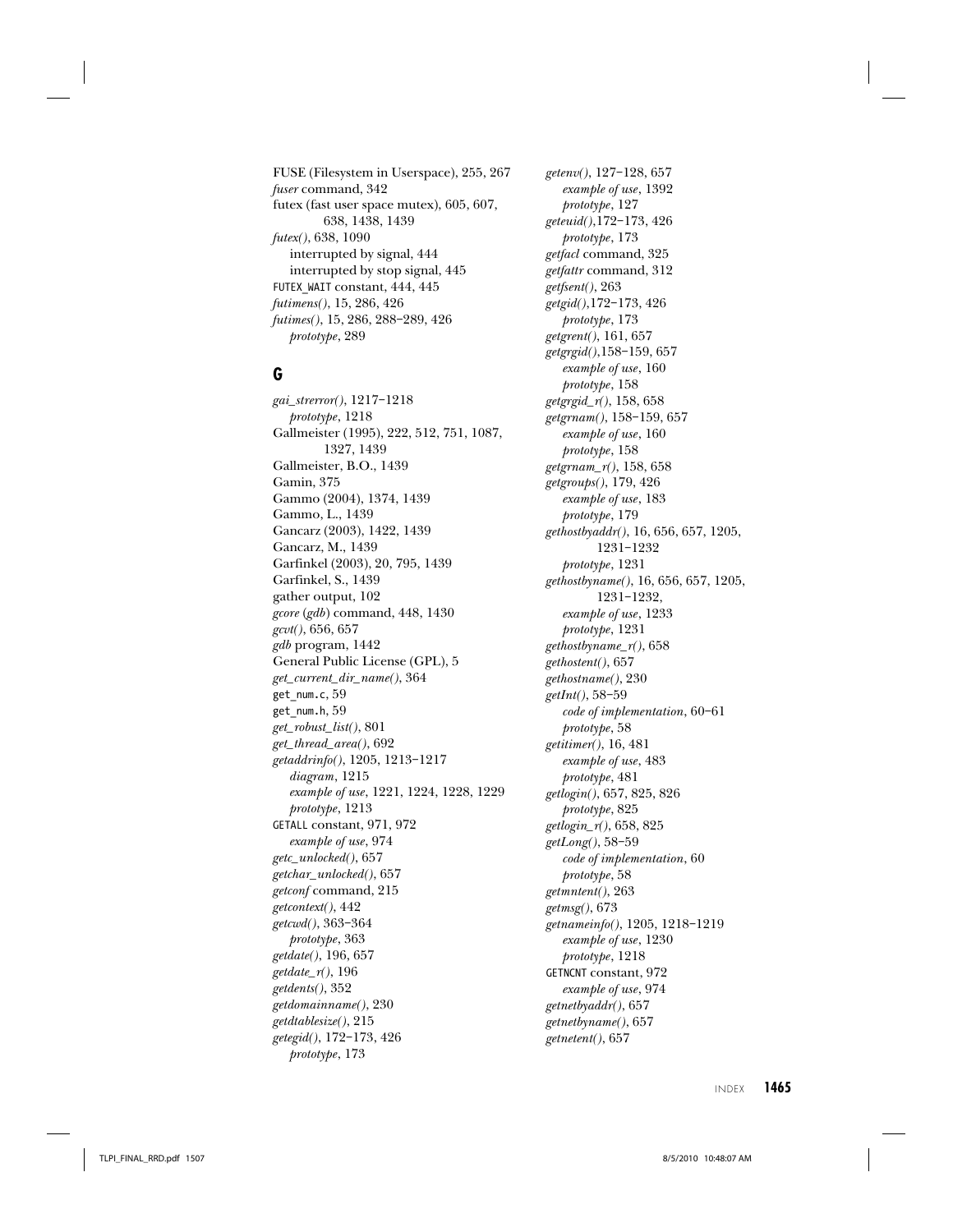getopt(), 657, 1405–1411 example of use, 1409 prototype, 1406 getopt\_long(), 1411 getpagesize(), 215 getpass(), 164, 166 example of use, 165 prototype, 164 getpeername(), 426, 1263–1264 example of use, 1265 prototype, 1263 getpgid(), 704 getpgrp(), 426, 701–702, 704 example of use, 706, 720 prototype, 701 GETPID constant, 972 example of use, 974 getpid(), 114, 426, 604, 690 prototype, 114 getpmsg(), 673 getppid(), 115, 426, 553, 608, 690 prototype, 115 getpriority(), 735–736 example of use, 737 prototype, 735 getprotobyname(), 657 getprotobynumber(), 657 getprotoent(), 657 getpwent(), 161, 657 prototype, 161 getpwnam(), 157–158, 657 example of use, 160, 165 prototype, 157 getpwnam\_r(), 158, 658 getpwuid(),157–158, 657 example of use, 159 prototype, 157 getpwuid\_r(), 158, 658 getresgid(), 176–177 prototype, 177 getresuid(), 176–177 example of use, 182 prototype, 177 getrlimit(), 755–757, 759 example of use, 758 prototype, 756 getrusage(), 560, 619, 691, 694, 753–755, 765 prototype, 753 getservbyname(), 657, 1205, 1234 prototype, 1234 getservbyname\_r(), 658 getservbyport(), 657, 1205, 1234–1235 prototype, 1234 getservent(), 657

getsid(), 704–705 example of use, 706, 720 prototype, 704 getsockname(), 426, 1263–1264 example of use, 1265 prototype, 1263 getsockopt(), 426, 1278–1279 prototype, 1278 getspent(), 161–162 prototype, 161 getspnam(), 161–162 example of use, 165 prototype, 161 gettext API, 202 gettid(), 226, 497, 605, 625, 749, 1355 gettimeofday(), 16, 186–187 diagram, 188 example of use, 192, 482, 490 prototype, 186 getty command, 820 getuid(),172–173, 426 prototype, 173 getutent\_r(), 658, 823 getutid\_r(), 658, 823 getutline\_r(), 658, 823 getutxent(), 657, 822 example of use, 824 prototype, 822 getutxid(), 657, 822–823 prototype, 822 getutxline(), 657, 822–823 prototype, 822 GETVAL constant, 971, 972 getwd(), 364 getxattr(), 315, 329, 345 example of use, 318 prototype, 315 GETZCNT constant, 972 example of use, 974 GID (group ID), 26, 64, 153, 156 gid\_t data type, 64, 157, 158, 159, 173, 174, 175, 177, 178, 179, 280, 292, 330, 927 Gilligan, S., 1194 glibc. See GNU C library globbing, 903 Gloger, W., xxxvii Gmelch, T., xl gmtime(), 189, 657 diagram, 188 example of use, 192 prototype, 189 gmtime\_r(), 189, 658 GNU C library, 47–48 determining version, 47–48 manual, 1421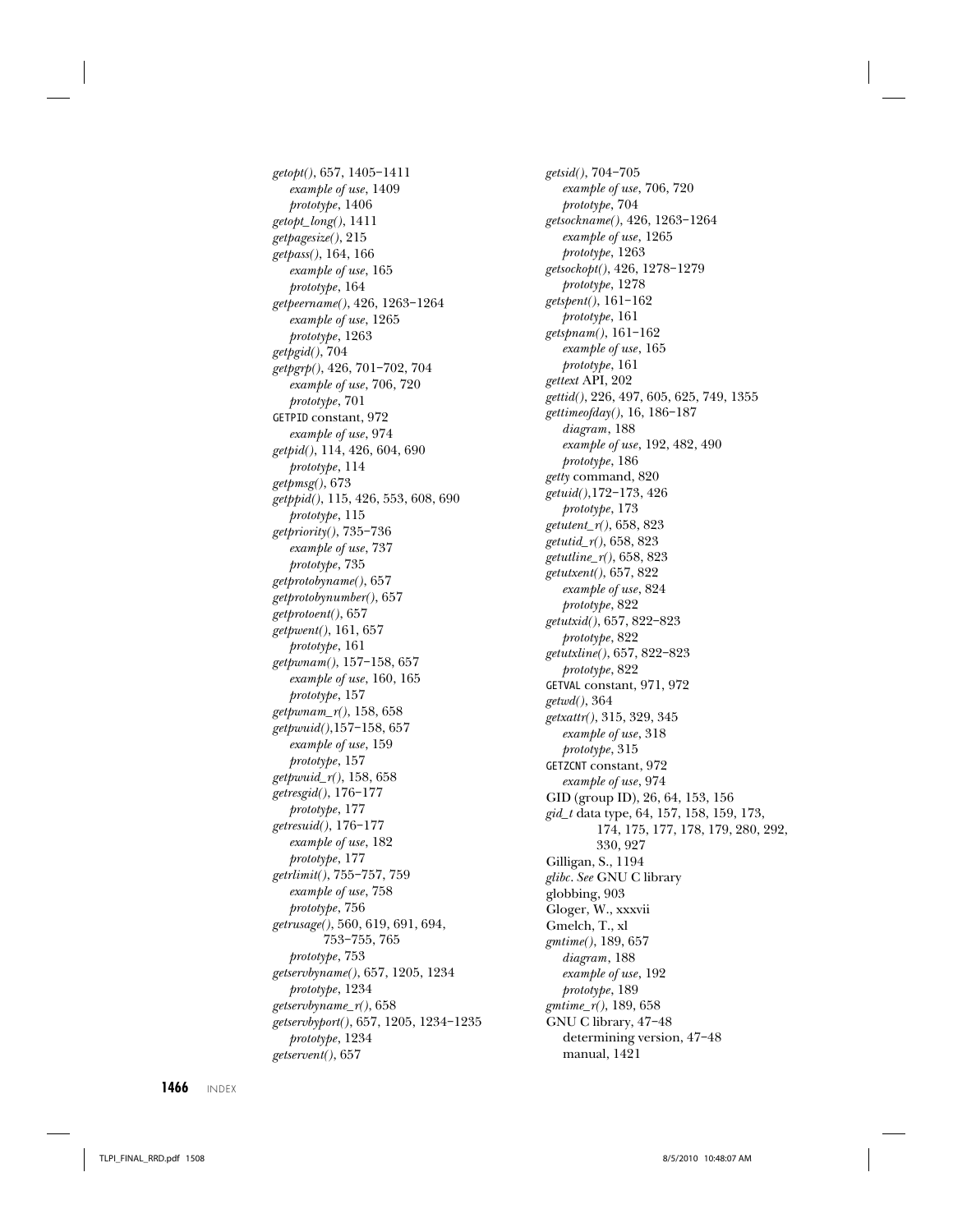GNU project, 5–6, 1422 GNU/Linux, 6 gnu\_get\_libc\_version(), 48 prototype, 48 Göllesch, N., xxxix Gont (2008), 1235, 1439 Gont (2009a), 1235, 1439 Gont (2009b), 1283, 1439 Gont, F., xxxvii, 1439 Goodheart (1994), 20, 24, 250, 278, 419, 530, 936, 1044, 1440 Goodheart, B., 1440 Goralski (2009), 1235, 1440 Goralski, W., 1440 Gorman (2004), 138, 1440 Gorman, M., xxxix, 1440 GPL (General Public License), 5 grantpt(), 1380–1381 example of use, 1384 prototype, 1381 Gratzl, C., xxxix, xl group file, 155–156 retrieving records from, 158–160 group ID, 26, 64, 153, 156 group structure, 159 definition, 159 example of use, 160 groupIdFromName(), 159 code of implementation, 160 groupNameFromId(), 159 code of implementation, 160 groups command, 155 Grünbacher (2003), 337, 1440 Grünbacher, A., xxxviii, 337, 1440 Gutmann (1996), 307, 1440 Gutmann, P., 1440

## **H**

h\_errno variable, 1231 Haig, B., xl Hallyn (2007), 814, 1440 Hallyn, S., xxxix, 1437, 1440 handle, 331 Handley, M., 1194 handling\_SIGTSTP.c, 724 Harbison (2002), xxxii, 30, 1440 Harbison, S.P., 1440 hard link. See link hard realtime, 738 HARD\_MSGMAX constant, 1086 Hartinger, M., xxxix, xl Hauben, R., 20 hcreate(), 657  $hdestroy(), 657$ 

heap, 31, 116, 612 Heasman, J., 1437 Hellwig, C., xxxviii Henderson, R., xxxix Herbert (2004), 1235, 1440 Herbert, T.F., 1440 herror(), 1232–1233 prototype, 1233 hex-string notation (IPv6 address), 1188 high-resolution timers, 485 Hinden, R., 1194 Hoffman, R., xli home directory, 26, 154 HOME environment variable, 34, 154 host byte order, 1198 host ID, 1186 hostent structure, 1232 definition, 1232 example of use, 1233 hostname, 1204 canonical, 1210, 1216 hostname command, 230 Howard, M., xl HP-UX, 5  $hs\text{100}$ , 657 hstrerror(), 1232–1233 prototype, 1233 htonl(), 1199 prototype, 1199 htons(), 1199 prototype, 1199 Hubicka (2003), 837, 1440 û Hubicka, J., 1440 û huge page, 999 HUPCL constant, 1303 HURD, 6, 1443 HZ constant, 205

### **I**

i\_fcntl\_locking.c, 1130 i6d\_ucase.h, 1207 i6d\_ucase\_cl.c, 1209 i6d\_ucase\_sv.c, 1208 I18N, 200 IA-64, 10, 1442 IANA (Internet Assigned Numbers Authority), 1189 ICANON constant, 1296, 1297, 1303, 1305, 1307 example of use, 1310, 1311 ICMP (Internet Control Message Protocol), 1181 ICRNL constant, 1296, 1297, 1298, 1302 example of use, 1310, 1311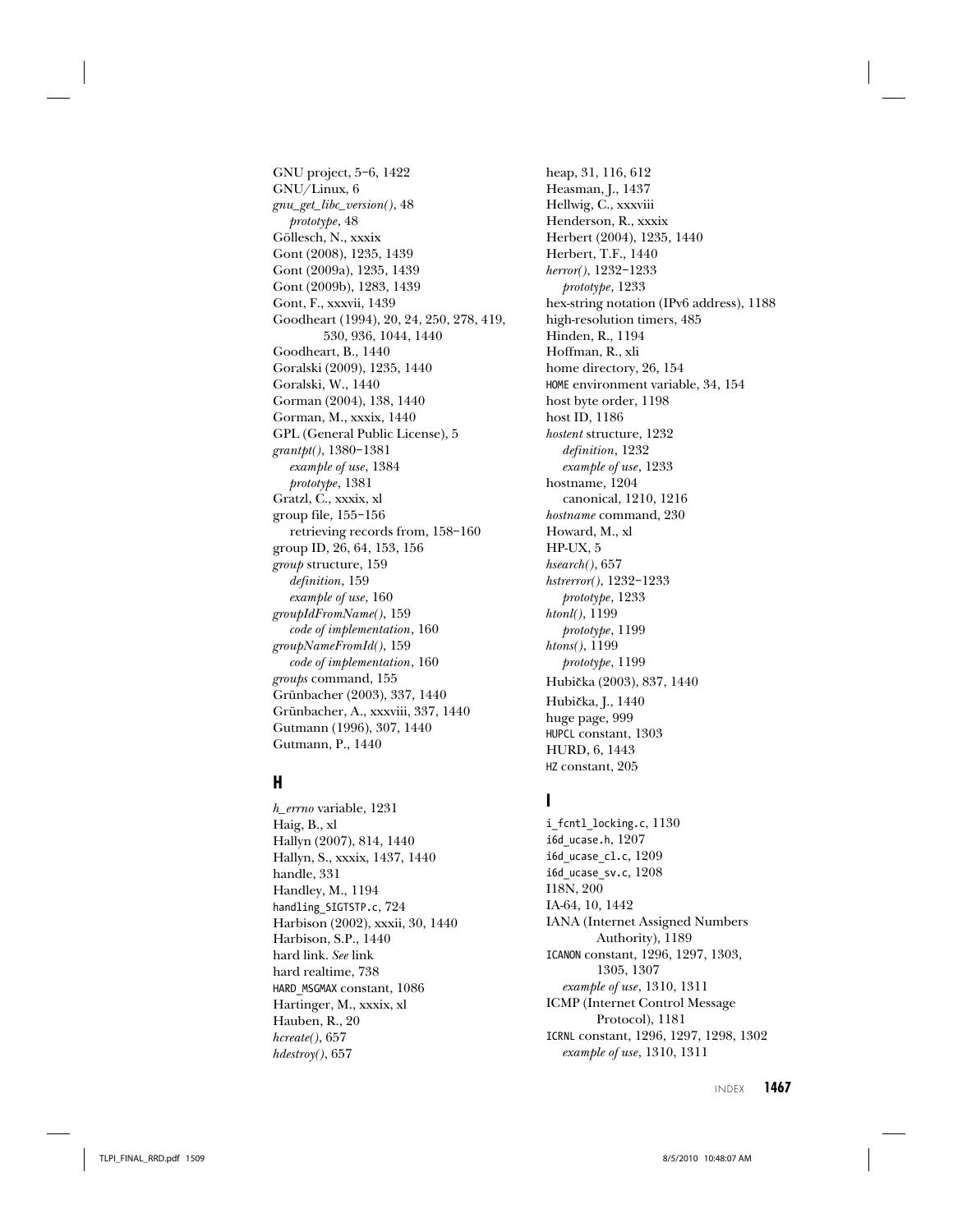id\_echo.h, 1240 id\_echo\_cl.c, 1242 id\_echo\_sv.c, 1241 id\_t data type, 64, 550, 735 idshow.c, 182 IEEE (Institute of Electrical and Electronic Engineers), 11 IETF (Internet Engineering Task Force), 1193 IEXTEN constant, 1296, 1297, 1298, 1299, 1303, 1305, 1307 example of use, 1311 IFS environment variable, 581, 791 IGMP (Internet Group Management Protocol), 1181 IGNBRK constant, 1302, 1304 example of use, 1311 IGNCR constant, 1296, 1297, 1302 example of use, 1311 ignore\_pending\_sig.c, 1429 IGNPAR constant, 1302, 1305 ILL\_BADSTK constant, 441 ILL\_COPROC constant, 441 ILL\_ILLADR constant, 441 ILL\_ILLOPC constant, 441 ILL\_ILLOPN constant, 441 ILL\_ILLTRP constant, 441 ILL\_PRVOPC constant, 441 ILL\_PRVREG constant, 441 IMAXBEL constant, 1302, 1305 IN\_ACCESS constant, 378 in\_addr structure, 1202, 1231, 1232 in\_addr\_t data type, 64, 1202 IN\_ALL\_EVENTS constant, 378 IN\_ATTRIB constant, 378, 379 IN\_CLOEXEC constant, 377 IN\_CLOSE constant, 378 IN\_CLOSE\_NOWRITE constant, 378 IN\_CLOSE\_WRITE constant, 378 IN\_CREATE constant, 378 IN\_DELETE constant, 378, 379 IN\_DELETE\_SELF constant, 378, 379 IN\_DONT\_FOLLOW constant, 378, 379 IN\_IGNORED constant, 378, 380, 381 IN\_ISDIR constant, 378, 380 IN\_MASK\_ADD constant, 378, 379 IN\_MODIFY constant, 378 IN\_MOVE constant, 378 IN MOVE SELF constant, 378, 379 IN\_MOVED\_FROM constant, 378, 379, 381 IN\_MOVED\_TO constant, 378, 379, 381 IN\_NONBLOCK constant, 377 IN\_ONESHOT constant, 378, 379, 380 IN ONLYDIR constant, 378, 379 IN\_OPEN constant, 378

in\_port\_t data type, 64, 1202, 1203 IN\_Q\_OVERFLOW constant, 378, 385 IN\_UNMOUNT constant, 378, 381 in6\_addr structure, 1202, 1203, 1232 in6addr\_any variable, 1203 IN6ADDR\_ANY\_INIT constant, 1203 in6addr\_loopback variable, 1203 IN6ADDR\_LOOPBACK\_INIT constant, 1203 INADDR\_ANY constant, 1187 INADDR\_LOOPBACK constant, 1187 INET\_ADDRSTRLEN constant, 1206 inet\_aton(), 1204, 1230–1231 prototype, 1231 inet\_ntoa(), 657, 1204, 1231 prototype, 1231 inet\_ntop(), 1205, 1206 example of use, 1208, 1234 prototype, 1206 inet\_pton(), 1205, 1206 example of use, 1209 prototype, 1206 inet sockets.c, 1228 inet\_sockets.h, 1226 INET6\_ADDRSTRLEN constant, 1206 inetAddressStr(), 1227 code of implementation, 1230 example of use, 1265 prototype, 1227 inetBind(), 1227 code of implementation, 1230 example of use, 1241 prototype, 1227 inetConnect(), 1226 code of implementation, 1228 example of use, 1242, 1258, 1265 prototype, 1226 inetd (Internet superserver daemon), 768, 1247–1251 inetListen(), 1226–1227 code of implementation, 1230 example of use, 1245, 1265 prototype, 1226 info documents, 1421 init process, 33, 115, 402, 768, 805, 815, 820 adopts orphaned processes, 553 cleans up utmp file during system boot, 826 sends SIGTERM to children on system shutdown, 772 sent SIGPWR on power failure, 392 signals and, 402 updates login accounting files, 820 init\_module(), 801 INIT\_PROCESS constant, 820, 821, 822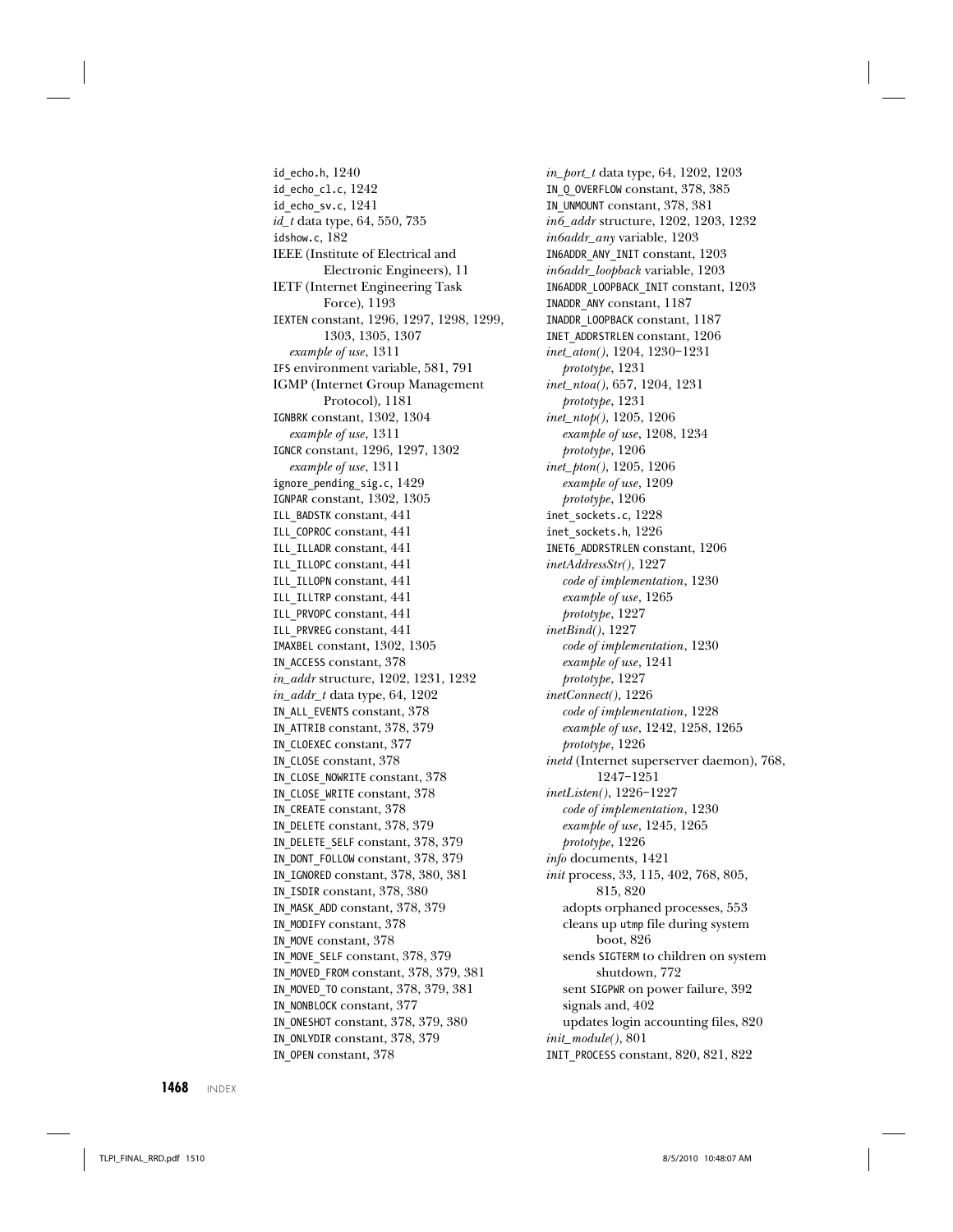initgroups(), 179–180, 800 prototype, 179 initial thread, 622 initialized data segment, 116, 117, 118, 1019, 1025 initSemAvailable(), 989–990 code of implementation, 990 example of use, 1004 initSemInUse(), 989–990 code of implementation, 990 example of use, 1004 INLCR constant, 1296, 1302 example of use, 1311 ino\_t data type, 64, 280, 353 i-node, 95, 256–259 diagram, 95, 258, 340 i-node flag, 304–308 i-node number, 64, 256, 281, 341 i-node table, 256, 340 inotify (file system event notification) read() interrupted by signal handler, 444 read() interrupted by stop signal, 445 inotify (notification of file-system events), 375–385 inotify\_add\_watch(), 376, 377 example of use, 383 prototype, 377 inotify\_event structure, 379–381 definition, 379 diagram, 380 example of use, 382 inotify\_init(), 376–377 example of use, 383 prototype, 376  $\text{inotif}\_\text{init1}(), 377$ inotify\_rm\_watch(), 376, 378 prototype, 378 INPCK constant, 1302, 1305 example of use, 1311 Institute of Electrical and Electronic Engineers (IEEE), 11 int32\_t data type, 472, 593, 819 International Standards Organization (ISO), 11 internationalization, 200 internet, 1179 Internet Assigned Numbers Authority (IANA), 1189 Internet Control Message Protocol (ICMP), 1181 Internet Engineering Task Force (IETF), 1193 Internet Group Management Protocol (IGMP), 1181

Internet protocol (IP). See IP Internet Society, 1193 Internet superserver daemon (inetd), 768, 1247–1251 Internet Systems Consortium, 1210 interpreter, 572 interpreter script, 572–575 interprocess communication (IPC), 37, 877–887 performance, 887 persistence of IPC objects, 886 taxonomy of facilities, diagram, 878 interrupt character, 392, 1296, 1297 interruptible sleep state, 451 interval timer, 479–485, 614 scheduling and accuracy, 485 intmax\_t data type, 66 intquit.c, 401 INTR terminal special character, 1296, 1297, 1303, 1305 invalid memory reference, 393 I/O asynchronous I/O, POSIX, 613, 1327, 1347 buffering. See buffering of file I/O direct, 246–248 event, 1327 file. See file I/O large file, 76, 104–107 memory-mapped, 1019, 1026–1027 multiplexed, 1327, 1330–1346 nonblocking, 77, 103–104, 915–917, 1326, 1330 signal-driven, 75, 95, 1327, 1346–1355, 1367 synchronous, 241–243 io\_getevents(), interrupted by signal handler, 444 ioctl(), 72, 86, 308, 1293, 1319 example of use, 1320, 1387 interrupted by signal handler, 443 prototype, 86 ioperm(), 801 iopl(), 801 IOPRIO\_CLASS\_RT constant, 801 ioprio\_set(), 801 IOV\_MAX constant, 100 iovec structure, 99–100, 102 definition, 99 example of use, 101 IP (Internet protocol), 1184–1186, 1193, 1439 address, 1186–1188 datagram, 1184 duplication of, 1185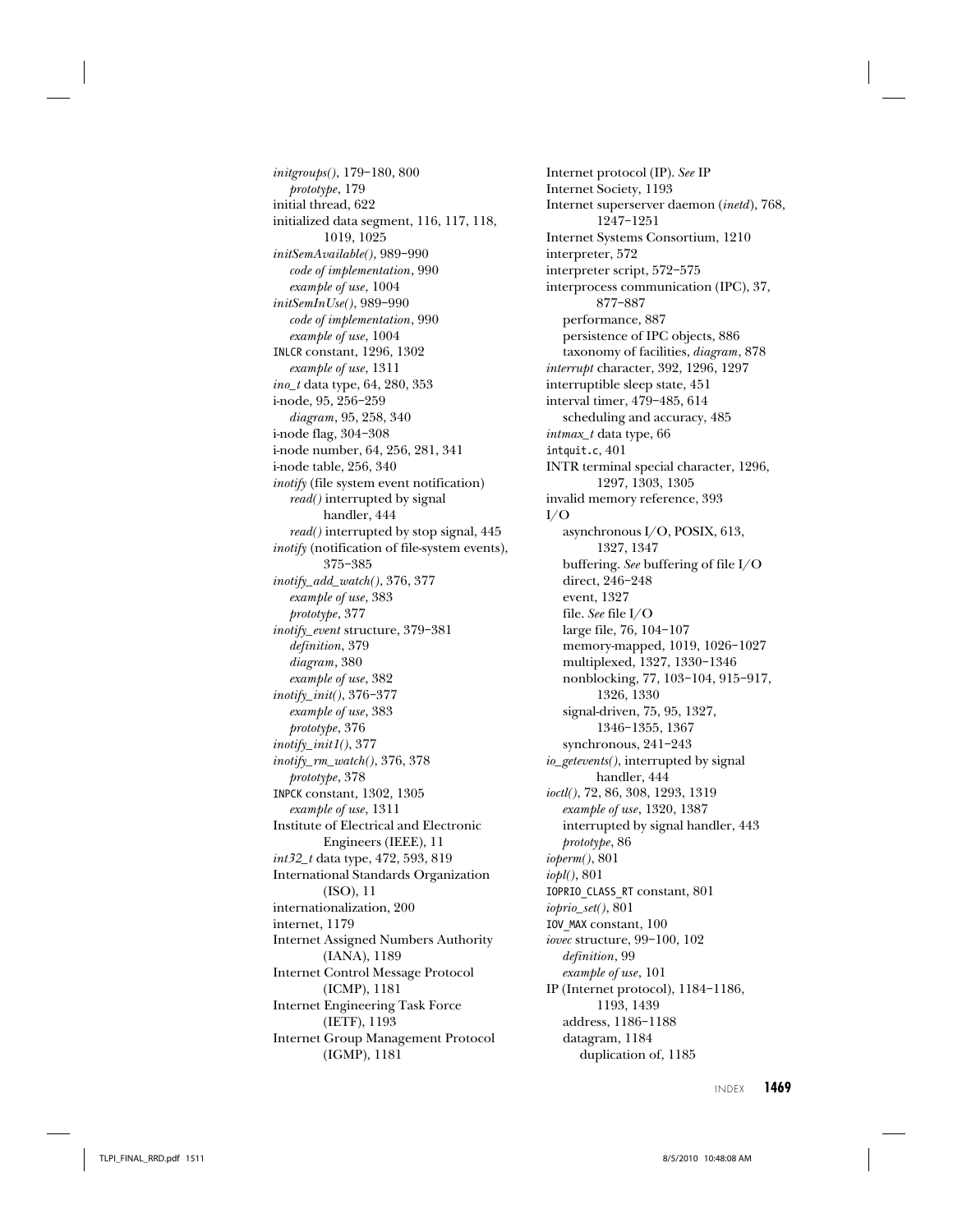IP (Internet protocol), continued diagram, 1181 fragmentation, 1185, 1440 header, 1185 checksum, 1185 minimum reassembly buffer size, 1185 unreliability, 1185 IPC. See interprocess communication ipc(), 922 IPC\_CREAT constant, 924, 925, 932, 938, 969, 998 example of use, 939 IPC\_EXCL constant, 924, 925, 928, 932, 938, 969, 999 example of use, 940 IPC\_INFO constant, 936, 951, 992, 1015 IPC\_NOWAIT constant, 941, 943, 979 example of use, 942, 946, 983 ipc\_perm structure, 927–928, 948, 972, 1012 definition, 927 IPC\_PRIVATE constant, 925, 928 example of use, 939, 960 IPC\_RMID constant, 801, 924, 929, 947, 971, 1011 example of use, 948 IPC\_SET constant, 801, 927, 928, 929, 947, 948, 949, 971, 973, 1011, 1013 example of use, 927, 950 IPC\_STAT constant, 927, 929, 947, 971, 1011 example of use, 927, 950, 974, 975 IPCMNI constant, 951, 992, 1015 ipcrm command, 934 ipcs command, 934, 952 IPPROTO\_SCTP constant, 1286 IPv4, 1184 address, 1186–1187 loopback address, 1187 socket address, 1202 wildcard address, 1187 IPv4-mapped IPv6 address, 1188 diagram, 1188 IPv5, 1184 IPv6, 1184, 1194 address, 1188 loopback address, 1188, 1203 socket address, 1202 wildcard address, 1188, 1203 IS ADDR STR LEN constant, 1227 is echo cl.c, 1258, 1287 is echo inetd sv.c, 1251 is echo sv.c, 1244, 1252 is echo v2 sv.c,  $1435$ is seqnum.h,  $1220$ 

is\_seqnum\_v2.h, 1435 is\_seqnum\_v2\_cl.c, 1435 is\_seqnum\_v2\_sv.c, 1435 isalpha(), 202 isatty(), 1321 example of use, 720 prototype, 1321 ISIG constant, 1296, 1297, 1298, 1299, 1303 example of use, 1310, 1311 ISO (International Standards Organization), 11 ISO/IEC 9899:1990, 11 ISO/IEC 9899:1999, 11 ISO/IEC 9945:2002, 13 ISO/IEC 9945-1:1990, 11 ISO/IEC 9945-1:1996, 12 ISO/IEC 9945-2:1993, 12 ISTRIP constant, 1302 example of use, 1311 iterative resolution (DNS), 1211 iterative server, 912, 1239–1242 ITIMER\_PROF constant, 480 ITIMER\_REAL constant, 480 example of use, 484 ITIMER\_VIRTUAL constant, 480 itimerspec structure, 498, 499, 508, 509 definition, 498 itimerspec\_from\_str.c, 502 itimerspecFromStr(), 502 code of implementation, 502–503 itimerval structure, 480, 481 definition, 480 IUCLC constant, 1302, 1303, 1305 IUTF8 constant, 1302, 1305 IXANY constant, 1299, 1302 IXOFF constant, 1296, 1298, 1299, 1302 IXON constant, 1296, 1298, 1302 example of use, 1311

## **J**

Jacobsen, V., 1194 Jaeger, A., xxxviii jail() (BSD), 368 Java Native Interface (JNI), 837, 1441 JFS file system, 261 i-node flag, 304–308 jiffy, 205–206 Jinmei, T., 1194 JNI ( Java Native Interface), 837, 1441 job. See process group job control, 39, 221, 714–725 diagram, 717 implementation, 717–718 shell commands, 714–717

**1470** INDEX

is seqnum  $cl.c$ ,  $1224$ is seqnum  $sv.c$ ,  $1221$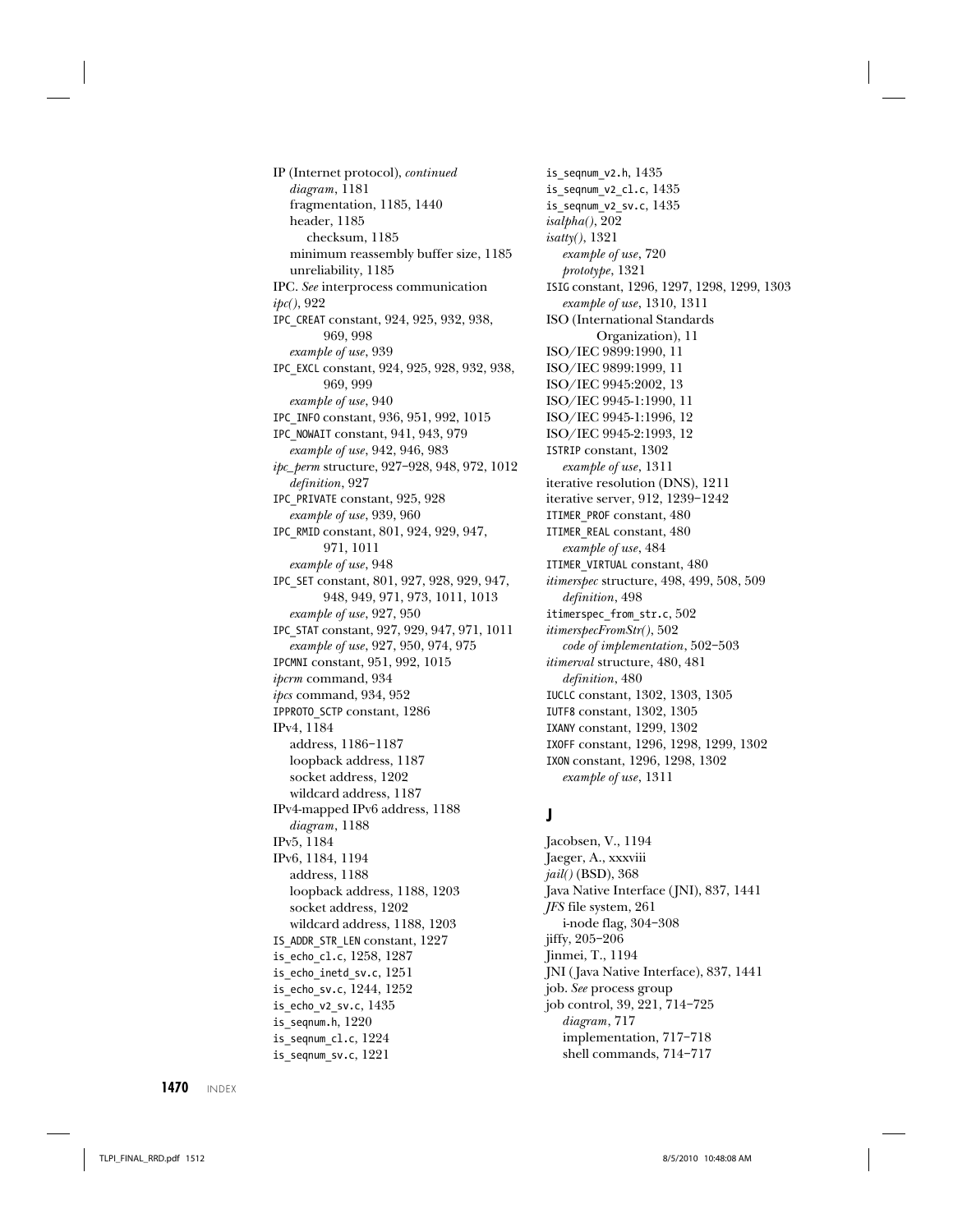job\_mon.c, 719 job-control signal, 717 handling within applications, 722–725 jobs shell command, 715 Johnson (2005), 1440 Johnson, M.K., 1440 Johnson, R., 1438 Johnson, S., 4 Jolitz, L.G., 7 Jolitz, W.F., 7 Jones, R., xxxviii Josey (2004), 20, 222, 1440 Josey, A., xxxix, 1440 journaling file system, 260–261 Joy, W.N., 4, 25, 1442 jumbogram, 1185

# **K**

K&R C, 10 Kahabka, T., xl Kara, J., xl Kegel, D., 1374 Kegel, K., xxxix Kent (1987), 1186, 1440 Kent, A., 1440 kernel, 21 configuration, 1417 source code, 1424 kernel mode, 23, 44 kernel scheduling entity (KSE), 603, 687 kernel space, 23 kernel stack, 44, 122 kernel thread, 241, 608, 768 Kernighan (1988), xxxii, 10, 11, 30, 1440 Kernighan, B.W., 1437, 1440 kexec\_load(), 801 key\_t data type, 64, 925, 927, 938, 969, 998 KEYCTL\_CHOWN constant, 801 KEYCTL\_SETPERM constant, 801 KILL terminal special character, 1296, 1298, 1303, 1304, 1305, 1307 kill(), 401–403, 426, 439, 441, 458, 800 example of use, 405, 413 prototype, 402 killable sleep state, 451 killpg(), 405, 458 prototype, 405 Kirkwood, M., 1439 Kleen, A., xxxviii Kleikamp, D., xl klogctl(), 776 klogd daemon, 776 diagram, 775 Kopparapu (2002), 1247, 1440

Kopparapu, C., 1440 Korn shell (ksh), 25 Korn, D., 25 Korrel, K., xl Kozierok (2005), 1235, 1441 Kozierok, C.M., 1441 kqueue API (BSD), 375, 1328, 1441 Kroah-Hartman (2003), 253, 1441 Kroah-Hartman, G., 1438, 1441 KSE (kernel scheduling entity), 603, 687 ksh (Korn shell), 25 Kumar (2008), 307, 1441 Kumar, A., 1441 kupdated kernel thread, 241, 1032 Kuznetsov, A., 1443

#### **L**

L\_ctermid constant, 708 L\_INCR constant, 82 L\_SET constant, 82 L\_XTND constant, 82 l64a(), 657 Landers, M., xxxviii, xl LANG environment variable, 203 large file I/O, 76, 104–107 Large File Summit (LFS), 104 large\_file.c, 105 last access time, file timestamp, 74, 76–77, 257, 264, 265, 266, 267, 283, 285, 286, 287, 289, 305, 306 last command, 817 last modification time, file timestamp, 257, 283, 285, 286, 287 last status change time, file timestamp, 257, 283, 285, 286 LAST\_ACK state (TCP), 1270 lastcomm command, 591 lastlog command, 830 lastlog file, 830 example of use, 831 lastlog structure, 830 definition, 830 example of use, 831 Lawyer, D., 1322 lazy swap reservation, 1038 LC\_ADDRESS locale category, 202 LC\_ALL environment variable, 203 LC\_ALL locale category, 203 LC\_COLLATE environment variable, 203 LC\_COLLATE locale category, 202 LC CTYPE environment variable, 203 LC\_CTYPE locale category, 202 LC\_IDENTIFICATION locale category, 202 LC\_MEASUREMENT locale category, 202 LC\_MESSAGES environment variable, 203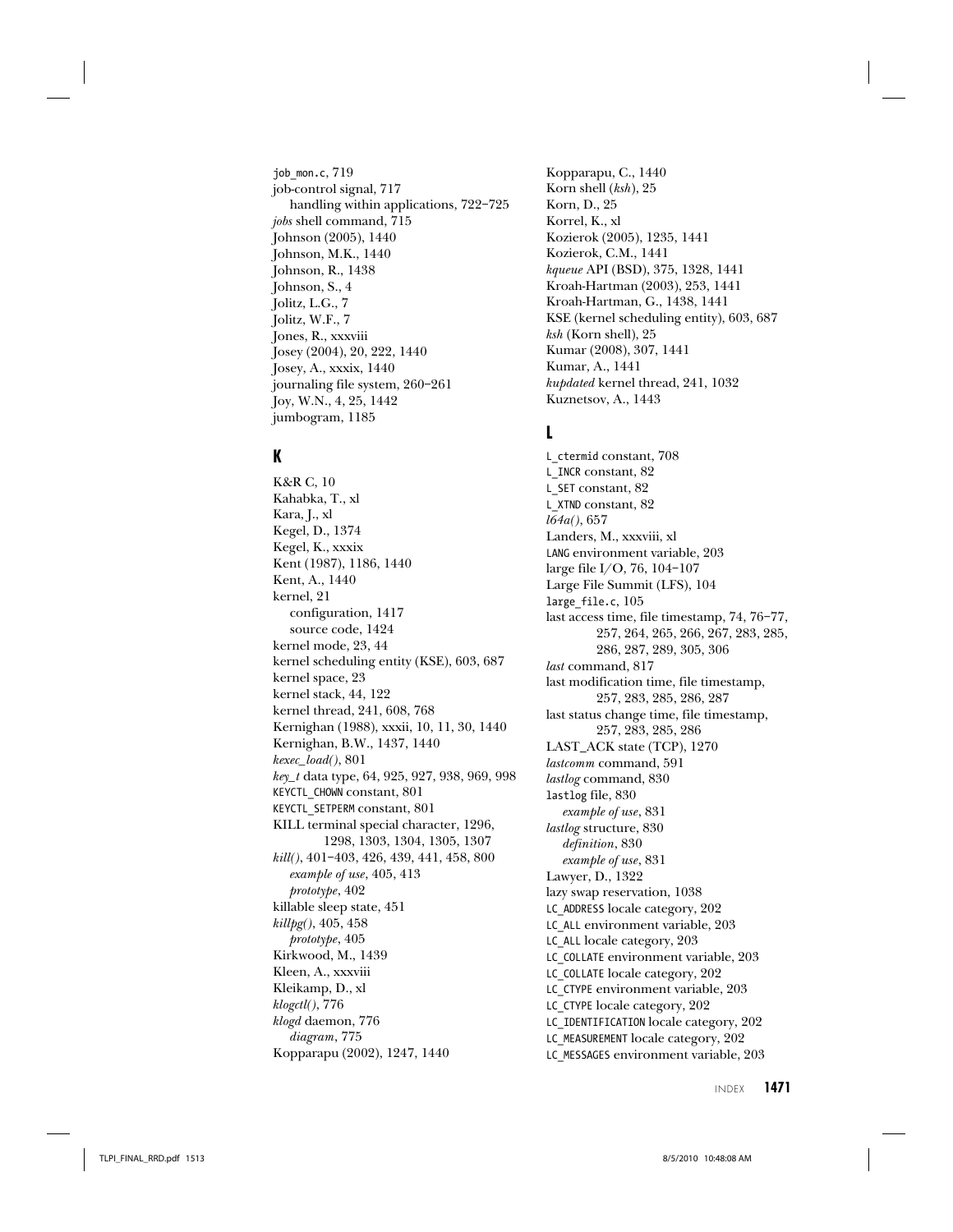LC MESSAGES locale category, 202 LC\_MONETARY environment variable, 203 LC\_MONETARY locale category, 202 LC\_NAME locale category, 202 LC\_NUMERIC environment variable, 203 LC\_NUMERIC locale category, 202 LC\_PAPER locale category, 202 LC\_TELEPHONE locale category, 202 LC TIME environment variable, 203 LC TIME locale category, 202 lchown(), 286, 292–293, 345 prototype, 292 ld command, 833 LD\_ASSUME\_KERNEL environment variable, 695 LD\_BIND\_NOW environment variable, 861 LD\_DEBUG environment variable, 874–875 LD\_DEBUG\_OUTPUT environment variable, 875 LD\_LIBRARY\_PATH environment variable, 840, 853, 854 LD\_PRELOAD environment variable, 873 LD\_RUN\_PATH environment variable, 851 ldconfig command, 848–849 ldd command, 843 lease, file, 615, 800, 1135, 1142 least privilege, 784 Leffler, S.J., 1442 LEGACY (SUSv3 specification), 15 Lemon (2001), 1328, 1441 Lemon (2002), 1185, 1441 Lemon, J., 1441 Leroy, X., 689 level-triggered notification, 1329–1330 Levine (2000), 857, 1441 Levine, J., 1441 Lewine (1991), 222, 1441 Lewine, D., 1441 Lezcano, D., 1437 LFS (Large File Summit), 104 lgamma(), 657 lgammaf(), 657 lgammal(), 657 lgetxattr(), 315, 345 prototype, 315 Liang (1999), 837, 1441 Liang, S., 1441 libcap package, 807 libcap-ng package, 808 Libenzi, D., xxxix Libes (1989), 20, 1441 Libes, D., 1441 libevent library, 1328 library function, 46 error handling, 50 Libtool program, 857 limit C shell command, 448

Lindner, F., 1437 link, 27, 257, 339–342 creating, 344–346 diagram, 343 removing, 346–348 link count (file), 281, 341 link editing, 840 link(), 286, 344–346, 426, 1145 prototype, 344 linkat(), 365, 426 linker, 833, 1441 linking, 840 Linux distributions, 10 hardware ports, 10 history, 5–10, 1443 kernel, 6–7 mailing list, 1423 version numbering, 8–9 programming-related newsgroups, 1423 standards conformance, 18 Linux Documentation Project, 1422 Linux Foundation, 18 Linux Standard Base (LSB), 19 LinuxThreads, 457, 592, 603, 604, 609, 687, 688, 689–692, 695 Pthreads nonconformances, 690 Linux/x86-32, 5 Lions (1996), 24, 1441 Lions, J., 1441 list\_files.c, 356, 373 list\_files\_readdir\_r.c, 1429 LISTEN state (TCP), 1269 listen(), 426, 1152, 1156–1157 diagram, 1156 example of use, 1168, 1222, 1229 prototype, 1156 listxattr(), 316, 345 example of use, 318 prototype, 316 little-endian byte order, 1198 diagram, 1198 Liu, C., 1437 LKML (Linux kernel mailing list), 1423 llistxattr(), 316, 345 prototype, 316 ln command, 341 LNEXT terminal special character, 1296, 1298, 1305, 1307 locale, 200–204, 615 specifying to a program, 203–204 locale command, 203 localeconv(), 202, 657 localhost, 1187 locality of reference, 118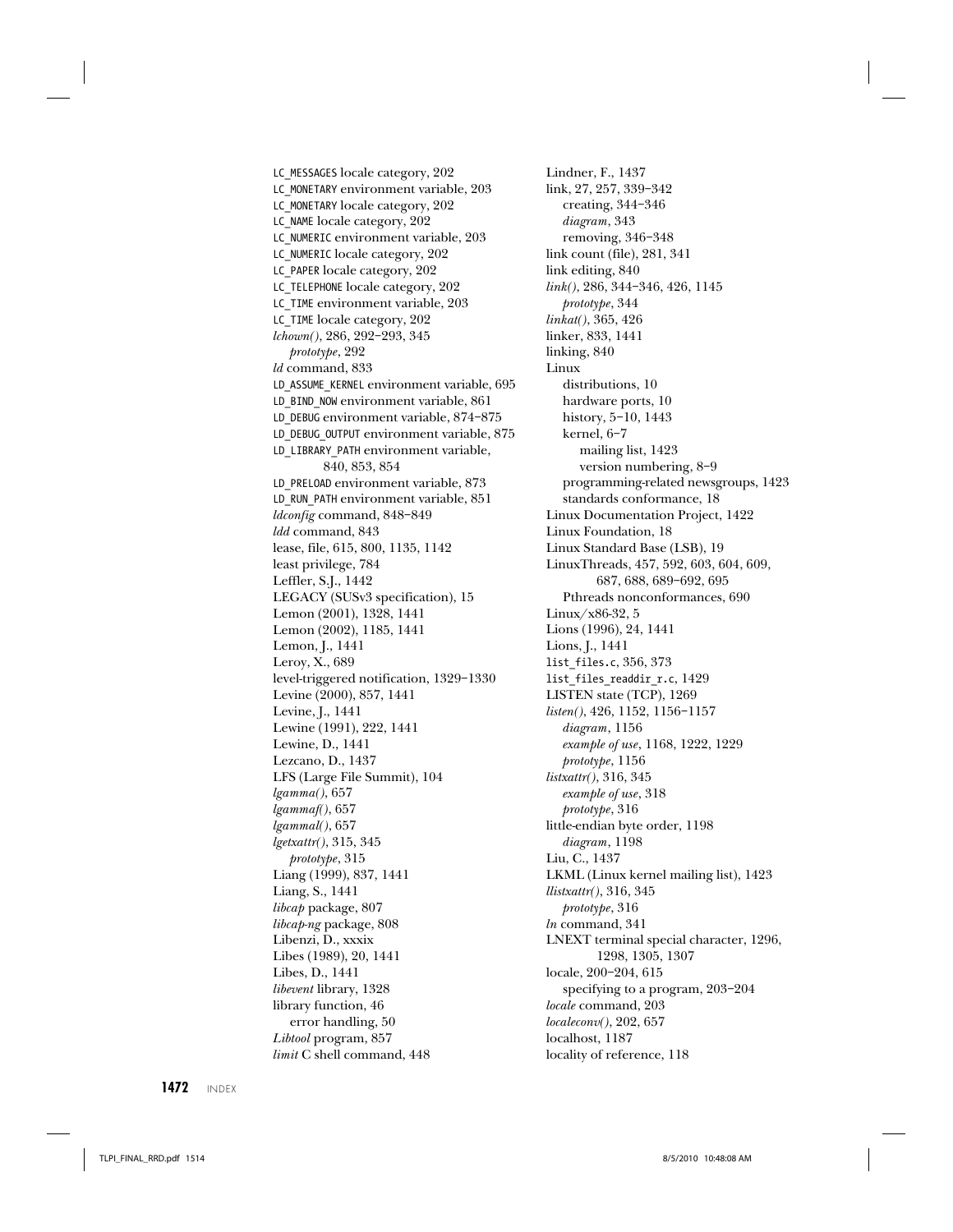localization, 200 localtime(), 189, 198, 657 diagram, 188 example of use, 192, 195, 199 prototype, 189 localtime\_r(), 189, 658 lock (file). See file lock LOCK\_EX constant, 1120 example of use, 1121 LOCK\_NB constant, 1119, 1120 example of use, 1121 LOCK\_SH constant, 1120 example of use, 1121 LOCK\_UN constant, 1120 lockf(), 673, 1127 interrupted by signal handler, 444 lockRegion(), 1133 code of implementation, 1134 lockRegionWait(), 1133 code of implementation, 1134 LOG\_ALERT constant, 779 LOG\_AUTH constant, 778, 779 LOG\_AUTHPRIV constant, 778, 779 LOG\_CONS constant, 777 LOG\_CRIT constant, 779 LOG\_CRON constant, 779 LOG\_DAEMON constant, 779 LOG\_DEBUG constant, 779 LOG\_EMERG constant, 779 LOG\_ERR constant, 779 LOG\_FTP constant, 778, 779 LOG\_INFO constant, 779 LOG\_KERN constant, 779 LOG\_LOCAL\* constants, 779 LOG\_LPR constant, 779 LOG\_MAIL constant, 779 LOG\_MASK(), 781 LOG\_NDELAY constant, 778 LOG\_NEWS constant, 779 LOG\_NOTICE constant, 779 LOG\_NOWAIT constant, 778 LOG\_ODELAY constant, 778 LOG\_PERROR constant, 778 LOG\_PID constant, 778 LOG\_SYSLOG constant, 778, 779 LOG\_UPTO(), 781 LOG\_USER constant, 779 LOG\_UUCP constant, 779 LOG\_WARNING constant, 779 logger command, 780 logical block, 255 login accounting, 817–832 login name, 26, 153, 154 retrieving with *getlogin*(), 825 login session, 700, 825

login shell, 24, 26, 154 login(), 827 LOGIN\_NAME\_MAX constant, 214 LOGIN\_PROCESS constant, 820, 821, 822 LOGNAME environment variable, 825 logout(), 827 logrotate program, 772 logwtmp(), 827 Lokier, J., xxxviii London, T., 4 longjmp(), 131–133, 135, 151, 360, 1426 example of use, 134, 136, 432 handling of signal mask, 429 incorrect use of, 135 prototype, 132 longjmp.c, 134 lookup dcookie(), 801 loopback address (IP), 1187 Love (2010), 46, 210, 250, 278, 530, 751, 1422, 1441 Love, R., xxxix, 1441 lrand48(), 657 lremovexattr(), 286, 316, 345 prototype, 316 lsattr command, 305 LSB (Linux Standard Base), 19 lseek(), 30, 81–83, 96, 257, 426 diagram, 82 example of use, 85, 519 prototype, 81 lseek64(), 105 lsetxattr(), 286, 314–315, 345 prototype, 314 lsof command, 342 lstat(), 279–283, 345, 426 example of use, 285, 370 prototype, 279 ltrace command, 1403 Lu (1995), 857, 1441 Lu, H.J., xxxix, 1441 lutimes(), 286, 288–289, 345 prototype, 289 lvalue, 53

### **M**

Mach, 6 MADV\_DOFORK constant, 1055 MADV\_DONTFORK constant, 612, 1055 MADV\_DONTNEED constant, 1055 MADV HWPOISON constant, 1055 MADV MERGEABLE constant, 1055 MADV\_NORMAL constant, 1054 MADV\_RANDOM constant, 1054 MADV\_REMOVE constant, 1055 MADV SEQUENTIAL constant, 1055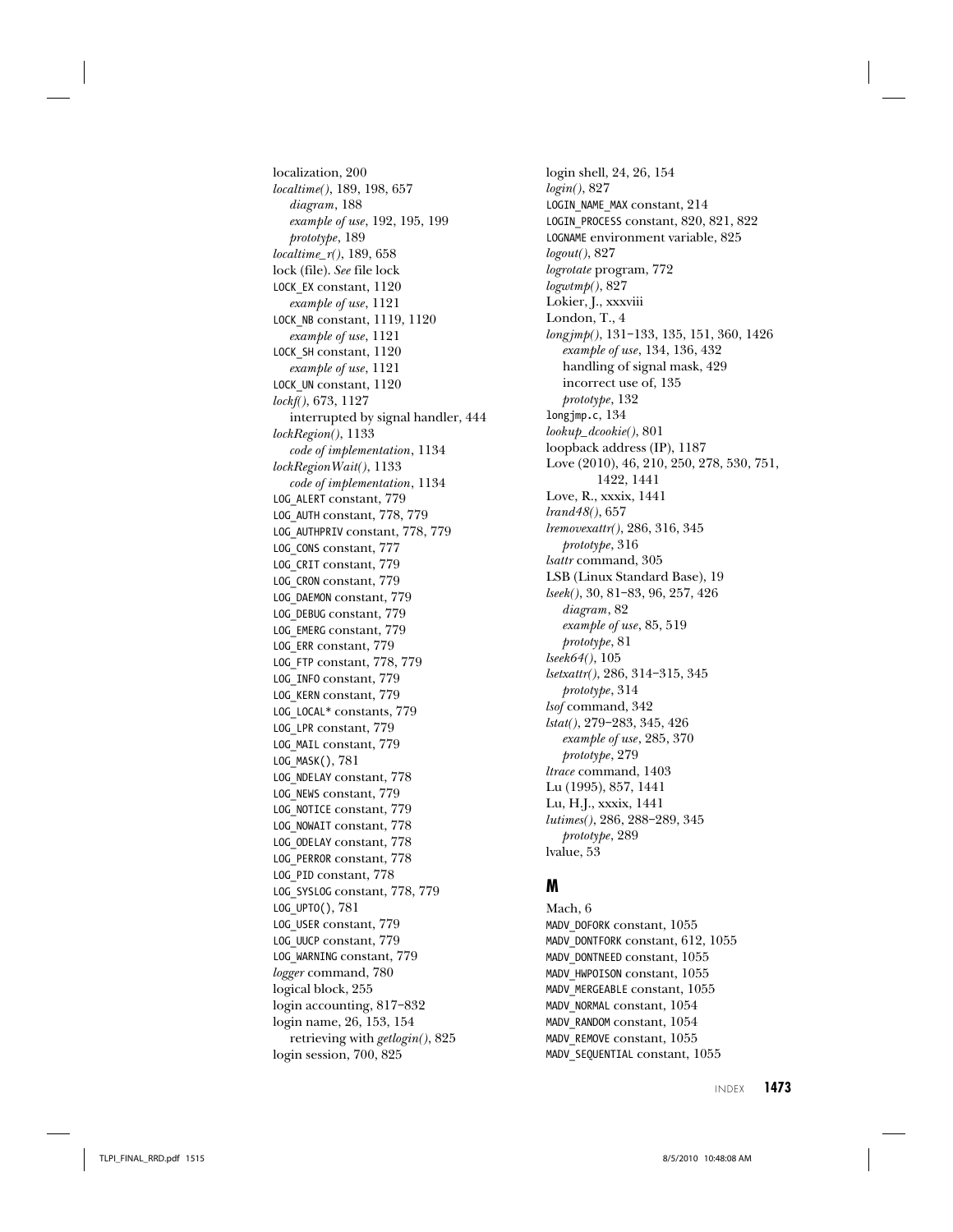MADV\_SOFT\_OFFLINE constant, 1055 MADV\_UNMERGEABLE constant, 1055 MADV\_WILLNEED constant, 764, 1055 madvise(), 1054–1055 prototype, 1054 RLIMIT\_RSS resource limit and, 764 madvise dontneed.c, 1434 magic SysRq key, 1300 Mahdavi, J., 1194 main thread, 622 major(), 281 example of use, 284 make program, 1442 make\_zombie.c, 554, 562 makecontext(), 442 mallinfo(), 147 malloc debugging library, 147 malloc(), 140–142, 423, 1035 debugging, 146–147 example of use, 143 implementation, 144–146 diagram, 145 prototype, 141 MALLOC\_CHECK\_ environment variable, 146 MALLOC\_TRACE environment variable, 146 mallopt(), 147, 1035 mandatory file lock, 265, 293, 1119, 1138 Mane-Wheoki, J., xl Mann (2003), 1250, 1442 Mann, S., 1442 manual pages, 1419–1421 MAP\_ANON constant, 1034 MAP\_ANONYMOUS constant, 1033, 1034 example of use, 1036 MAP\_FAILED constant, 1020, 1037 MAP\_FIXED constant, 1033, 1040–1041, 1049 MAP\_HUGETLB constant, 800, 1033 MAP\_LOCKED constant, 1033, 1048 MAP\_NORESERVE constant, 612, 999, 1033, 1038–1040 MAP\_POPULATE constant, 1033 MAP\_PRIVATE constant, 1009, 1018, 1021, 1033 example of use, 1023 MAP\_SHARED constant, 1009, 1021, 1031, 1033, 1139 example of use, 1029, 1036 MAP\_UNINITIALIZED constant, 1033, 1034 mapped file. See file mapping Margolin, B., xxxviii Marshall, P., xxxix, xl marshalling, 1200 Mason, C., xxxix Mathis, M., 1194 Matloff (2008), 393, 1442

Matloff, N., 1442 Matz, M., xxxix max(), code of implementation, 51 MAX CANON constant, 1291 MAX\_INPUT constant, 1291 maximum segment lifetime (MSL), TCP, 1274 Maximum Transmission Unit (MTU), 1182, 1185 Maxwell (1999), 24, 46, 419, 936, 994, 1442 Maxwell, S., 1442 mbind(), 801 McCann, J., 1194 McGrath, R., 47 McGraw, G., 1445 mcheck(), 146 McKusick (1984), 276, 1442 McKusick (1996), 8, 20, 1044 McKusick (1999), 20, 1442 McKusick (2005), 20, 1442 McKusick, M.K., 1442 MCL\_CURRENT constant, 1051 MCL\_FUTURE constant, 761, 1051 Mecklenburg (2005), 431, 1442 Mecklenburg, R., 1442 mem\_segments.c, 117 memalign(), 149–150 example of use, 248 prototype, 149 memlock.c, 1052 memory footprint, 121 controlling with fork() plus wait(), 521 memory leak, 146 memory locking, 612, 800, 1012, 1033, 1047–1051 locks removed on process termination, 533 resource limit on, 761 memory management, 22 memory mapping, 35, 225, 612, 1017–1044. See also mmap() anonymous. See anonymous mapping creating, 1020–1023 file-based. See file mapping nonlinear, 1041–1043 private, 35, 1018, 1021 remapping, 1037–1038 removed on process termination, 533 shared, 35, 1018, 1021 synchronizing, 1031–1032 unmapping, 1023–1024 memory protection, 1020 changing, 1045–1047 interaction with file access mode, 1030–1031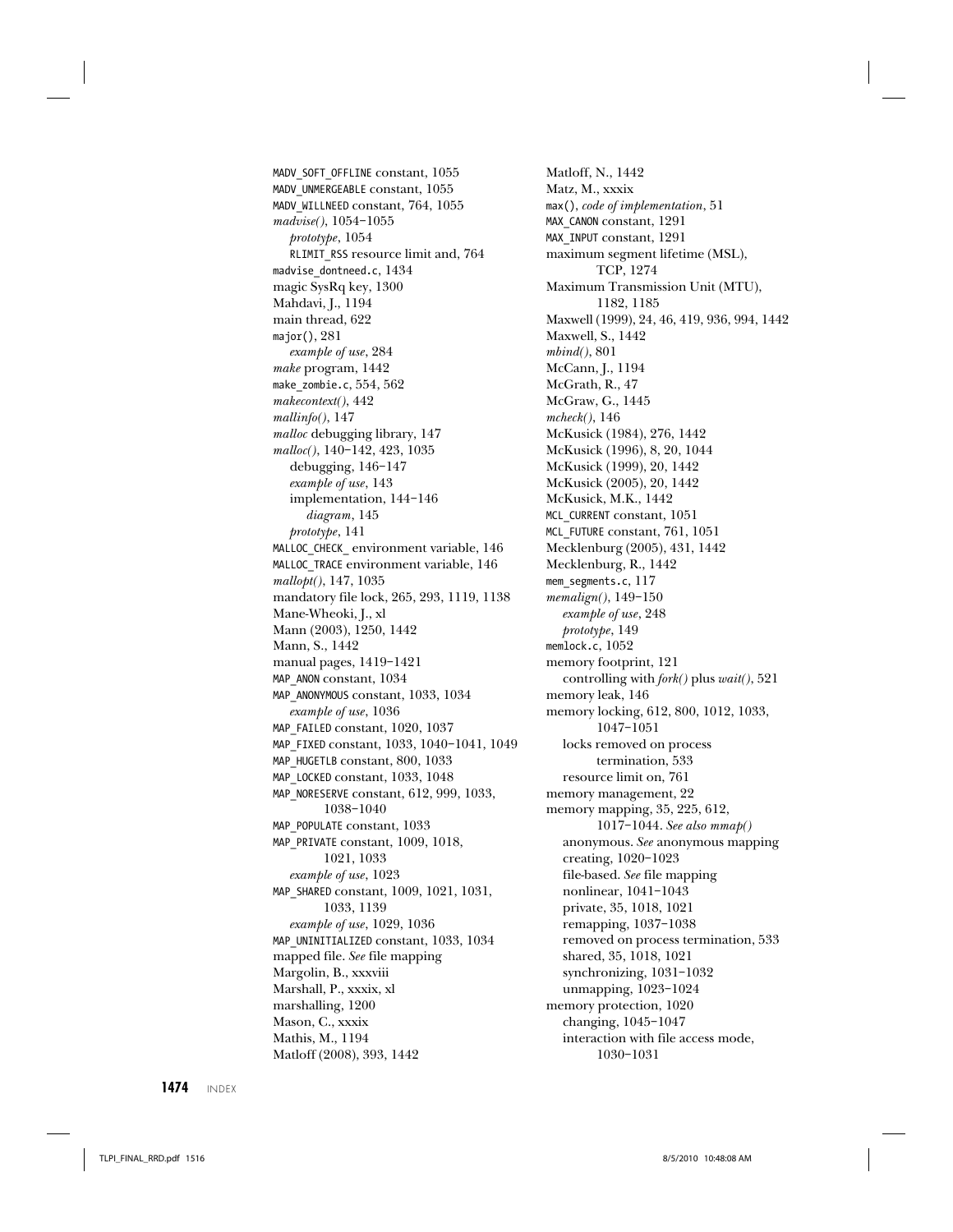memory residence, 1051–1054 memory usage (advising patterns of), 1054–1055 memory-based semaphore. See POSIX semaphore, unnamed memory-mapped file. See file mapping memory-mapped I/O, 1019, 1026–1027 message queue descriptor. See POSIX message queue, descriptor message queue. See POSIX message queue; System V message queue metadata, 239 migrate\_pages(), 801 Miller, R., 4 Mills (1992), 205, 1442 Mills, D.L., 1442 MIN terminal setting, 1307 min(), code of implementation, 51 mincore(), 1051–1052 example of use, 1053 prototype, 1051 mingetty command, 820 Minix, 6, 1422 minor(), 281 example of use, 284 MINSIGSTKSZ constant, 435 Mitchell, E.L., 1442 mkdir(), 286, 350–351, 426 example of use, 302 prototype, 350 mkdirat(), 365, 426 mkdtemp(), 15, 351 mkfifo(), 286, 426, 907 example of use, 913 prototype, 907 mkfifoat(), 365, 426 mkfs command, 254 mknod command, 252 mknod(), 252, 286, 426, 800, 907 mknodat(), 365, 426 mkstemp(), 108–109, 791 example of use, 518 prototype, 108 mkswap command, 254 mktemp(), 109 mktime(), 190, 198 diagram, 188 example of use, 192 prototype, 190 mlock(), 800, 1048, 1049–1050 example of use, 1053 prototype, 1049 RLIMIT\_MEMLOCK resource limit and, 761 mlockall(), 761, 800, 1048, 1050–1051 prototype, 1050 RLIMIT\_MEMLOCK resource limit and, 761

mmap(), 286, 761, 1020–1023, 1058, 1139. See also memory mapping compared with other shared memory APIs, 1115–1116 diagram, 1025, 1029, 1030 example of use, 1023, 1029, 1036, 1111, 1112, 1113 prototype, 1020 RLIMIT AS resource limit and, 760 RLIMIT\_MEMLOCK resource limit and, 761 MMAP\_THRESHOLD constant, 1035 mmap64(), 105 mmcat.c, 1022 mmcopy.c, 1434 MNT\_DETACH constant, 270, 272 MNT\_EXPIRE constant, 270 MNT\_FORCE constant, 270 Mochel (2005), 253, 1442 Mochel, P., 1442 mode\_t data type, 64, 72, 78, 280, 301, 303, 350, 365, 907, 1064, 1090, 1109, 1146 modify\_env.c, 131 Mogul, J.C., 1193, 1440 Molnar, I., 689 Mosberger (2002), 10, 1442 Mosberger, D., 1442 mount command, 169, 263, 267 mount namespace, 225, 261, 263, 607 mount point, 225, 261, 263, 264 diagram, 262 mount(), 246–267, 607, 801 example of use, 269 prototype, 264 move\_pages(), 801 MPOL\_MF\_MOVE\_ALL constant, 801 mprobe(), 146 mprotect(), 1022, 1045–1046 example of use, 1047 prototype, 1046 mq\_attr structure, 1064, 1068, 1070, 1072 definition, 1068 example of use, 1069, 1071 mq\_close(), 1058, 1064, 1066 prototype, 1066 mq\_getattr(), 1058, 1064, 1070–1071 example of use, 1071 prototype, 1070 mq\_notify(), 1058, 1064, 1078–1079 example of use, 1081, 1083 prototype, 1078 mq notify sig.c,  $1080$ mq notify sigwaitinfo.c, 1434 mq notify thread.c, 1082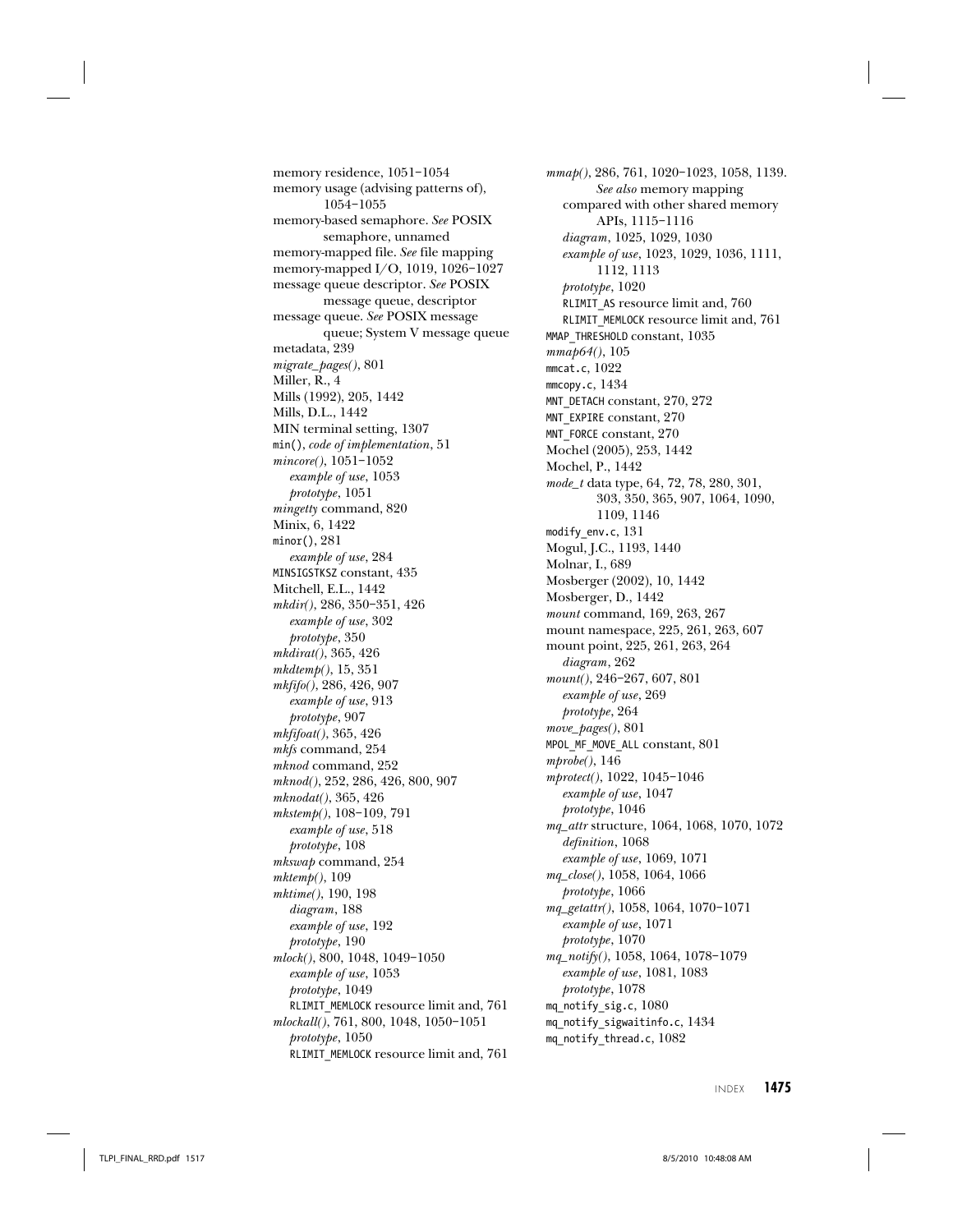mq\_open(), 1058, 1064–1065 example of use, 1070 prototype, 1064 RLIMIT\_MSGQUEUE resource limit and, 762 MQ\_OPEN\_MAX constant, 1085 MQ\_PRIO\_MAX constant, 1073, 1085 mq\_receive(), 673, 1058, 1064, 1074–1075 example of use, 1077 interrupted by signal handler, 444 prototype, 1075 mq\_send(), 673, 1058, 1064, 1073 example of use, 1074 interrupted by signal handler, 444 prototype, 1073 mq\_setattr(), 1058, 1064, 1072 prototype, 1072 example of use, 1072 mq\_timedreceive(), 673, 1077 interrupted by signal handler, 444 prototype, 1077 mq\_timedsend(), 673, 1077 interrupted by signal handler, 444 prototype, 1077 mq\_unlink(), 1058, 1064, 1066 example of use, 1067 prototype, 1066 mqd\_t data type, 64, 882, 1058, 1059, 1064, 1065, 1066, 1070, 1072, 1073, 1075, 1077, 1078, 1083 mrand48(), 657 mremap(), 761, 1037–1038 prototype, 1037 RLIMIT\_AS resource limit and, 760 MREMAP\_FIXED constant, 1037 MREMAP\_MAYMOVE constant, 1037 MS\_ASYNC constant, 1032 MS\_BIND constant, 264, 265, 266, 272 MS\_DIRSYNC constant, 264, 265, 306 MS\_INVALIDATE constant, 1032 MS\_MANDLOCK constant, 264, 265, 1138 MS\_MOVE constant, 264, 265 MS\_NOATIME constant, 77, 264, 265, 272 MS\_NODEV constant, 264, 266, 272 MS NODIRATIME constant, 264, 266, 272 MS\_NOEXEC constant, 264, 266, 272, 564 MS\_NOSUID constant, 264, 266, 272 MS\_PRIVATE constant, 267 MS\_RDONLY constant, 264, 266, 272 MS\_REC constant, 264, 266, 273 MS RELATIME constant, 264, 266, 272 MS\_REMOUNT constant, 264, 266 MS SHARED constant, 267 MS SLAVE constant, 267 MS\_STRICTATIME constant, 264, 267

MS\_SYNC constant, 1032 example of use, 1029 MS\_SYNCHRONOUS constant, 264, 267 MS\_UNBINDABLE constant, 267 MSG\_DONTWAIT constant, 1259, 1260 MSG\_EXCEPT constant, 944 example of use, 946 MSG\_INFO constant, 952 example of use, 953 MSG\_MORE constant, 1260, 1263 MSG\_NOERROR constant, 943, 944 example of use, 946 MSG\_NOSIGNAL constant, 1260 MSG\_OOB constant, 1259, 1260 MSG\_PEEK constant, 1259 MSG\_R constant, 923 MSG\_STAT constant, 952 example of use, 953 MSG\_TRUNC constant, 1161 MSG\_W constant, 923 MSG\_WAITALL constant, 1259 msgctl(), 922, 947 example of use, 948, 950, 953, 959, 961 prototype, 947 msgget(), 922, 938, 950 example of use, 940, 958, 960 prototype, 938 msginfo structure, 951, 952 example of use, 953 msglen\_t data type, 64, 948 MSGMAX limit, 950, 951 MSGMNB limit, 949, 950, 951 MSGMNI limit, 950, 951 MSGPOOL limit, 950 msgqnum\_t data type, 65, 948 msgrcv(), 673, 922, 943–944, 947, 948, 949 example of use, 946, 959, 961 interrupted by signal handler, 444 interrupted by stop signal, 445 prototype, 943 msgsnd(), 673, 922, 940–941, 947, 948, 949, 950 example of use, 942, 958, 960 interrupted by signal handler, 444 interrupted by stop signal, 445 prototype, 941 MSGTQL limit, 950 MSL (maximum segment lifetime), TCP, 1274 msqid\_ds structure, 922, 947, 948–949, 950 definition, 948 example of use, 949 msync(), 286, 673, 1022, 1024, 1031–1032 example of use, 1029 prototype, 1031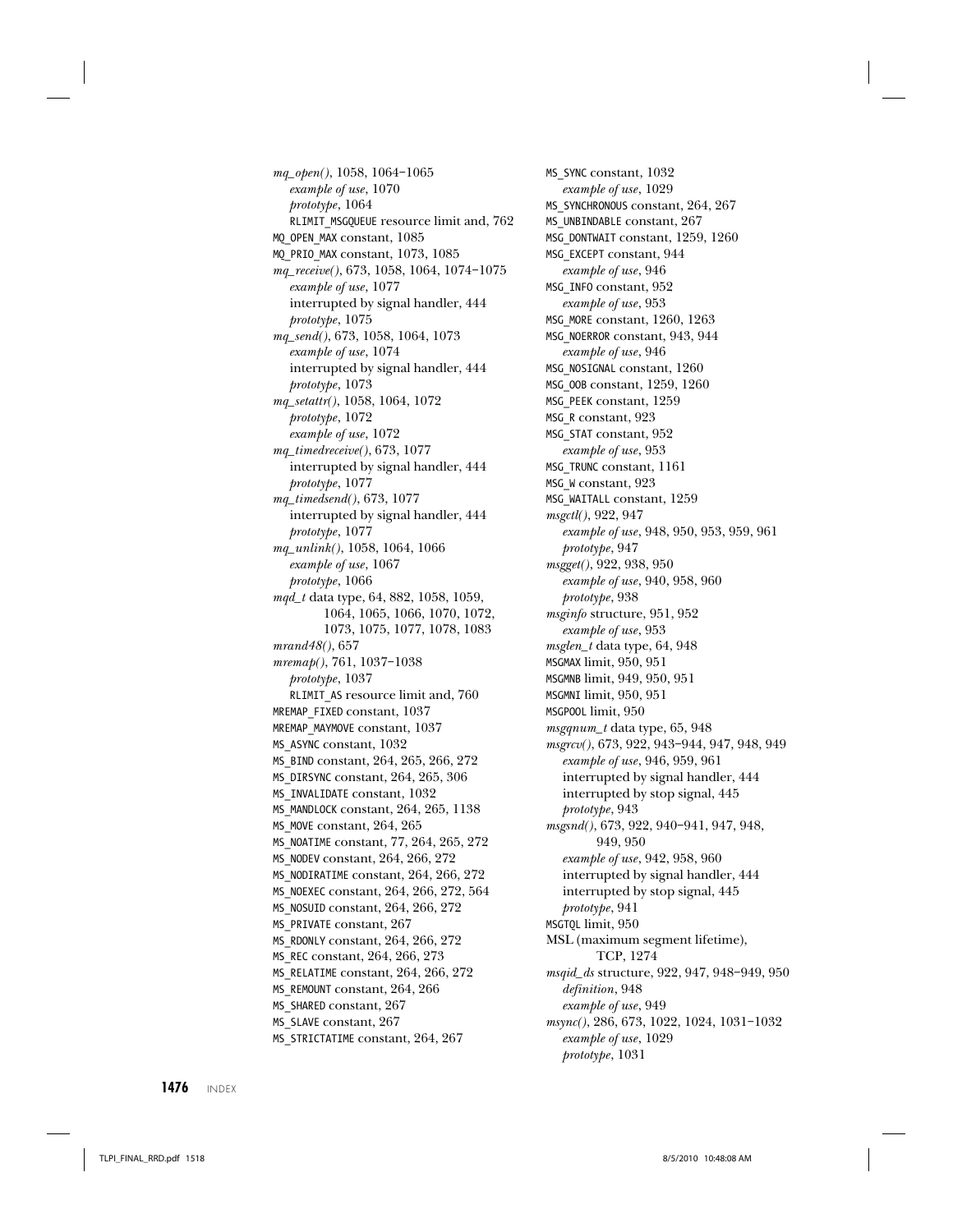mtrace(), 146 MTU (Maximum Transmission Unit), 1182, 1185 Mui, L., 1444 multi\_descriptors.c, 1426 multi\_SIGCHLD.c, 557 multi wait.c,  $543$ MULTICS, 2 multihomed host, 1180, 1187, 1220 multiplexed I/O, 1327, 1330–1346 munlock(), 1049–1050 prototype, 1049 munlockall(), 1050–1051 prototype, 1050 munmap(), 1022, 1023–1024, 1058 example of use, 1036 prototype, 1023 muntrace(), 146 mutex, 614, 631–642, 881 attributes, 640 deadlock, 639 diagram, 639 destroying, 640 initializing, 639–640 locking, 636, 637–638 performance, 638 statically allocated, 635 type, 640–642 unlocking, 636 used with a condition variable, 646 mutual exclusion, 634

# **N**

N\_TTY constant, 1292, 1294 NAME\_MAX constant, 214, 215 named daemon, 1210 named semaphore. See POSIX semaphore, named nanosleep(), 488–489, 673 example of use, 490 interrupted by signal handler, 444 interrupted by stop signal, 445 prototype, 488 Native POSIX Thread Library (NPTL). See NPTL NCCS constant, 1292 necho.c, 123 NetBSD, 7 netstat command, 1182, 1275–1276 network byte order, 1198–1199 Network File System (NFS), Linux implementation, 254 network ID, 1186 network layer, 1184–1186 diagram, 1181

network mask, 1186 Network Time Protocol (NTP), 204, 205, 1442 networking protocol, 1180 Neville-Neil, G.V., 1442 new intr.c, 1301 NEW TIME constant, 820, 822 newgrp command, 155, 156 newline character, 30, 1298 Next Generation POSIX Threads (NGPT), 689 NeXTStep, 5 nfds\_t data type, 65, 1337 NFS (Network File System), Linux implementation, 254 nftw(), 358–360, 657 example of use, 361 prototype, 358 nftw\_dir\_tree.c, 360 NGPT (Next Generation POSIX Threads), 689 NGROUPS\_MAX constant, 179, 214 NI\_DGRAM constant, 1218 NI\_MAXHOST constant, 1218 NI\_MAXSERV constant, 1218 NI\_NAMEREQD constant, 1219 NI\_NOFQDN constant, 1219 NI\_NUMERICHOST constant, 1219 NI\_NUMERICSERV constant, 1219 nice command, 735 nice value, 614, 733–737, 801 diagram, 734 LinuxThreads nonconformance, 691 NPTL nonconformance, 693 resource limit, 762 nice(), 735, 801 RLIMIT\_NICE resource limit and, 762 NL terminal special character, 1296, 1298, 1302, 1303, 1307 nl\_langinfo(), 657 NL0 constant, 1302 NL1 constant, 1302 NLDLY constant, 1302 nlink\_t data type, 65, 280 nm command, 844 no echo.c, 1306 NOFLSH constant, 1303, 1305, 1307 nohup command, 710 nonblocking I/O, 77, 103–104, 915–917, 1326, 1330 noncanonical mode (terminal I/O), 1290, 1307–1309 nonlocal goto, 131–137 nonprivileged (unprivileged) process, 33 nonreentrant function, 116, 423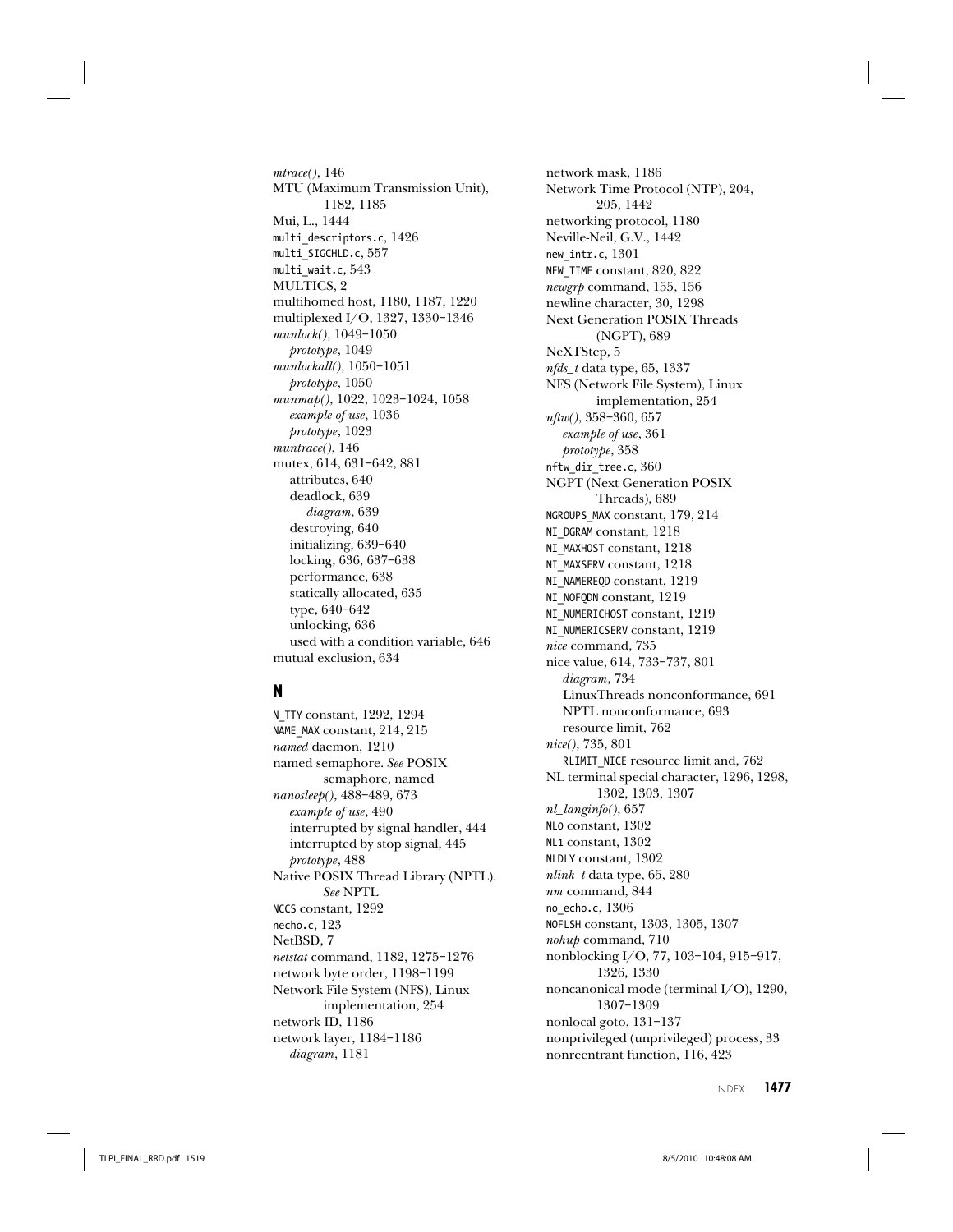nonreentrant.c, 424 Nordmark, E., 1194 NPTL (Native POSIX Threads Library), 457, 592, 600, 603, 606, 607, 609, 668, 682, 687, 688, 689, 692–694, 696, 987 Pthreads nonconformances, 693 NSIG constant, 408 ntohl(), 1199 prototype, 1199 ntohs(), 1199 prototype, 1199 NTP (Network Time Protocol), 204, 205, 1442 NULL pointer, casting inside variadic function call, 1413–1415 null signal, 403, 458 numbers-and-dots notation (IPv4 address), 1231 NX (no execute) protection (x86-32), 793, 1022

## **O**

O\_ACCMODE constant, 93 O\_APPEND constant, 74, 75, 92, 93, 96, 110, 306 example of use, 519 O\_ASYNC constant, 74, 75, 93, 1281, 1347. See also signal-driven I/O example of use, 1349 O\_CLOEXEC constant, 74, 75, 98, 894 O\_CREAT constant, 74, 76, 90, 107, 1059, 1065, 1109, 1145, 1146 example of use, 71, 84 O\_DIRECT constant, 74, 76, 93, 246 example of use, 248 O\_DIRECTORY constant, 74, 76 O\_DSYNC constant, 74, 76, 243 O\_EXCL constant, 74, 76, 90, 109, 791, 1059, 1065, 1109, 1145 O\_FSYNC constant, 242 O\_LARGEFILE constant, 74, 76, 93, 105 O\_NDELAY constant, 104 O\_NOATIME constant, 74, 76, 93, 265, 800 O\_NOCTTY constant, 74, 77, 706, 707, 768, 1380 O\_NOFOLLOW constant, 74, 77 O\_NONBLOCK constant, 74, 77, 93, 96, 103–104, 377, 472, 508, 894, 915–918, 1065, 1068, 1071, 1072, 1073, 1075, 1139, 1153, 1158, 1175, 1254, 1260, 1281, 1308, 1326, 1330, 1347. See also nonblocking I/O example of use, 917, 1349, 1372

O\_RDONLY constant, 73, 74, 1060, 1065, 1109 example of use, 71 O\_RDWR constant, 73, 74, 1060, 1065, 1109, 1380 example of use, 84 O\_RSYNC constant, 243 O\_SYNC constant, 74, 77, 93, 241, 250, 267 performance impact, 242 O\_TRUNC constant, 74, 77, 1109, 1139, 1146 example of use, 71 O\_WRONLY constant, 73, 74, 1060, 1065 example of use, 71 objdump command, 844 object library, 834 OCRNL constant, 1296, 1302 OFDEL constant, 1302, 1303 off\_t data type, 65, 66, 81, 82, 98, 102, 103, 104, 106, 244, 280, 757, 759, 1020, 1125, 1261 casting in printf() calls, 107 off64\_t data type, 105 offsetof(), 357 OFILL constant, 1302, 1303 OLCUC constant, 1302, 1303 OLD\_TIME constant, 820, 822 on\_exit(), 532, 535–536, 866 example of use, 537 prototype, 535 one\_time\_init.c, 1431 ONLCR constant, 1296, 1298, 1302 ONLRET constant, 1296, 1302 ONOCR constant, 1296, 1302 OOM killer, 1039 opaque (data type), 621 open file description, 94 diagram, 95 open file status flags, 75, 93–94, 95, 96, 518, 613 open file table, 94 Open Group, The, 13 Open Software Foundation (OSF), 13 Open Source Development Laboratory (OSDL), 18 open(), 70, 72–78, 96, 286, 345, 426, 673, 801, 1139, 1142, 1145, 1146 directories and, 76 example of use, 71, 73, 84, 302 FIFOs and, 916 interrupted by signal handler, 444 prototype, 72 returns lowest available file descriptor, 73 RLIMIT\_NOFILE resource limit and, 762 symbolic links and, 77 OPEN\_MAX constant, 214, 215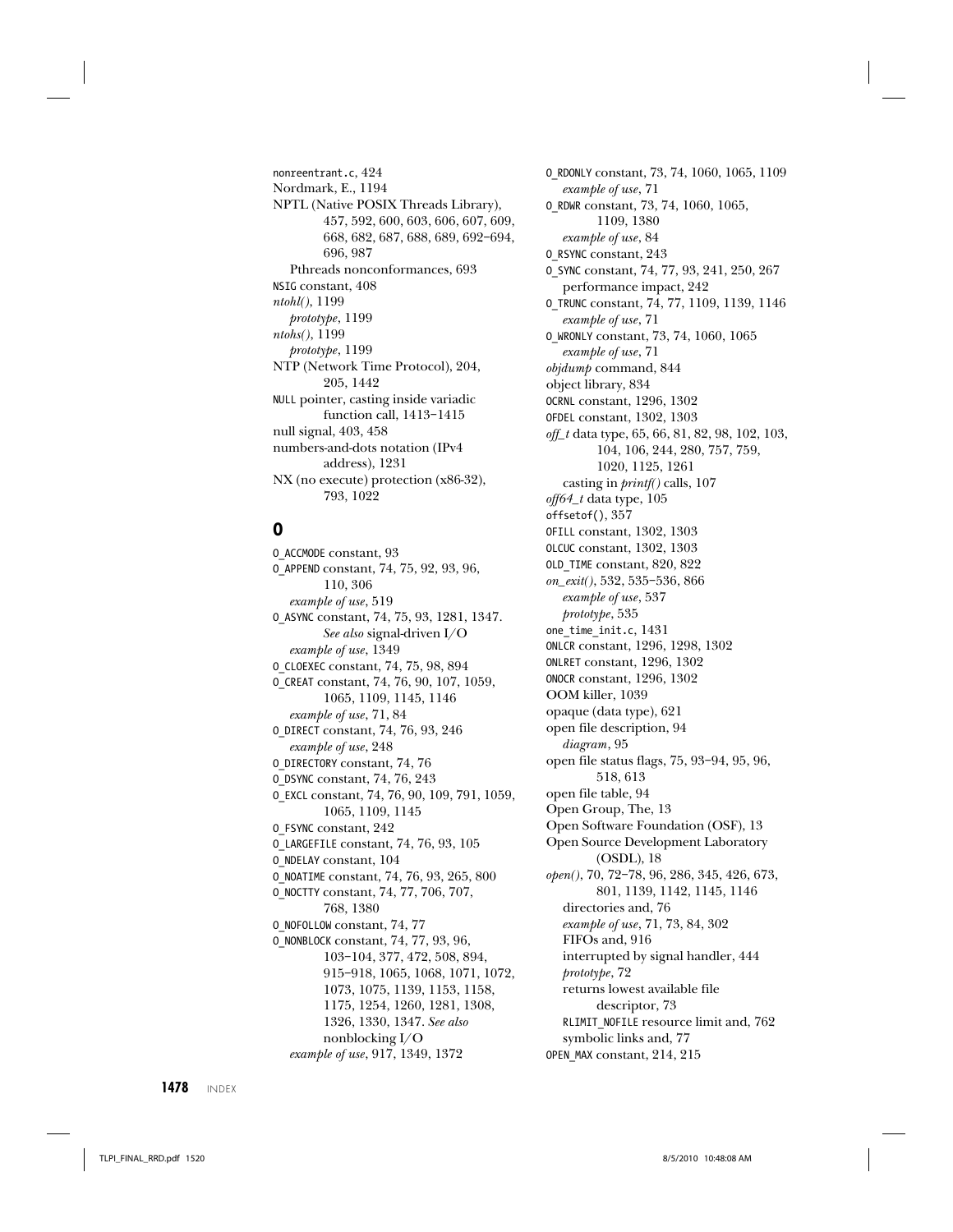open64(), 105 openat(), 15, 365–366, 426, 674 prototype, 365 OpenBSD, 7 opendir(), 345, 352, 355 example of use, 356 prototype, 352 openlog(), 777–779 example of use, 780 prototype, 777 openpty(), 1386 operating system, 21, 1438, 1444 oplock (opportunistic lock), 1142 OPOST constant, 1296, 1298, 1302, 1305 example of use, 1311 opportunistic lock, 1142 optarg variable, 1406 opterr variable, 1406 optind variable, 1406 optopt variable, 1406 O'Reilly, T., 1444 ORIGIN (in rpath list), 853 Orlov block-allocation strategy, 307, 1438 orphan.c, 1430 orphaned process, 553 orphaned process group, 533, 725–730 diagram, 726 terminal read() and, 730 terminal write() and, 730 orphaned\_pgrp\_SIGHUP.c, 728 OSDL (Open Source Development Laboratory), 18 OSF (Open Software Foundation), 13 OSF/1, 4 ouch.c, 399 out-of-band data, 394, 1259, 1260, 1283, 1288, 1331, 1343

## **P**

P ALL constant, 550 P\_PGID constant, 550 P\_PID constant, 550 packet mode (pseudoterminal), 1342, 1389 Padhye, J., 1194 page (virtual memory), 119 page fault, 119 page frame, 119 diagram, 120 page size determining at run time, 214 on various hardware architectures, 119 page table, 224, 879 diagram, 120, 521, 1026 paged memory management unit (PMMU), 120

Pai, R., 1445 PARENB constant, 1303, 1305 parent directory, 27 parent process, 31, 513, 515, 553 signaled on death of child, 555 parent process ID, 32, 114–115, 608, 613 Pariag, D., 1439 parity (terminal I/O), 1305 PARMRK constant, 1302, 1305 example of use, 1311 PARODD constant, 1303, 1305 partial write, 80, 891, 1254 Partridge, C., 1194, 1444 PASC (Portable Applications Standards Committee), 11 passive close (TCP), 1272 passive open (socket), 1155 passive socket, 1156 passwd command, 169 passwd structure, 157 definition, 157 example of use, 159 password encryption, 162–166 password file, 153–155 retrieving records from, 157–158, 160 PATH environment variable, 34, 567, 568–570, 791 path MTU, 1185 PATH\_MAX constant, 214, 215, 350 pathconf(), 217–218, 345, 425, 426 prototype, 217 pathname, 28 absolute, 29, 367 maximum length of, 214 parsing, 370–372 relative, 29, 363 resolving, 369–370 pause(), 418, 426, 673 example of use, 401 prototype, 418 Paxson, V., 1194 pclose(), 902–903, 919 example of use, 905 prototype, 902 pdflush kernel thread, 241, 768, 1032 PDP-11, 2, 3, 391 Peach, J., xxxix Peek (2001), xxxii, 1442 Peek, J., 1442 Peikari (2004), 795, 1442 Peikari, C., 1442 PENDIN constant, 1303 perror(), 49–50 prototype, 49 persistence, 886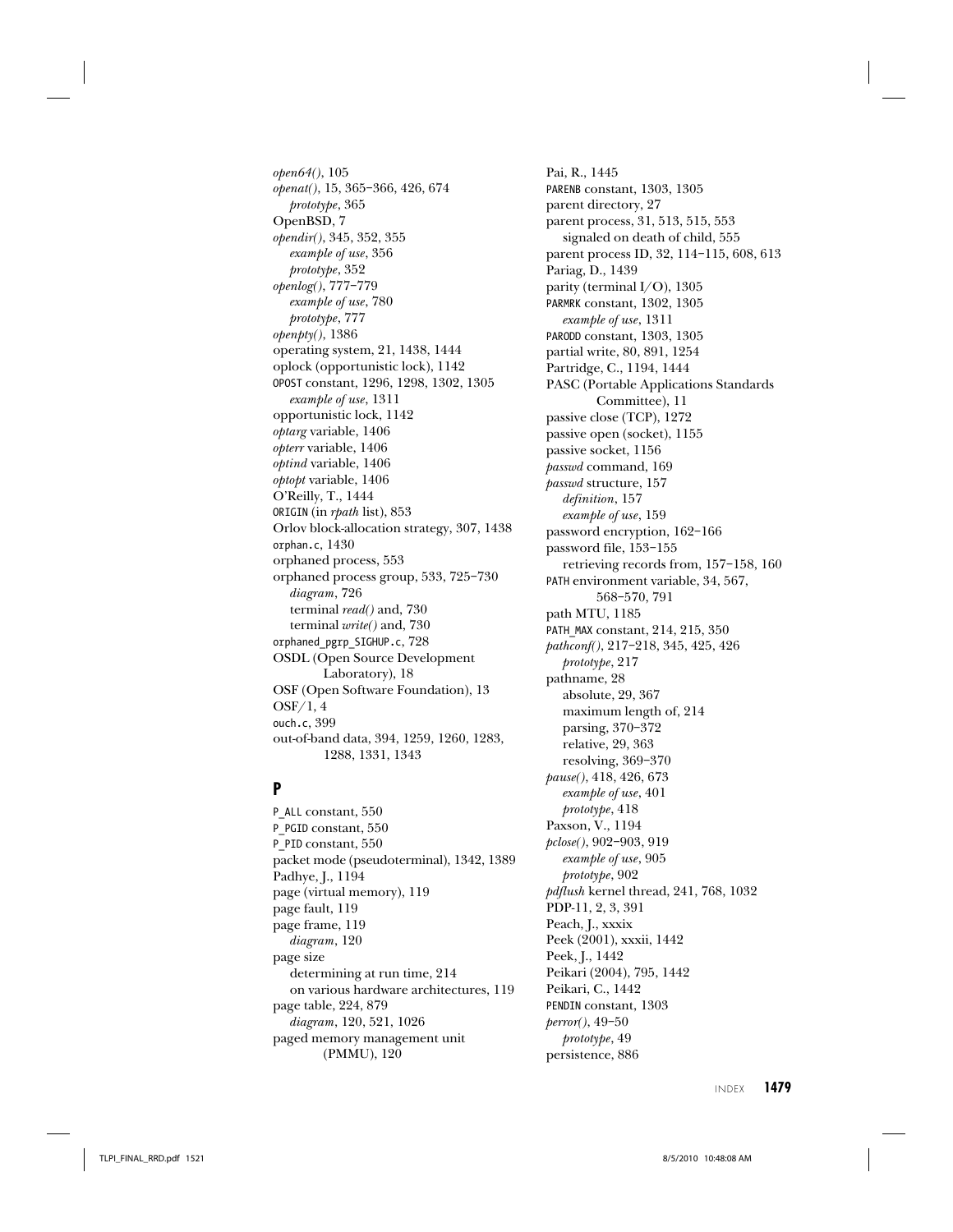personality(), 1334 PGID (process group ID), 39, 613, 699, 705 Phillips, M., xxxix physical block, 253 PID (process ID), 32, 114, 604, 608, 613, 705 pid\_t data type, 65, 114, 115, 402, 405, 438, 458, 493, 496, 516, 523, 542, 544, 552, 599, 605, 699, 700, 701, 702, 704, 705, 708, 741, 742, 744, 747, 749, 750, 819, 948, 1012, 1125, 1354, 1385 Piggin, N., xxxix pipe, 3, 214, 282, 392, 882, 883, 886, 889–906 atomicity of write(), 891 bidirectional, 890 capacity, 891 closing unused file descriptors, 894 connecting filters with, 899–902 creating, 892 diagram, 879, 890 poll() on, 1342 read() semantics, 917–918 select() on, 1342 to a shell command, 902–906 stdio buffering and, 906 used for process synchronization, 897–899 write() semantics, 918 pipe(), 286, 426, 801, 892, 1175 diagram, 892 example of use, 896, 898, 900 prototype, 892 RLIMIT\_NOFILE resource limit and, 762 PIPE\_BUF constant, 214, 891, 918, 1343, 1351 pipe\_ls\_wc.c, 900 pipe\_sync.c, 897 pipe2(), 894 pivot\_root(), 345, 801 Plauger (1992), 30, 1442 Plauger, P.J., 1442 Pluzhnikov, P., xxxix PMMU (paged memory management unit), 120 pmsg\_create.c, 1069 pmsg\_getattr.c, 1071 pmsg\_receive.c, 1076 pmsg\_send.c,  $1074$ pmsg\_unlink.c, 1066 Podolsky, M., 1194 poll, 1326

poll(), 426, 673, 1337–1339, 1389, 1439 comparison with select(), 1344–1345 example of use, 1341 interrupted by signal handler, 444 interrupted by stop signal, 445 performance, 1365 problems with, 1346 prototype, 1337 POLL ERR constant, 441, 1353 POLL\_HUP constant, 441, 1343, 1353 POLL\_IN constant, 440, 441, 1353 POLL\_MSG constant, 440, 441, 1353 POLL\_OUT constant, 440, 441, 1353 poll\_pipes.c, 1340 POLL\_PRI constant, 441, 1353 Pollard, J., xl POLLERR constant, 1337, 1338, 1342, 1343, 1353 pollfd structure, 1337–1338 definition, 1337 POLLHUP constant, 1337, 1338, 1342, 1343, 1353 POLLIN constant, 1337, 1338, 1342, 1343, 1353 POLLMSG constant, 1337, 1338, 1353 POLLNVAL constant, 1337, 1338, 1339 Pollock, W., xli POLLOUT constant, 1337, 1338, 1342, 1343, 1353 POLLPRI constant, 1337, 1338, 1343, 1353, 1389 POLLRDBAND constant, 1337, 1338 POLLRDHUP constant, 1337, 1338, 1339, 1343 POLLRDNORM constant, 1337, 1338, 1353 POLLWRBAND constant, 1337, 1338, 1353 POLLWRNORM constant, 1337, 1338, 1353 popen(), 902–903, 919 avoid in privileged programs, 788 diagram, 902 example of use, 905 prototype, 902 popen\_glob.c, 904 port number, 64, 1188–1189 ephemeral, 1189, 1224, 1263 privileged, 800, 1189 registered, 1189 well-known, 1189 portability, xxxiv, 10, 61–68, 211, 1420 source code vs. binary, 19 Portable Application Standards Committee (PASC), 11 portable filename character set, 28 Portable Operating System Interface (POSIX), 11 position-independent code, 837, 838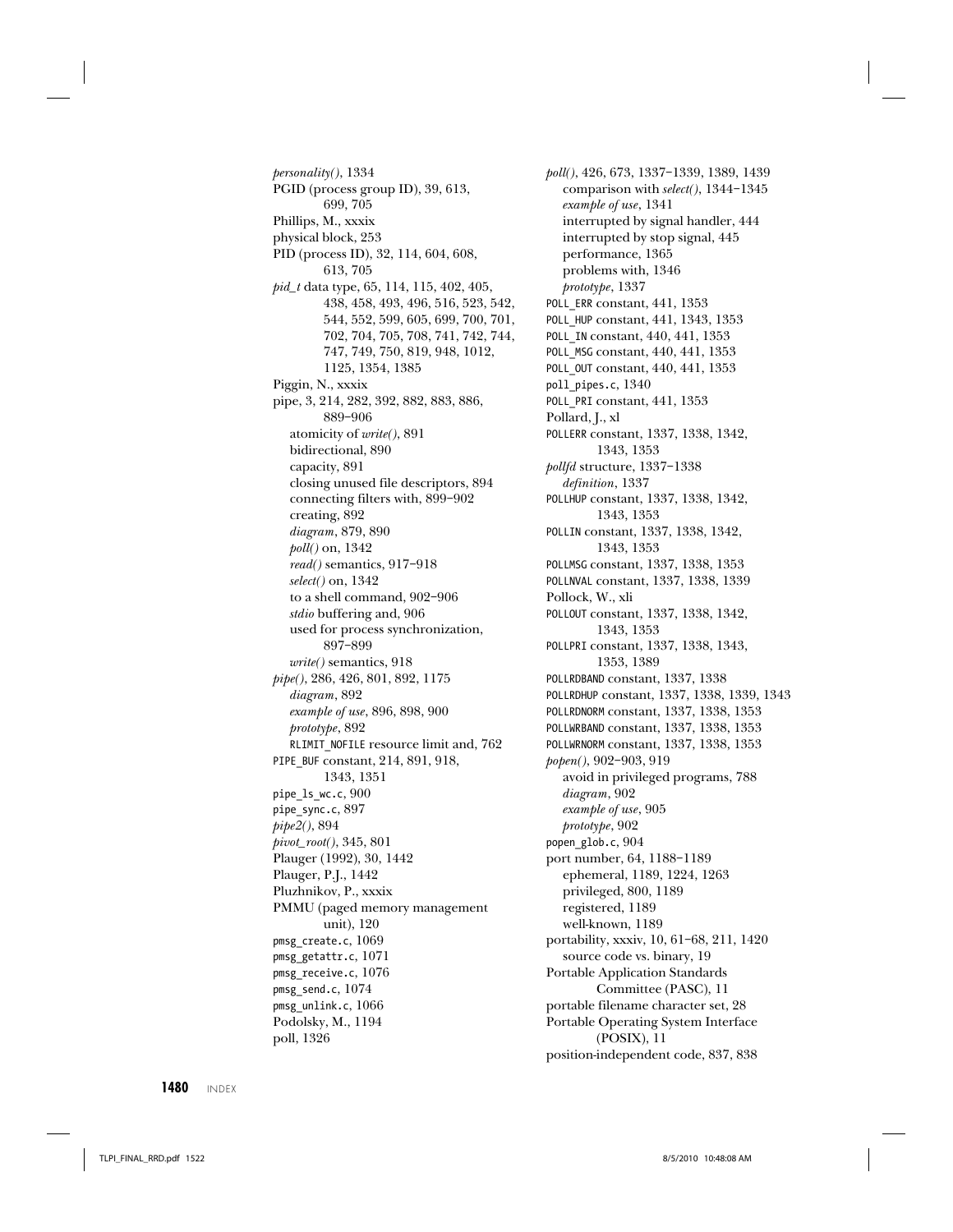POSIX, 11 POSIX 1003.1-2001, 13 POSIX asynchronous I/O, 613, 1327, 1347 POSIX clock, 491–493 obtaining clock ID for process or thread, 493 retrieving value of, 491–492 setting value of, 492 POSIX conformance, 14 POSIX file locking, 1124 POSIX IPC, 885, 1057–1062 compared with System V IPC, 1061–1062 object creating, 1059–1060 deleting, 1060–1061 listing, 1061 name, 1058–1059 permissions, 1060 persistence, 1060–1061 portability, 884, 1061 POSIX message queue, 614, 882, 883, 886, 1063–1088 attributes, 1068–1072 modifying, 1072 retrieving, 1070–1071 closed on process termination, 533 closing, 1066 compared with System V message queue, 1086–1087 creating, 1064–1065 descriptor, 64, 1065 relationship to open message queue, 1067–1068 limits, 1085–1086 Linux-specific features, 1083–1085 message notification, 1077–1083 via a signal, 1079–1081 via a thread, 1082–1083 opening, 1064 priority of messages, 1073 receiving messages, 1074–1077 with timeout, 1077 resource limit on bytes allocated for queues, 761 sending messages, 1073–1074 with timeout, 1077 unlinking, 1066–1067 POSIX semaphore, 1089–1105 closed on process termination, 533 compared with System V semaphore, 1103–1104 limits, 1104–1105 named, 614, 882, 886, 1089, 1090–1093

closing, 1093

initializing, 1091 opening, 1090–1091 unlinking, 1093 post (increment) operation, 1096–1097 process-shared, 1100 retrieving current value, 1097 thread-shared, 1100 unnamed, 614, 882, 886, 1089, 1099–1103 destroying, 1102 initializing, 1100–1101 wait (decrement) operation, 1094–1096 POSIX shared memory, 275, 614, 882, 886, 1107–1116 compared with other shared memory APIs, 1115–1116 creating, 1108, 1109–1111 removing, 1114 POSIX thread, 614, 617–697, 1438. See also thread POSIX timer, 495–507, 614 arming, 498–499 creating, 495–497 deleting, 499 disarming, 498–499 notification via a signal, 499–503 notification via a thread, 504–507 retrieving current value, 499 timer overrun, 502, 503–504, 505 POSIX.1, 11, 17, 1442 POSIX.1-2001, 13, 17 POSIX.1-2008, 17 POSIX.1b, 12, 17, 41, 61, 456, 491, 495, 738, 1057 POSIX.1c, 12, 17, 61, 620 POSIX.1d, 12, 17, 1077, 1096 POSIX.1e, 319, 337, 798, 1369 POSIX.1g, 12, 16, 17, 1149 POSIX.1j, 12, 17 POSIX.2, 12, 17 POSIX.2c, 319, 337 POSIX.4, 12, 1439 POSIX ARG MAX constant, 124 POSIX\_FADV\_DONTNEED constant, 245, 1032 POSIX\_FADV\_NOREUSE constant, 245 POSIX\_FADV\_NORMAL constant, 245 POSIX\_FADV\_RANDOM constant, 245 POSIX\_FADV\_SEQUENTIAL constant, 245 POSIX\_FADV\_WILLNEED constant, 245, 1055 posix\_fadvise(), 244–246, 1032 prototype, 244 posix\_fallocate(), 83 POSIX\_MADV\_DONTNEED constant, 1055 POSIX\_MADV\_NORMAL constant, 1055 POSIX\_MADV\_RANDOM constant, 1055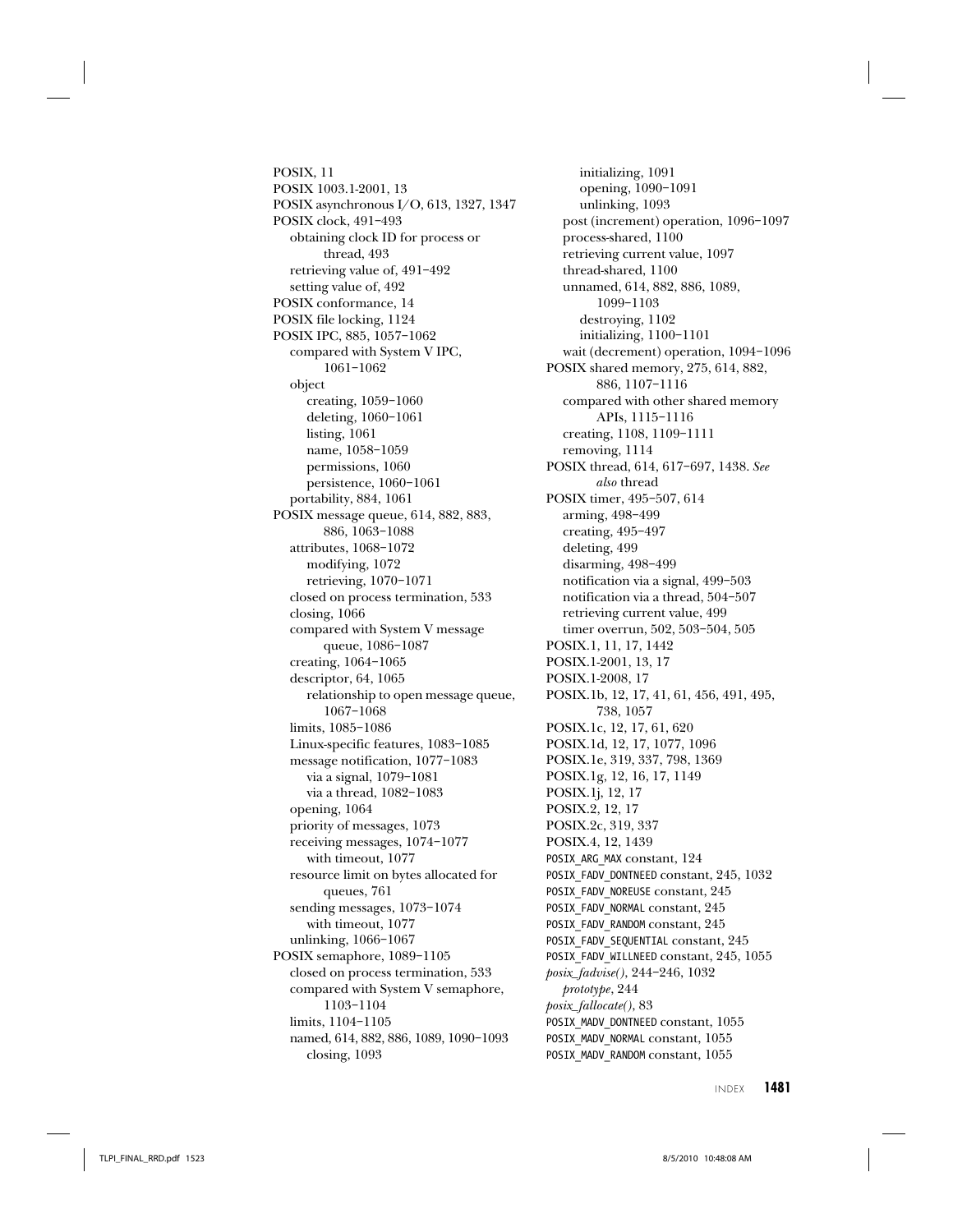POSIX\_MADV\_SEQUENTIAL constant, 1055 POSIX\_MADV\_WILLNEED constant, 1055 posix\_madvise(), 1055 posix\_memalign(), 149–150 example of use, 150 prototype, 149 posix\_openpt(), 1380–1381 example of use, 1384 prototype, 1380  $posix\_spam(), 514$ posix\_trace\_event(), 426 POSIXLY\_CORRECT environment variable, 1410 Postel, J., 1193, 1194 Potthoff, K.J., xxxix PPID (parent process ID), 32, 114–115, 608, 613 ppoll(), 1370 interrupted by signal handler, 444 PR\_CAPBSET\_DROP constant, 806 PR\_CAPBSET\_READ constant, 806 PR\_GET\_SECUREBITS constant, 812 PR\_SET\_DUMPABLE constant, 449, 615 PR\_SET\_KEEPCAPS constant, 813, 816 PR\_SET\_NAME constant, 615 PR\_SET\_PDEATHSIG constant, 553, 615 prctl(), 449, 553, 806, 813 pread(), 98–99, 286, 673 prototype, 98 preadv(), 102, 286 prototype, 102 preforked server, 1246 prethreaded server, 1246 print\_rlimit.c, 758 print\_rusage.c, 1432 print\_wait\_status.c, 546 printenv command, 126 printf() buffering. See buffering of file I/O use within signal handlers, 427–428 printk() (kernel function), 776 printPendingSigs(), 408 code of implementation, 409 printSigMask(), 408 code of implementation, 409 printSigset(), 408 code of implementation, 409 printWaitStatus(), 546 code of implementation, 546–547 PRIO\_PGRP constant, 735 PRIO\_PROCESS constant, 735 PRIO USER constant, 735 private, copy-on-write mapping, 1018 privileged process, 33, 168 privileged program, 783. See also process capabilities

process, 22, 31, 113 accounting. See process accounting capabilities. See process capabilities checking for existence of, 403–404 controlling memory footprint with fork() plus wait(), 521 CPU affinity, 615, 748–750 creating, 31, 515–525 credentials, 167–184 passing via socket, 1284–1285 current working directory, 29, 225, 363–365, 604, 613 exit status, 32, 545 ID, 32, 114, 604, 608, 613, 705 memory layout, 31, 115–118 diagram, 119, 1007 memory policy, 615 mount namespace, 225, 261, 263, 607 nice value (priority). See nice value priority. See realtime scheduling, priority privileged, 33, 168 realtime scheduling. See realtime scheduling resource limit. See resource limit resource limit on number of, 763 resource usage, 552, 614, 753–755 root directory, 225, 367–368, 604, 613 setting as owner of a file descriptor, 1347, 1350–1351 signal mask, 38, 388, 410, 578, 613, 683 speed of creation, 610–612 system-wide limit on number of, 763 termination, 32, 531–533 abnormal, 389, 433, 441, 531 normal, 531 from signal handler, 549–550 termination status, 32, 513, 531, 545 umask, 301–303, 328, 351, 604, 613, 790, 907, 923, 1060, 1065, 1091, 1110, 1174 unprivileged, 33 process accounting, 591–598, 801 Version 3, 597–598 process capabilities, 33, 615, 798–799 changing, 807–808 effect on, when changing process user IDs, 806–807 effective, 799, 802, 807 inheritable, 799, 803, 807 permitted, 798, 802, 807 transformation during exec(), 805 process group, 39, 699, 701–704 background. See background process group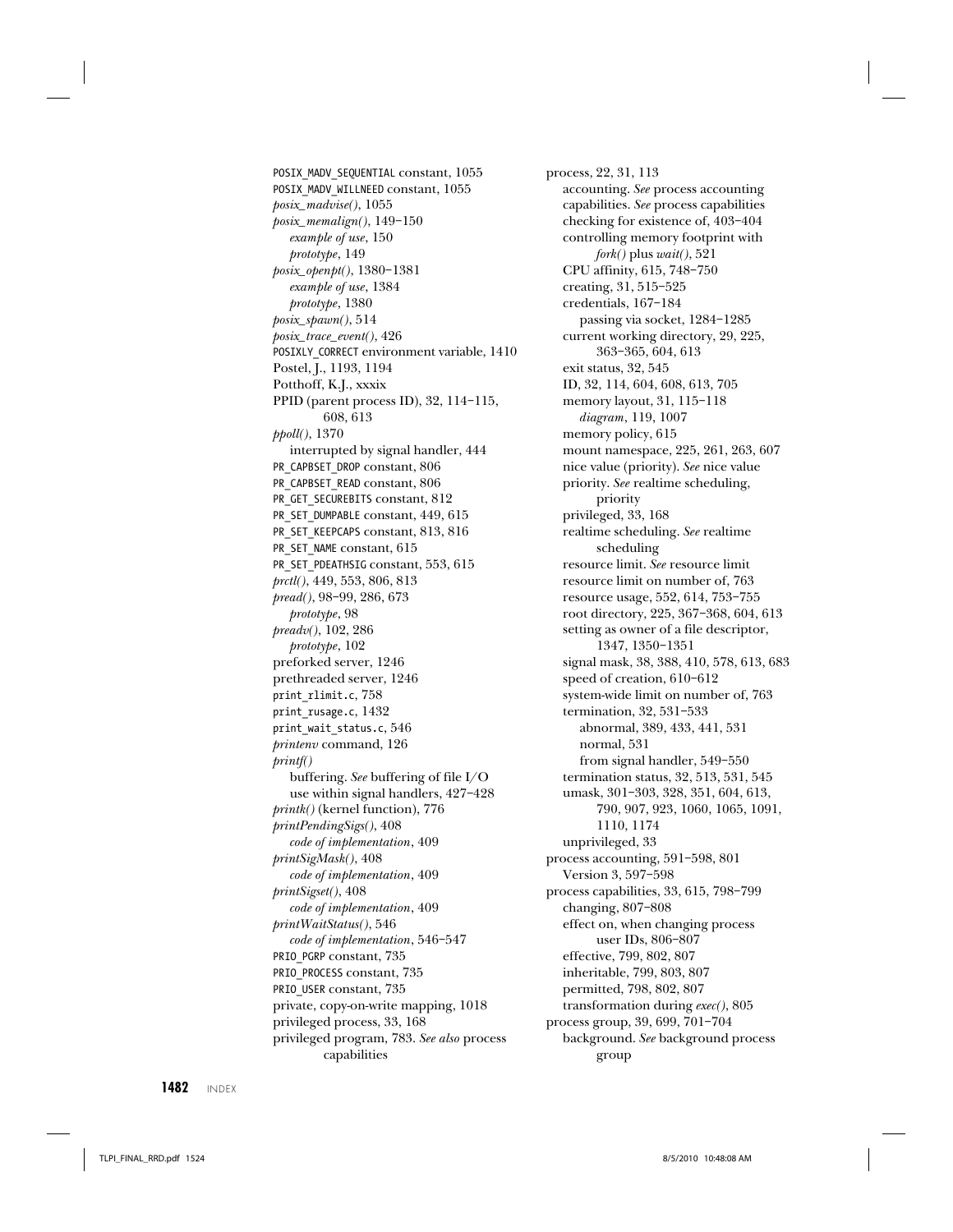changing capabilities of all processes in, 815 changing membership of, 702 creating, 702 diagram, 701 foreground. See foreground process group leader, 39, 699, 702, 705 lifetime, 699 orphaned. See orphaned process group sending signal to, 402, 405 setting as owner of a file descriptor, 1347, 1350–1351 waiting on member of, 544, 550 process group ID, 39, 613, 699, 705 process ID, 32, 114, 604, 608, 613, 705 process scheduling, 22. See also realtime scheduling process time, 40, 185, 206–209, 614 resource limit on, 761 process\_time.c, 208 procfs\_pidmax.c, 228 procfs\_user\_exe.c, 1428 prod\_condvar.c, 645 prod\_no\_condvar.c, 642 program, 30, 113 executing, 32, 563–571 program break, 116, 139–140 adjusting, 139–140 program counter, 133 program termination routine (exit handler), 532, 533–537, 615 program\_invocation\_name variable, 124 program\_invocation\_short\_name variable, 124 PROT\_EXEC constant, 1020, 1021, 1030 PROT\_NONE constant, 1020, 1021 PROT\_READ constant, 1020, 1021, 1030 example of use, 1023, 1029 PROT\_WRITE constant, 1020, 1021, 1030 example of use, 1029 protocol stack (TCP/IP), 1181 Provos, N., 1328 pselect(), 426, 673, 1369 example of use, 1370 interrupted by signal handler, 444 prototype, 1369 psem create.c, 1092 psem\_getvalue.c, 1098 psem post.c, 1097 psem\_timedwait.c, 1434 psem\_unlink.c, 1094 psem wait.c, 1095  $pset\_bind(), 748$ pseudoheader (TCP), 1267

pseudoterminal, 39, 1375–1399 BSD, 1379, 1395–1397 device pair, 1376 diagram, 1377, 1378 I/O, 1388–1389 master, 1376 opening, 1380–1381, 1383–1384 master clone device, 1381 packet mode, 1342, 1389 poll() on, 1342 select() on, 1342 slave, 1376 changing ownership and permissions of, 1381, 1396 obtaining name of, 1382 opening, 1383 unlocking, 1382 terminal attributes, 1394 UNIX 98, 1379, 1380 window size, 1394 PSH control bit (TCP), 1267 pshm\_create.c, 1110 pshm\_read.c, 1113 pshm\_unlink.c, 1114 pshm\_write.c, 1112 psiginfo(), 440 psignal(), 15, 406 prototype, 406 pstree command, 115 pt\_chown program, 784, 1381, 1396 pthread\_atfork(), 687 pthread\_attr\_destroy(), 628 pthread\_attr\_init(), 628 pthread\_attr\_setdetachstate(), 628 pthread\_attr\_setstack(), 681 pthread\_attr\_t data type, 497, 620, 622, 623, 628, 1079 pthread\_cancel(), 671–672, 680 example of use, 675, 679 prototype, 671 PTHREAD\_CANCEL\_ASYNCHRONOUS constant, 672, 680 PTHREAD\_CANCEL\_DEFERRED constant, 672 PTHREAD CANCEL DISABLE constant, 672 PTHREAD\_CANCEL\_ENABLE constant, 672 PTHREAD\_CANCELED constant, 622, 674 example of use, 675, 679 pthread\_cleanup\_pop(), 676–677 example of use, 678 prototype, 676 pthread\_cleanup\_push(), 676–677 example of use, 678 prototype, 676 pthread\_cond\_broadcast(), 643–644 prototype, 644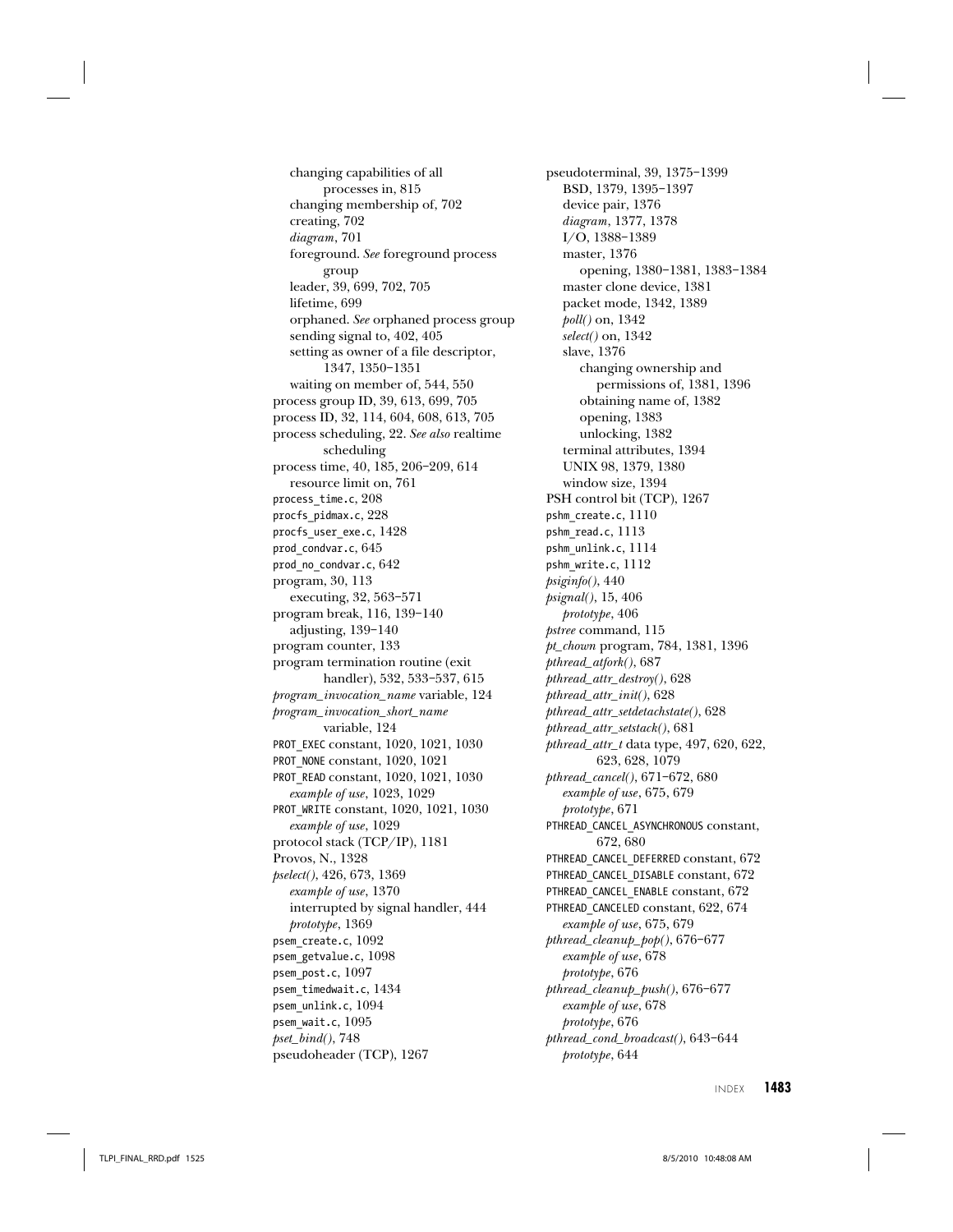pthread\_cond\_destroy(), 652 prototype, 652 pthread\_cond\_init(), 651–652 prototype, 651 PTHREAD COND INITIALIZER constant, 643 pthread\_cond\_signal(), 643–644 example of use, 645, 650 prototype, 644 pthread\_cond\_t data type, 620, 643, 644, 645, 651, 652 pthread\_cond\_timedwait(), 644–645, 673 interrupted by signal handler, 444 prototype, 645 pthread\_cond\_wait(), 643–644, 673, 683 example of use, 647, 651 interrupted by signal handler, 444 prototype, 644 pthread\_condattr\_t data type, 620, 651 pthread\_create(), 622–623 example of use, 627, 628, 650, 675, 679 prototype, 622 pthread\_detach(), 627–628 example of use, 627 prototype, 627 pthread\_equal(), 624–625, 1431 prototype, 624 pthread\_exit(), 623–624 prototype, 623 pthread\_getcpuclockid(), 493, 496 prototype, 493 pthread\_getspecific(), 662–663 example of use, 667 prototype, 662 pthread\_join(), 606, 607, 625–626, 673, 674, 1431 example of use, 627, 651, 675, 679 prototype, 625 pthread\_key\_create(), 661–662 example of use, 666 prototype, 661 pthread\_key\_t data type, 620, 661, 662, PTHREAD\_KEYS\_MAX constant, 668 pthread\_kill(), 683, 684, 690 prototype, 684 PTHREAD\_MUTEX\_DEFAULT constant, 641 pthread\_mutex\_destroy(), 640 prototype, 640 PTHREAD\_MUTEX\_ERRORCHECK constant, 641 pthread\_mutex\_init(), 639–640 example of use, 642 prototype, 639 PTHREAD MUTEX INITIALIZER constant, 635, 640, 641 pthread\_mutex\_lock(), 635–636, 683 example of use, 636, 647, 650

interrupted by signal handler, 444 prototype, 636 PTHREAD\_MUTEX\_NORMAL constant, 641 PTHREAD\_MUTEX\_RECURSIVE constant, 641 pthread\_mutex\_t data type, 620, 635, 636, 639, 640, 644, 645 pthread\_mutex\_timedlock(), 637 interrupted by signal handler, 444 pthread\_mutex\_trylock(), 637, 639 interrupted by signal handler, 444 pthread\_mutex\_unlock(), 635–636 example of use, 637, 651 prototype, 636 pthread\_mutexattr\_destroy(), 642 pthread\_mutexattr\_init(), 641 pthread\_mutexattr\_settype(), 642 pthread\_mutexattr\_t data type, 620, 639, 640 pthread\_once(), 658–659 example of use, 667 prototype, 658 PTHREAD\_ONCE\_INIT constant, 659 pthread\_once\_t data type, 620, 658 pthread\_self(), 624 example of use, 627 prototype, 624 pthread\_setcancelstate(), 672, 680 prototype, 672 pthread\_setcanceltype(), 672–673, 680 prototype, 672 pthread\_setspecific(), 662–663 example of use, 667 prototype, 662 pthread\_sigmask(), 683, 684 prototype, 684 pthread\_sigqueue(), 683, 685 prototype, 685 pthread\_t data type, 493, 605, 620, 622, 623, 624, 625, 627, 671, 684, 685 pthread\_testcancel(), 673, 675–676 prototype, 676 Pthreads, 617 ptmr\_null\_evp.c, 1429 ptmr\_sigev\_signal.c, 500 ptmr\_sigev\_thread.c, 506 ptrace(), 394, 545, 608, 801 ptrdiff\_t data type, 65 ptsname(), 657, 1380, 1382 example of use, 1384 prototype, 1382 ptsname\_r(), 658, 1383 pty, 1376 pty\_fork.c, 1386 pty master open.c, 1384 pty\_master\_open\_bsd.c, 1396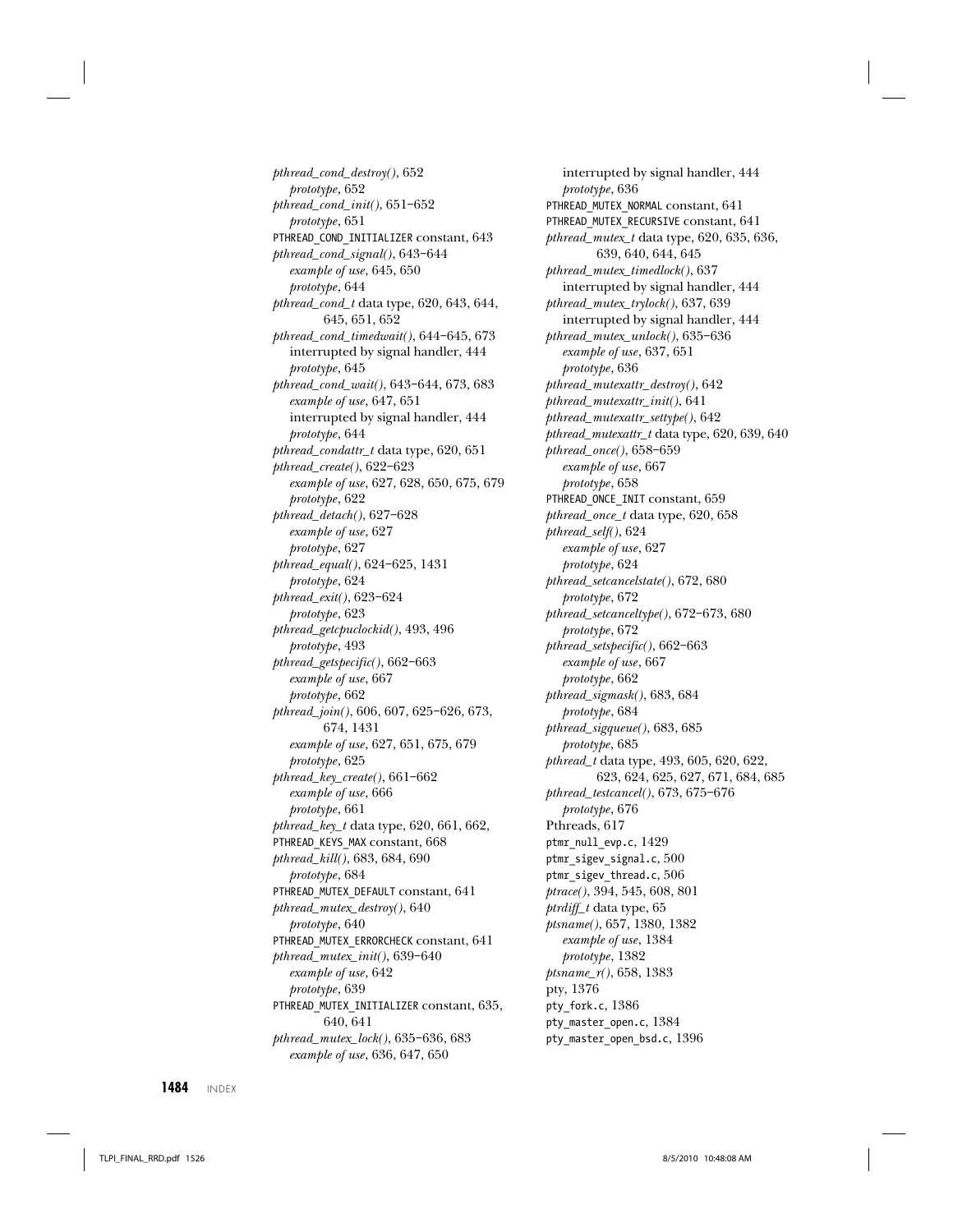ptyFork(), 1385–1386 code of implementation, 1386–1388 example of use, 1392 prototype, 1385 ptyMasterOpen(), 1383, 1396 code of implementation, 1384, 1396–1397 example of use, 1387 prototype, 1383 putc\_unlocked(), 657 putchar\_unlocked(), 657 putenv(), 128, 130, 657 example of use, 131 prototype, 128 putmsg(), 673 putpmsg(), 673 pututxline(), 657, 826 example of use, 829 prototype, 826 pwrite(), 98–99, 286, 673 prototype, 98 pwritev(), 102, 286 prototype, 102

# **Q**

quantum, 733 Quartermann (1993), 20, 1442 Quartermann, J.S., 1442 quit character, 1296, 1298 QUIT terminal special character, 1296, 1298, 1303, 1305 quotactl(), 345, 801

# **R**

R\_OK constant, 299 race condition, 90–92, 465, 525–527, 897, 975, 1118, 1368 time-of-check, time-of-use, 790 Rago, S.A., 1421, 1444 raise(), 404, 426, 441, 458 example of use, 720, 724 prototype, 404 Ramakrishnan, K., 1194 Ramey, C., 25 Rampp, F., xxxix rand(), 657 rand\_ $r()$ , 658 Randow, D., xl raw I/O, 246–248 raw mode (terminal I/O), 1309–1316 raw socket, 1184 rdwrn.c, 1255 read permission, 29, 282, 294, 297

read(), 70, 79–80, 286, 426, 673, 1138 example of use, 71, 85, 487 FIFO, 918 interrupted by signal handler, 443 pipe, 918 prototype, 79 terminal input by background job, 394 canonical mode, 1307 noncanonical mode, 1307–1309 by orphaned process group, 730 read\_line.c, 1201 read\_line\_buf.c, 1435 read\_line\_buf.h, 1435 readahead(), 245, 1055 readdir(), 286, 353–354, 657 example of use, 356 prototype, 353 readdir\_r(), 357, 658 prototype, 357 readelf command, 844 readLine(), 1200–1202 code of implementation, 1201 example of use, 1222, 1225 prototype, 1200 readlink(), 345, 349–350, 426 example of use, 370 prototype, 350 readlinkat(), 365, 426 readn(), 1254 code of implementation, 1255 prototype, 1254 readv(), 99–100, 286, 673 example of use, 101 interrupted by signal handler, 443 prototype, 99 read-write offset. See file offset ready file descriptor, 1327 real group ID, 32, 167, 172, 173, 175, 177, 613 real time, 40, 185 real user ID, 32, 167, 172, 173, 175, 177 real timer.c, 482 realloc(), 148–149, 1038 example of use, 149 prototype, 148 realpath(), 369 example of use, 370 prototype, 369 realtime, 41 realtime scheduling, 737–747, 801 FIFO policy (SCHED FIFO), 740 policy, 614, 738 changing, 741–744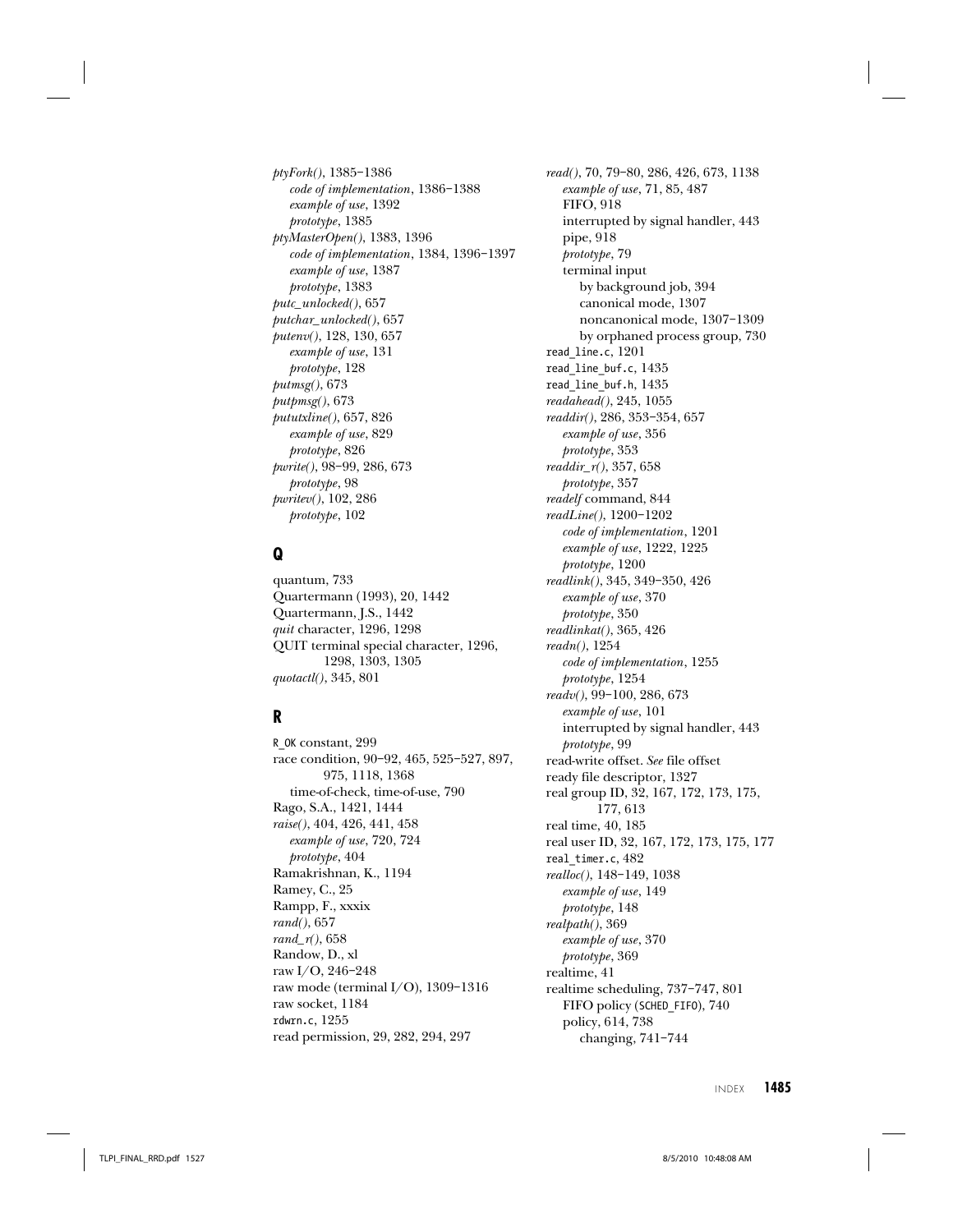realtime scheduling, continued priority, 614, 738, 740 changing, 741–744 relinquishing CPU, 747 resource limit for CPU time, 764 resource limit for priority, 764 round-robin policy (SCHED\_RR), 739 round-robin time slice, 747 realtime signal, 214, 221, 388, 456–463 handling, 460–463 limit on number queued, 457, 764 sending, 458–460 used by LinuxThreads, 690 used by NPTL, 693 reboot(), 801 receiving TCP, 1191 record lock. See file lock recursive bind mount, 273–274 recursive resolution, DNS, 1211 recv(), 426, 673, 1259–1260 interrupted by signal handler, 444 prototype, 1259 recvfrom(), 426, 673, 1160–1161 diagram, 1160 example of use, 1172, 1173, 1208, 1209, 1241 interrupted by signal handler, 444 prototype, 1161 recvmmsg(), 1284 recvmsg(), 426, 673, 1284 interrupted by signal handler, 444 reentrancy, 556 reentrant function, 422–425, 622, 657 region\_locking.c, 1134 regionIsLocked(), 1134 code of implementation, 1134–1135 regular file, 27, 282 poll() on, 1342 select() on, 1342 Reiser, J., xxxix, 4 Reiserfs file system, 260 i-node flag, 304–308 tail packing, 260, 307 relative pathname, 29, 363 releaseSem(), 989–991 code of implementation, 991 example of use, 1004, 1005 reliable signal, 390 relocation (of symbols), 837 remap\_file\_pages(), 1041–1043 prototype, 1041 remove(), 286, 345, 352 prototype, 352 removexattr(), 286, 316, 345

rename(), 286, 300, 345, 348–349, 426, 800 prototype, 348 renameat(), 365, 426 renice command, 735 REPRINT terminal special character, 1296, 1298, 1305, 1307 Request for Comments (RFC), 1179, 1193–1194. See also individual RFC entries reserved blocks (file system), 277, 801 reserved port, 1189 reserveSem(), 989–990 code of implementation, 990 example of use, 1004, 1005 resident set, 119 resource limit on size of, 763 resource limit, 34, 614, 755–764, 801 details of specific limits, 760–764 LinuxThreads nonconformance, 691 NPTL nonconformance, 694 unrepresentable, 759–760 resource usage, 552, 614, 753–755 Ressler, S., 1441 retransmission timeout (RTO), 1191 rewinddir(), 354 prototype, 354 RFC (Request For Comments), 1179, 1193–1194 RFC 768, 1194 RFC 791, 1193 RFC 793, 1194, 1270, 1283 RFC 862, 1240 RFC 950, 1193 RFC 993, 1267 RFC 1014, 1200 RFC 1122, 1194, 1274 RFC 1123, 1194 RFC 1305, 1442 RFC 1323, 1194 RFC 1819, 1184 RFC 2018, 1194 RFC 2460, 1194, 1203 RFC 2581, 1194 RFC 2861, 1194 RFC 2883, 1194 RFC 2988, 1194 RFC 3168, 1194, 1267 RFC 3257, 1286 RFC 3286, 1286 RFC 3390, 1194 RFC 3493, 1194, 1203, 1213 RFC 3513, 1194 RFC 3542, 1194 RFC 3697, 1203 RFC 4007, 1203

**1486** INDEX

prototype, 316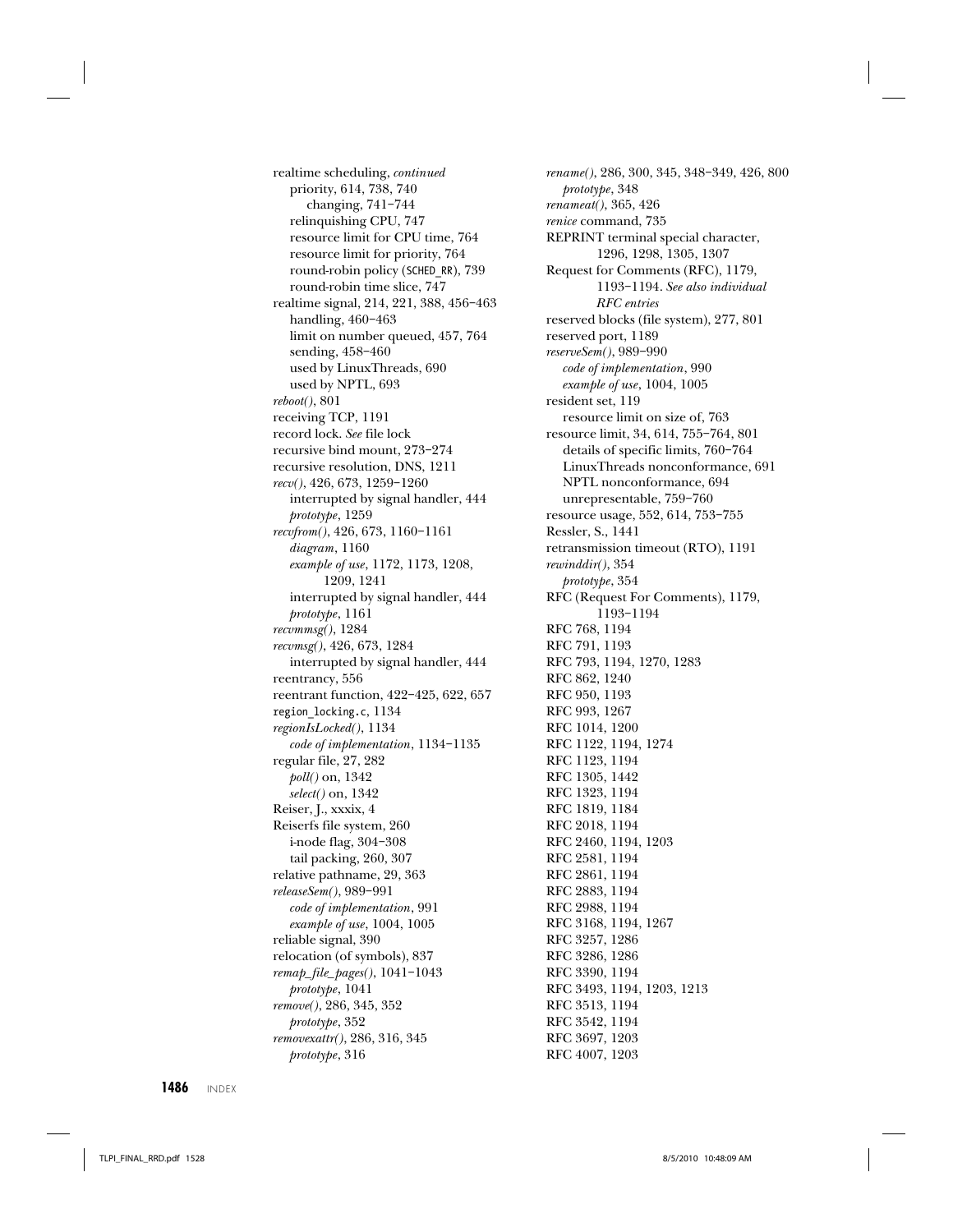RFC 4219, 1188 RFC 4291, 1203 RFC 4336, 1286 RFC 4340, 1286 RFC 4960, 1286 RFC Editor, 1193 Richarte, G., 1437 Ritchie (1974), 3, 1443 Ritchie (1984), 20, 1442 Ritchie, D.M., 2, 4, 1440, 1442, 1443 RLIM\_INFINITY constant, 736, 756 RLIM\_SAVED\_CUR constant, 759 RLIM\_SAVED\_MAX constant, 759 rlim\_t data type, 65, 756, 759–760 casting in printf() calls, 757 rlimit structure, 756 definition, 756 example of use, 758 RLIMIT\_AS resource limit, 757, 760, 1039 RLIMIT\_CORE resource limit, 448, 757, 760, 789 RLIMIT\_CPU resource limit, 395, 746, 757, 761 RLIMIT\_DATA resource limit, 140, 757, 761 RLIMIT\_FSIZE resource limit, 80, 395, 448, 757, 760, 761 RLIMIT\_MEMLOCK resource limit, 757, 761, 1012, 1048–1049, 1051 RLIMIT\_MSGQUEUE resource limit, 757, 761, 1086 RLIMIT\_NICE resource limit, 736, 757, 762 RLIMIT\_NOFILE resource limit, 78, 217, 757, 762 RLIMIT\_NPROC resource limit, 217, 516, 757, 763, 801 example of use, 759 rlimit\_nproc.c, 758 RLIMIT\_RSS resource limit, 757, 763 RLIMIT\_RTPRIO resource limit, 743, 757, 764 RLIMIT\_RTTIME resource limit, 746, 757, 764 RLIMIT\_SIGPENDING resource limit, 458, 757, 764 RLIMIT STACK resource limit, 124, 217, 434, 436, 682, 757, 764, 793, 1006 rmdir(), 286, 300, 345, 351, 426, 800 prototype, 351 Robbins (2003), 630, 1327, 1443 Robbins, K.A., 1443 Robbins, S., 1443 Robins, A.V., xxxix, xl Rochkind (1985), xxxv, 1421, 1443 Rochkind (2004), xxxv, 837, 1421, 1443 Rochkind, M.J., 1443 Romanow, J., 1194 root directory, 27, 340

of a process, 225, 367–368, 604, 613

root name server, 1211 root user, 26 Rosen (2005), 6, 1443 Rosen, L., 1443 Rothwell, S., xxxix round-robin time-sharing, 733 router, 1180 RST control bit (TCP), 1267 rt\_tgsigqueueinfo(), 685 RTLD\_DEEPBIND constant, 862 RTLD\_DEFAULT constant, 864 RTLD\_GLOBAL constant, 861, 862, 864 RTLD\_LAZY constant, 861 RTLD\_LOCAL constant, 861 RTLD\_NEXT constant, 864 RTLD\_NODELETE constant, 861 RTLD\_NOLOAD constant, 862 RTLD\_NOW constant, 861 RTO (retransmission timeout), 1191 RTS/CTS flow control, 1299 RTSIG MAX constant, 214, 457 Rubini, A., 1438 Rudoff, A.M., 1421, 1444 RUN\_LVL constant, 820, 822 run-time linker (dynamic linker), 36, 839 rusage structure, 552, 753, 754–755 definition, 754 rusage.c, 1432 RUSAGE\_CHILDREN constant, 560, 754, 755, 765 RUSAGE\_SELF constant, 754 RUSAGE\_THREAD constant, 754 rusage\_wait.c, 1432 Rusling, D., 255 Russell, R., 1439

#### **S**

S\_IFBLK constant, 282 S\_IFCHR constant, 282 S\_IFDIR constant, 282 S\_IFIFO constant, 282, 907 S\_IFLNK constant, 282 S\_IFMT constant, 281 S\_IFREG constant, 282 S\_IFSOCK constant, 282, 1166 S\_IRGRP constant, 295 S\_IROTH constant, 295 S\_IRUSR constant, 295 S\_IRWXG constant, 295 S\_IRWXO constant, 295 S\_IRWXU constant, 295 S\_ISBLK(), 282 S\_ISCHR(), 282 S\_ISDIR(), 282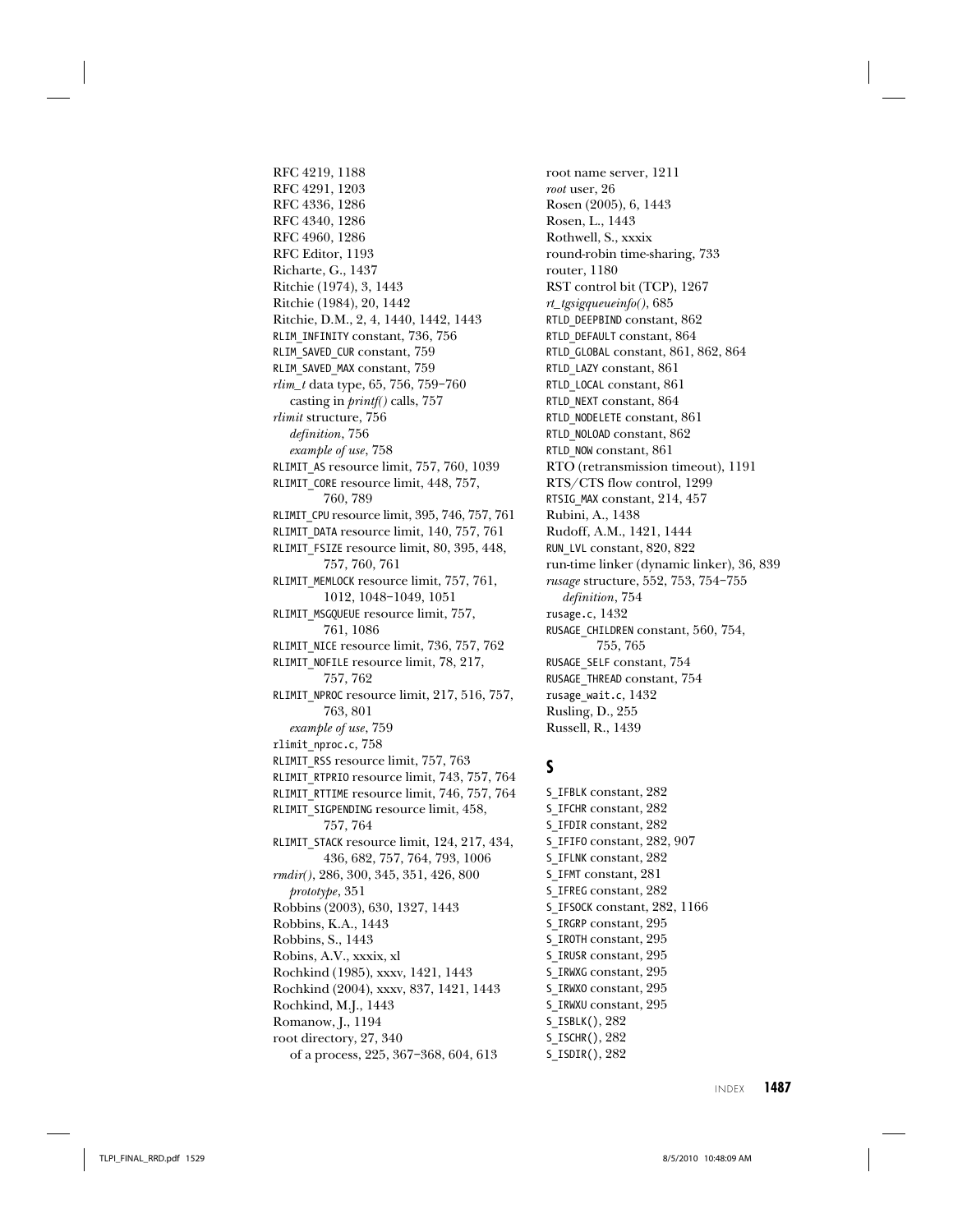S\_ISFIFO(), 282 S\_ISGID constant, 295, 351 S\_ISLNK(), 282 S\_ISREG(), 282 S\_ISSOCK(), 282 S\_ISUID constant, 295, 351 S\_ISVTX constant, 295, 300, 351 S\_IWGRP constant, 295 S\_IWOTH constant, 295 S\_IWUSR constant, 295 S\_IXGRP constant, 295 S\_IXOTH constant, 295 S\_IXUSR constant, 295 sa command, 591 sa\_family\_t data type, 65, 1154, 1165, 1202, 1203, 1204 SA\_NOCLDSTOP constant, 417 SA\_NOCLDWAIT constant, 417, 560 SA\_NODEFER constant, 417, 427, 455 example of use, 455 SA\_NOMASK constant, 417 SA\_ONESHOT constant, 417 SA\_ONSTACK constant, 417, 578 example of use, 437 SA\_RESETHAND constant, 417, 454 example of use, 455 SA\_RESTART constant, 417, 443, 486, 941, 944 example of use, 455, 486 SA\_SIGINFO constant, 417, 437–442, 458, 1352, 1353 example of use, 463, 501 Salus (1994), 3, 20, 1443 Salus (2008), 20, 1443 Salus, P.H., 1443 Salzman, P.J., 1442 Santos, J., 1441 Sarolahti (2002), 1236, 1443 Sarolahti, P., 1443 Sastry, N., 1438 saved set-group-ID, 170, 173, 177, 613 saved set-user-ID, 170, 173, 177, 613 saved-text bit. See sticky permission bit sbrk(), 140, 761 example of use, 142 prototype, 140 RLIMIT\_AS resource limit and, 760 RLIMIT\_DATA resource limit and, 761 Scalmazzi, C., xl scandir(), 354 scatter input, 100 scatter-gather I/O, 99–102 SCHED\_BATCH constant, 740, 742 SCHED\_FIFO constant, 739, 740, 742, 801 sched\_get\_priority\_max(), 740–741 prototype, 741

sched\_get\_priority\_min(), 740–741 prototype, 741 sched\_getaffinity(), 750 prototype, 750 sched\_getparam(), 744 example of use, 745 prototype, 744 sched\_getscheduler(), 744–745 example of use, 745 prototype, 744 SCHED\_IDLE constant, 740, 742 SCHED\_OTHER constant, 738, 742 sched\_param structure, 741–742, 744 definition, 741 SCHED\_RESET\_ON\_FORK constant, 615, 746, 801 SCHED\_RR constant, 739, 742, 801 sched\_rr\_get\_interval(), 747 prototype, 747 sched\_set.c, 743 sched\_setaffinity(), 749, 801 prototype, 749 sched\_setparam(), 742, 801 prototype, 742 RLIMIT\_RTPRIO resource limit and, 764 sched\_setscheduler(), 741–742, 801 example of use, 743 prototype, 741 RLIMIT\_NICE resource limit and, 762 RLIMIT\_RTPRIO resource limit and, 764 sched\_view.c, 745 sched\_yield(), 747 prototype, 747 Schimmel (1994), 748, 1443 Schimmel, C., 1443 Schröder, M., xxxix Schüpbach, W.M.M., xl Schwaiger, M., xxxix Schwartz, A., 1439 scm\_cred\_recv.c, 1285 scm\_cred\_send.c, 1285 SCM\_CREDENTIALS constant, 800, 801 scm\_rights\_recv.c, 1284 scm\_rights\_send.c, 1284 screen command, 1379 script, 572 script program diagram, 1390 implementation, 1390–1394 script.c, 1392 SCTP (Stream Control Transmission Protocol), 1285, 1444 search permission, 29 SECBIT KEEP CAPS constant, 615, 812, 813, 816 SECBIT KEEP CAPS LOCKED constant, 812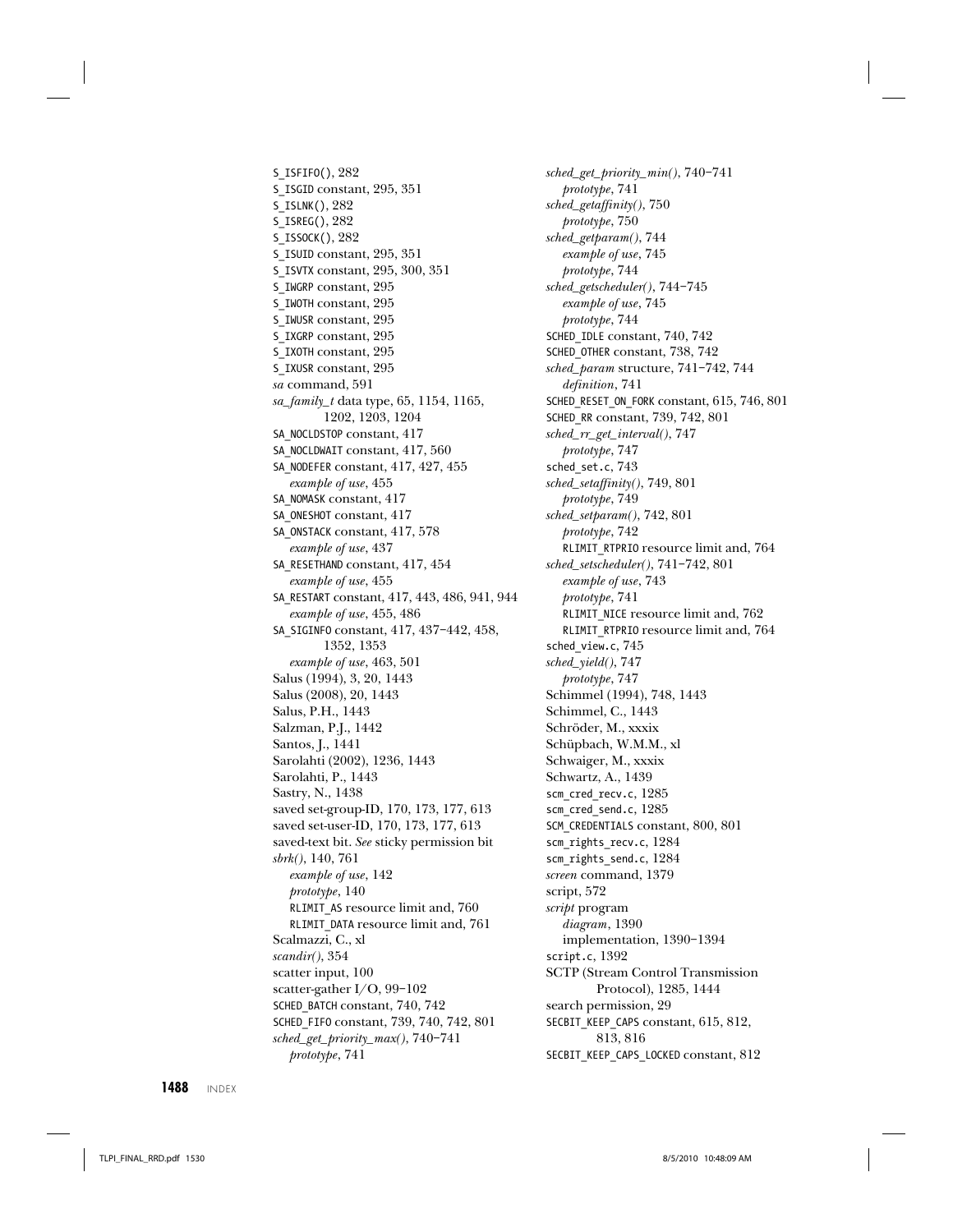SECBIT\_NO\_SETUID\_FIXUP constant, 812, 813 SECBIT\_NO\_SETUID\_FIXUP\_LOCKED constant, 812 SECBIT\_NOROOT constant, 812, 816 SECBIT\_NOROOT\_LOCKED constant, 812 secure programming, 783–796, 1437, 1445 Secure Sockets Layer (SSL), 1190 securebits flags, 615, 801, 812–813 SEEK CUR constant, 82, 1126 SEEK\_END constant, 82, 1126 seek\_io.c, 84 SEEK SET constant, 82, 1126 segment (virtual memory), 115 segmentation fault (error message). See SIGSEGV signal SEGV\_ACCERR constant, 441 SEGV\_MAPERR constant, 441 select(), 426, 673, 1331–1334, 1389, 1439 comparison with poll(), 1344–1345 example of use, 1335, 1393 interrupted by signal handler, 444 performance, 1365 problems with, 1346 prototype, 1331 select\_mq.c, 1436 self\_pipe.c, 1371 self-pipe trick, 1370–1372 SEM\_A constant, 923 sem\_close(), 1058, 1093 prototype, 1093 sem\_destroy(), 1058, 1102–1103 prototype, 1103 SEM\_FAILED constant, 1090, 1091 sem\_getvalue(), 1058, 1097 example of use, 1098 prototype, 1097 SEM\_INFO constant, 952, 993 sem\_init(), 1058, 1100–1101 example of use, 1102 prototype, 1100 SEM\_NSEMS\_MAX constant, 1104 sem\_open(), 1058, 1090–1091 example of use, 1093 prototype, 1090 sem\_post(), 426, 1058, 1096 example of use, 1097, 1102 prototype, 1096 SEM\_R constant, 923 SEM\_STAT constant, 952 sem\_t data type, 882, 1058, 1059, 1090, 1091, 1093, 1094, 1095, 1096, 1097, 1099, 1100, 1101, 1103 sem\_timedwait(), 673, 1095–1096 interrupted by signal handler, 444 interrupted by stop signal, 445 prototype, 1096

sem\_trywait(), 1095 prototype, 1095 SEM\_UNDO constant, 986–988 example of use, 983, 990 sem\_unlink(), 1058, 1093 example of use, 1094 prototype, 1093 SEM VALUE MAX constant,  $1105$ sem\_wait(), 673, 1058, 1094–1095 example of use, 1095, 1101 interrupted by signal handler, 444 interrupted by stop signal, 445 prototype, 1094 semadj value (System V semaphore undo value), 533, 607, 614, 619, 691, 693, 986–988, 991 SEMAEM limit, 991, 992 semaphore, 881. See also POSIX semaphore; System V semaphore sembuf structure, 978, 979, 980 definition, 979 example of use, 981 semctl(), 922, 969–972 example of use, 974, 975, 977, 990, 1004 prototype, 969 semget(), 922, 969, 991 example of use, 977, 1003, 1005 prototype, 969 semid\_ds structure, 922, 970, 971, 972–973, 976 definition, 972 example of use, 973 seminfo structure, 970, 992, 993 SEMMNI limit, 991, 992 SEMMNS limit, 991, 992 SEMMNU limit, 991 SEMMSL limit, 991, 992 semncnt value, 972, 974, 985 semop(), 922, 971, 972, 973, 978–980, 991 example of use, 977, 981, 983, 990 interrupted by signal handler, 444 interrupted by stop signal, 445 prototype, 978 SEMOPM limit, 991, 992 sempid value, 972, 985 semtimedop(), 980 interrupted by signal handler, 444 interrupted by stop signal, 445 prototype, 980 SEMUME limit, 991 semun union, 969, 970 definition, 970 example of use, 973, 974, 976, 977 semun.h, 970 SEMVMX limit, 988, 991, 992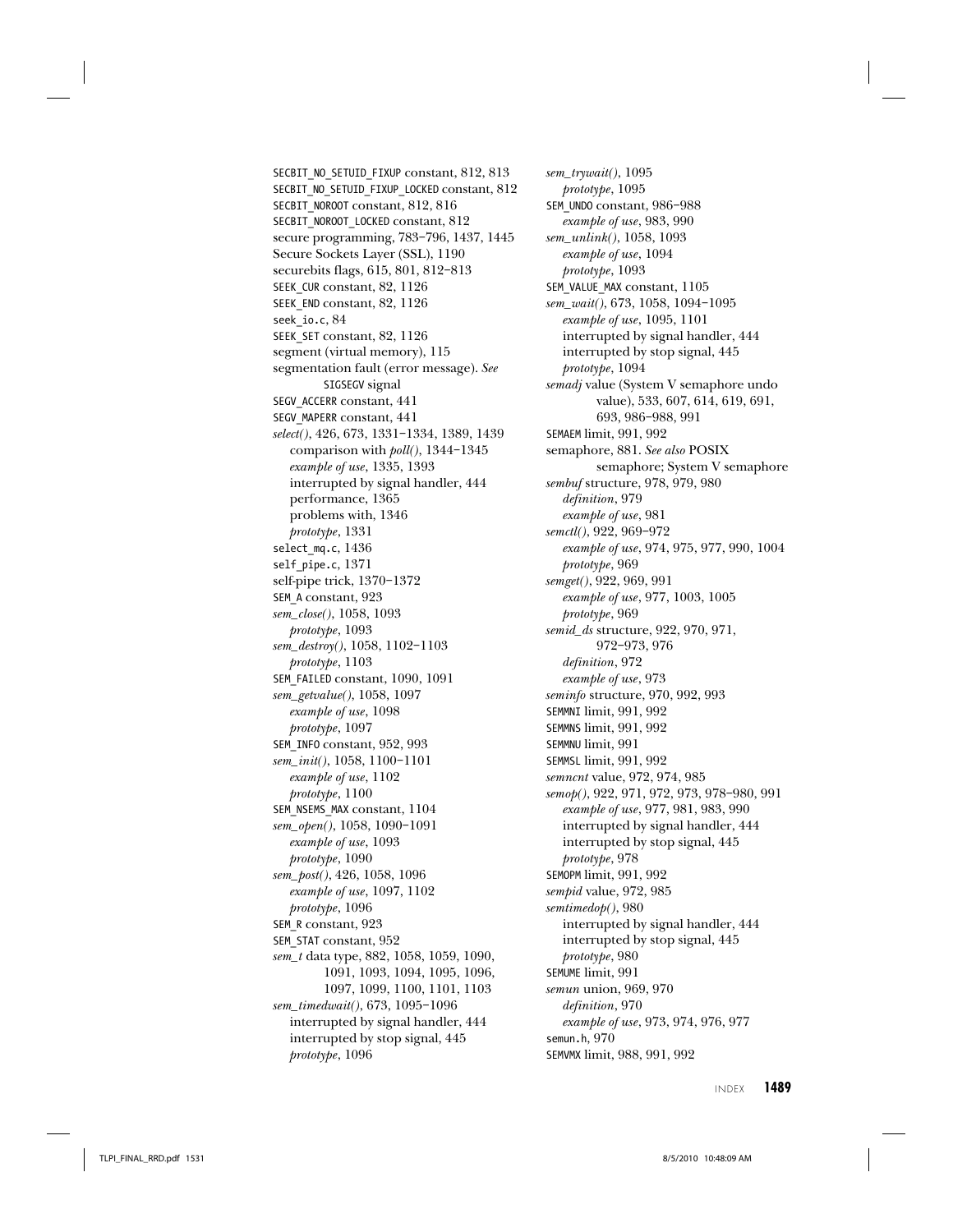semzcnt value, 972, 974, 985 send(), 426, 673, 1259–1260 interrupted by signal handler, 444 prototype, 1259 sendfile(), 286, 1260–1263 diagram, 1261 prototype, 1261 sendfile.c, 1435 sending TCP, 1191 sendip command, 1184 sendmmsg(), 1284 sendmsg(), 426, 673, 1284 interrupted by signal handler, 444 sendto(), 426, 673, 1160–1161 diagram, 1160 example of use, 1172, 1173, 1208, 1209, 1241 interrupted by signal handler, 444 prototype, 1161 servent structure, 1234 definition, 1234 server, 40 affinity, 1247 design, 1239–1252 farm, 1247 load balancing, 1247 pool, 1246 service name, 1204, 1212 session, 39, 700, 704–706 diagram, 701 leader, 39, 700, 705 session ID, 39, 613, 700, 705, 819 set\_mempolicy(), 615 set\_thread\_area(), 607, 692 SETALL constant, 971, 972, 973, 987 example of use, 975 setbuf(), 238, 532 prototype, 238 setbuffer(), 238 prototype, 238 setcontext(), 442 setdomainname(), 229, 801 setegid(), 174–175, 181, 785, 800 prototype, 174 setenv C shell command, 125 setenv(), 128–130, 657, 1426 example of use, 131 prototype, 128 setenv.c, 1426 seteuid(), 174–175, 181, 784, 801 prototype, 174 setfacl command, 326 setfattr command, 312 setfsgid(), 178, 181, 800 example of use, 182 prototype, 178

setfsuid(), 178, 181, 801 example of use, 182 prototype, 178 set-GID bit. See set-group-ID permission bit set-GID program. See set-group-ID program setgid(), 173–174, 181, 426, 786, 800 prototype, 173 setgrent(), 161, 657 set-group-ID permission bit, 168, 291, 292, 294, 295, 300, 304, 351, 564, 788, 800, 1138, 1432 propagated from parent directory to new subdirectory, 351 set-group-ID program, 146, 147, 168–170, 266, 564, 569, 581, 615, 784, 854, 874, 875 core dump files and, 449 dropping and reacquiring privileges, 784 dropping privileges permanently, 785 setgroups(), 179–180, 181, 800 prototype, 179 sethostname(), 229, 801 setitimer(), 16, 390, 392, 395, 479–481, 485, 486, 488, 691, 694 example of use, 484 prototype, 480 setjmp(),131-135 example of use, 134, 136, 433 handling of signal mask, 429 prototype, 132 restrictions on use of, 134–135 setjmp\_vars.c, 136 setkey(), 657 setlocale(), 203 example of use, 199 prototype, 203 setlogmask(), 780–781 prototype, 781 setpgid(), 426, 691, 693, 702–704 example of use, 703, 711, 713 prototype, 702  $setpgrp(), 704$ setpriority(), 691, 735–736, 801 example of use, 737 prototype, 735 setpwent(), 160–161, 657 prototype, 161 setregid(), 175–176, 181, 800 prototype, 175 setresgid(), 177–178, 181, 800 prototype, 177 setresuid(), 177–178, 181, 801 prototype, 177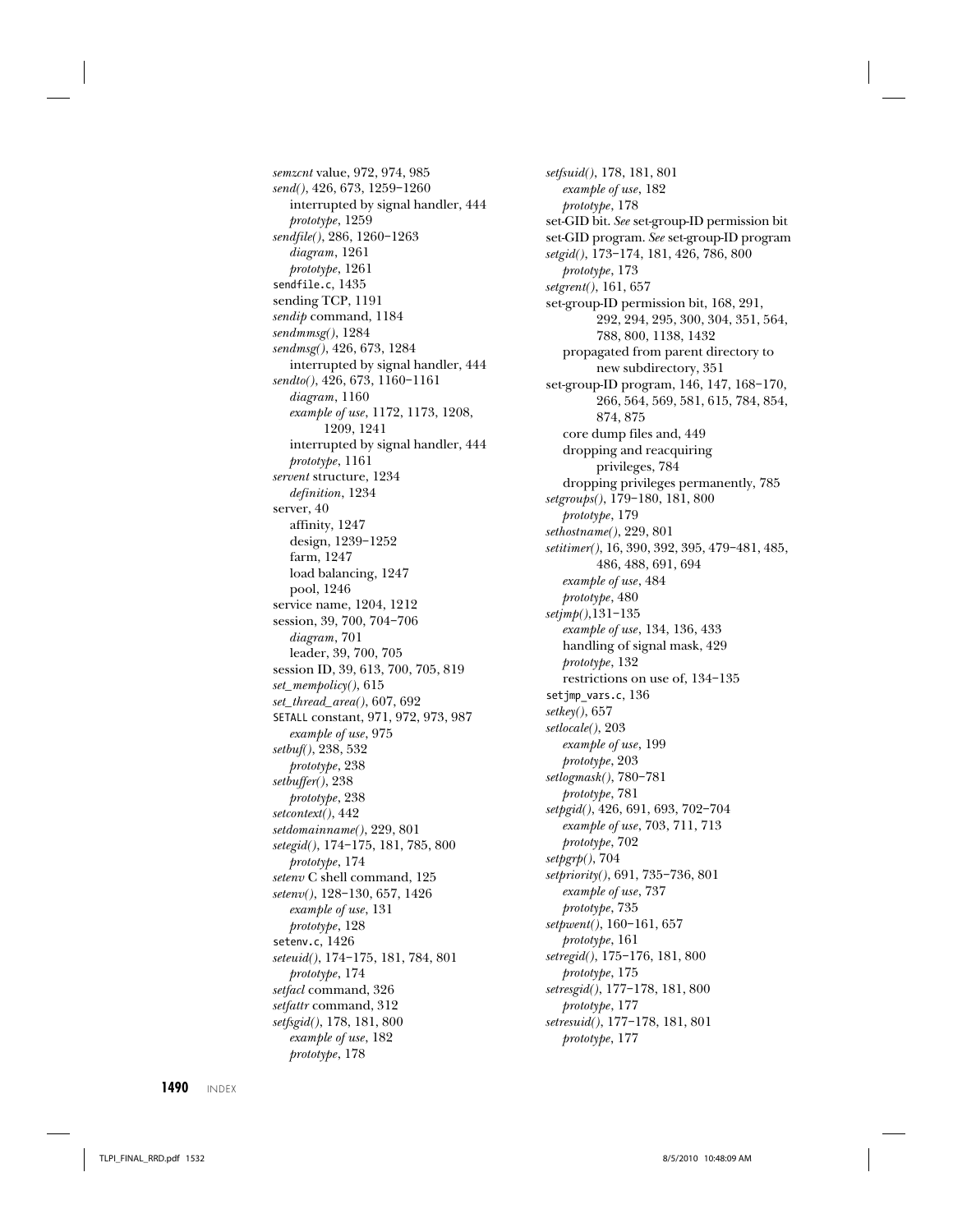setreuid(), 175–176, 181, 786, 801 prototype, 175 setrlimit(), 755–757, 801 example of use, 759 prototype, 756 setrlimit64(), 105 setsid(), 426, 691, 693, 705, 768, 1377 example of use, 706, 770, 1387 prototype, 705 setsockopt(), 426, 1278–1279 example of use, 1222 prototype, 1278 setspent(), 161 prototype, 161 settimeofday(), 204–205, 801 diagram, 188 prototype, 204 set-UID bit. See set-user-ID permission bit set-UID program. See set-user-ID program setuid(),173–174, 181, 426, 801 prototype, 173 set-user-ID permission bit, 168, 292, 294, 295, 300, 564, 788, 800, 1432 set-user-ID program, 33, 129, 146, 147, 168–170, 266, 564, 569, 581, 615, 690, 718, 784, 854, 874, 875 core dump files and, 449 dropping and reacquiring privileges, 784 dropping privileges permanently, 785 set-user-ID-root program, 169, 783 setutxent(), 657, 821 example of use, 824, 829 prototype, 821 SETVAL constant, 971, 972, 973, 987 example of use, 990 setvbuf(), 237–238, 532 prototype, 237 setxattr(), 286, 314–315, 329, 345 prototype, 314 Seventh Edition UNIX, 3 SFD\_CLOEXEC constant, 472 SFD\_NONBLOCK constant, 472 sh (Bourne shell), 25 shadow group file, 156 shadow password file, 155 retrieving records from, 161–162, 164–165 shared library, 35, 1439 compared with static library, 856 compatibility, 850 controlling symbol visibility, 867–870 creating, 837–838, 841–842 diagram, 842

dependency tree, 860

dynamic dependency list, 839 dynamic loading, 859–867 ––export–dynamic linker option, 867 finalization (destructor) function, 872–873 finding at run time, 854 initialization (constructor) function, 872–873 installing, 847–849 interdependencies diagram, 852 linker name, 845, 846 loading run-time, diagram, 843 major version, 844 minor version, 844 names, 846–848 diagram, 846 overview, 836–837 preloading, 873–874 real name, 840, 846 –rpath linker option, 851–854 soname, 840–843, 846–847 symbol resolution at run time, 854–856 upgrading, 850–851 using, 839–840 versions and naming conventions, 844–847 shared memory, 880. See also memory mapping; POSIX shared memory; System V shared memory shared object. See shared library shared subtree, 267, 1445 shell, 24–25 shell command execution, 579–582 SHELL environment variable, 125, 154 example of use, 1392 shell layers, 1300 shell script, 25 SHM\_DEST constant, 1013 SHM\_HUGETLB constant, 800, 999 SHM\_INFO constant, 952, 1015 shm\_info structure, 1015 SHM\_LOCK constant, 800, 1012, 1048, 1050 SHM\_LOCKED constant, 1013 SHM\_NORESERVE constant, 999 shm\_open(), 801, 1058, 1109–1110 example of use, 1111, 1112, 1113 prototype, 1109 RLIMIT\_NOFILE resource limit and, 762 SHM<sub>R</sub> constant, 923 SHM\_RDONLY constant, 1000, 1001 SHM\_REMAP constant, 1000, 1001 SHM\_RND constant, 999, 1001 SHM\_STAT constant, 952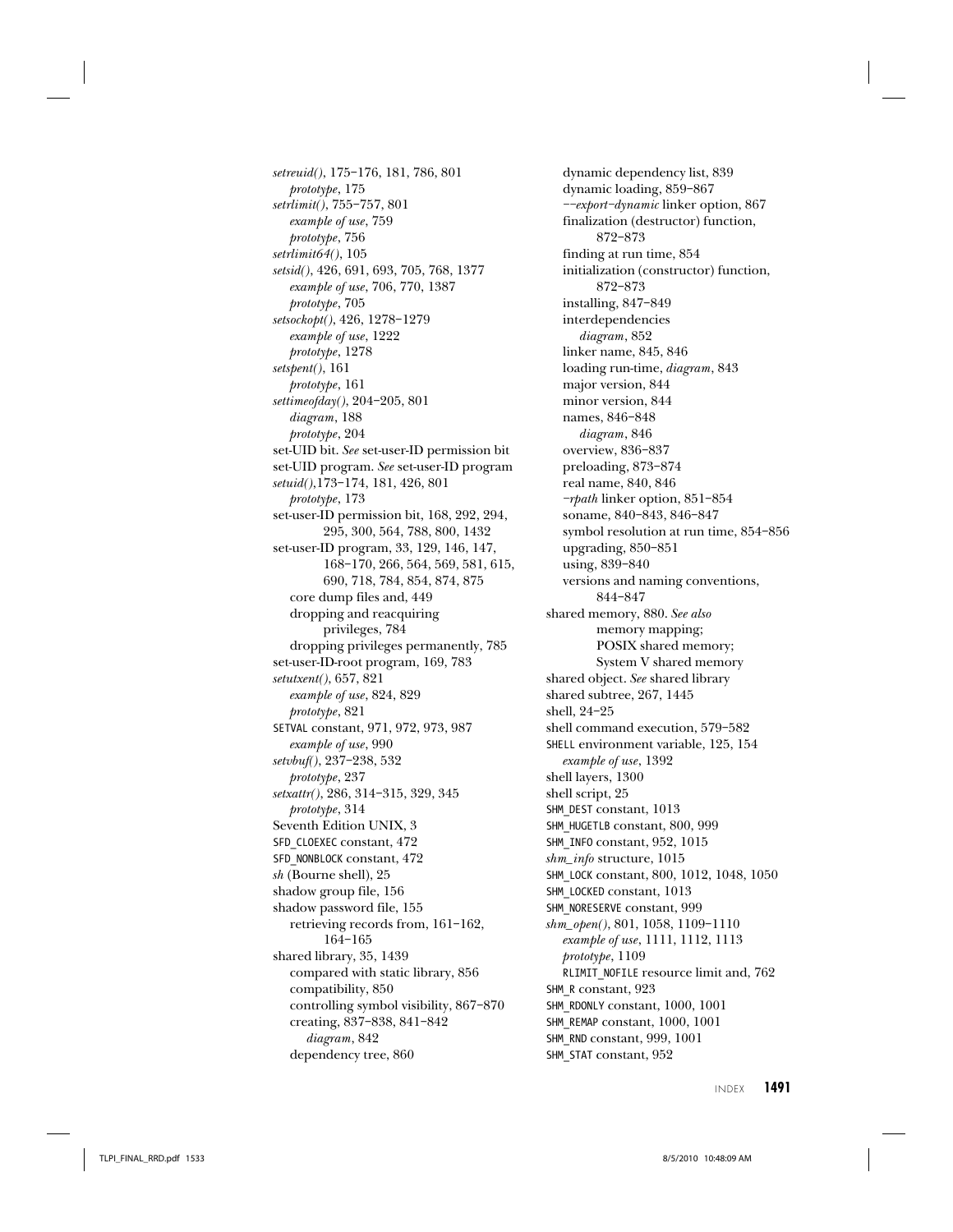shm\_unlink(), 1058, 1114 example of use, 1114 prototype, 1114 SHM\_UNLOCK constant, 800, 1012 SHM\_W constant, 923 SHMALL limit, 1014, 1015 shmat(), 922, 999–1001, 1013, 1014 example of use, 1004, 1005 prototype, 999 RLIMIT\_AS resource limit and, 760 shmatt\_t data type, 65, 1012, 1014 shmctl(), 922, 1011–1012 example of use, 1004 prototype, 1011 RLIMIT\_MEMLOCK resource limit and, 761 shmdt(), 922, 1000–1001, 1013, 1014 example of use, 1004, 1005 prototype, 1001 shmget(), 922, 998–999, 1014 example of use, 1004, 1005 prototype, 998 shmid\_ds structure, 922, 1011, 1012–1013 definition, 1012 shminfo structure, 1015 SHMLBA constant, 999, 1001 SHMMAX limit, 1014, 1015 SHMMIN limit, 1014 SHMMNI limit, 1014, 1015 SHMSEG limit, 1014 show\_time.c, 199 Shukla, A., 1439 SHUT\_RD constant, 1256, 1273 SHUT\_RDWR constant, 1256, 1273 SHUT\_WR constant, 1256, 1273 example of use, 1258 shutdown(), 426, 1256–1257 example of use, 1258 prototype, 1256 on TCP socket, 1273 SI\_ASYNCIO constant, 441 SI\_KERNEL constant, 440, 441 SI\_MESGQ constant, 441, 1079 SI\_QUEUE constant, 441, 460 example of use, 462 SI\_SIGIO constant, 440, 441 SI\_TIMER constant, 441, 500 SI\_TKILL constant, 441 SI\_USER constant, 441 example of use, 462 SID (session ID), 39, 613, 700, 705, 819 SIG ATOMIC MAX constant,  $428$ SIG ATOMIC MIN constant, 428 sig\_atomic\_t data type, 65, 428 example of use, 432, 466, 774 SIG\_BLOCK constant, 410 example of use, 409, 411

SIG\_DFL constant, 398, 412, 416, 578 SIG\_ERR constant, 397, 398, 456 example of use, 399, 455 SIG\_HOLD constant, 475 SIG\_IGN constant, 398, 412, 416, 419, 578 sig\_receiver.c, 414, 419 sig\_sender.c, 412 SIG SETMASK constant,  $410$ example of use, 411, 415 sig speed sigsuspend.c, 478 SIG UNBLOCK constant,  $410$ SIGABRT signal, 390, 392, 396, 433 sigaction structure, 416–417, 437–438 definition, 416, 437 example of use, 425, 433 sigaction(), 416–417, 426, 604 example of use, 433, 437, 452, 455, 463, 587 prototype, 416 sigaddset(), 407, 426 example of use, 411, 466 prototype, 407 SIGALRM signal, 390, 396, 480, 484, 486, 488 example of use, 483, 487 sigaltstack(), 417, 434–435, 578, 691, 693 example of use, 437 prototype, 434 sigandset(), 408 prototype, 408 sigblock(), 476–477 prototype, 476 SIGBUS signal, 390, 396, 439, 440, 441, 453, 683, 1021, 1030 correct handling of, 452 diagram, 1030 SIGCHLD signal, 390, 391, 396, 440, 441, 514, 545, 551, 555–561, 583, 590, 605, 609, 697, 717, 755, 1431 change of disposition across exec(), 578 contrasted with System V SIGCLD, 561 delivery for resumed children, 559 delivery for stopped children, 559 designing handler for, 556 diagram, 515 disabling generation for stopped child processes, 417 example of use, 558 handling, 555–559 ignoring, 559–561 SIGCLD signal, 391, 561 SIGCONT signal, 391, 396, 450, 489, 544, 545, 546, 550, 559, 717, 718, 720, 727 diagram, 717 establishing handler for, 478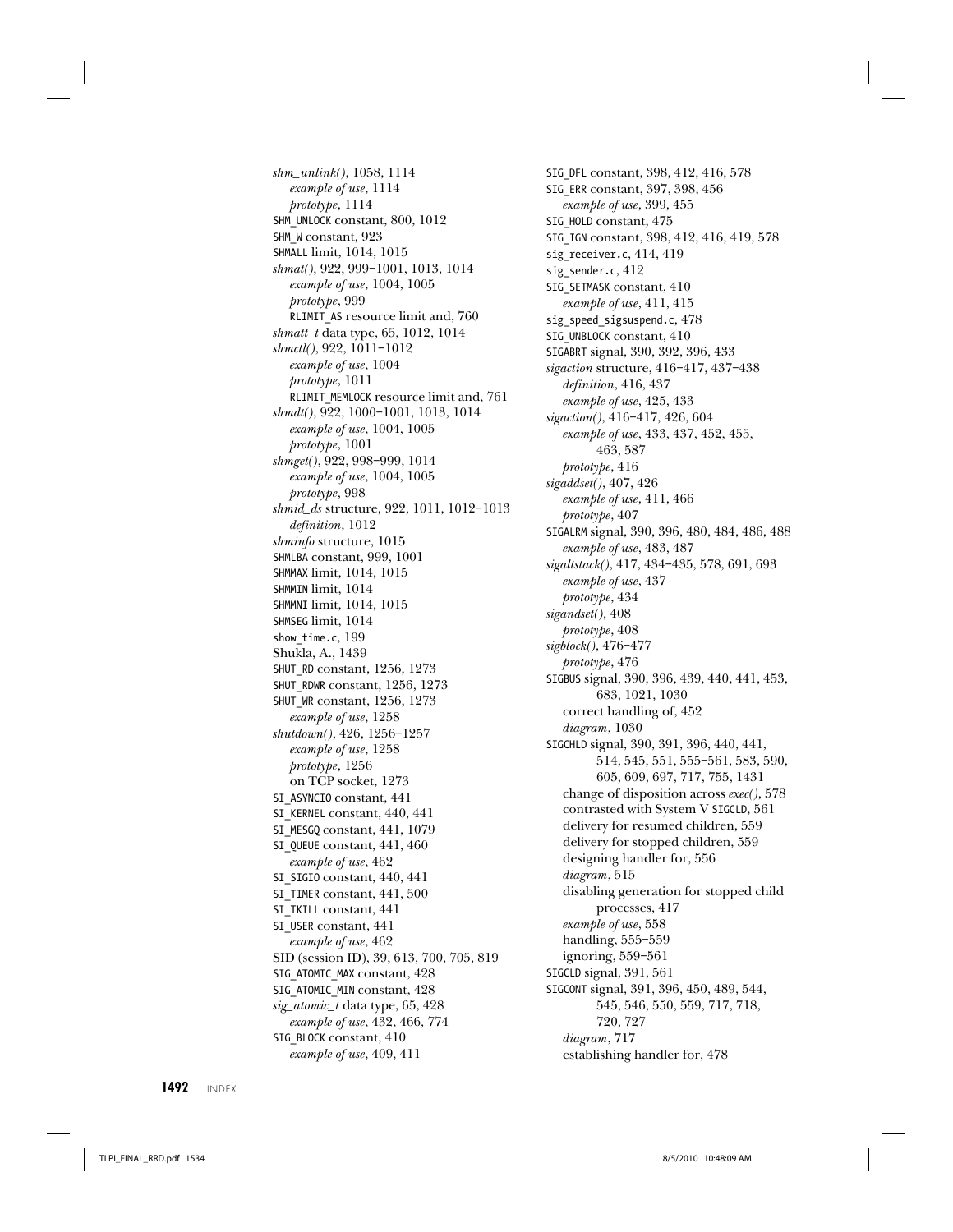example of use, 728 sent to foreground process group when controlling process terminates, 707, 712–714 sent to orphaned process group containing stopped processes, 533, 727 sigdelset(), 407, 426 example of use, 463 prototype, 407 sigemptyset(), 407, 426 example of use, 411, 415, 466 prototype, 407 SIGEMT signal, 391, 396, 397, 453 SIGEV\_NONE constant, 496, 1079 SIGEV\_SIGNAL constant, 496, 497, 499–503, 1079 example of use, 501, 1081 SIGEV\_THREAD constant, 496, 497, 504–507, 1079 example of use, 507, 1083 SIGEV\_THREAD\_ID constant, 496, 497 sigevent structure, 495, 496–497, 1078–1079 definition, 496, 1079 example of use, 501, 506, 1080, 1082 sigfillset(), 407, 426 example of use, 415, 463 prototype, 407 SIGFPE signal, 391, 396, 439, 440, 441, 453, 683 correct handling of, 452 sighandler\_t data type, 398 sighold(), 475 prototype, 475 SIGHUP signal, 39, 391, 396, 451, 700, 706, 709–714, 725–729, 772–775 example of use, 711, 713, 728, 774 handling by job-control shells, 710–712 sent on closure of master side of pseudoterminal, 1388 sent on terminal disconnect, 709 sent to foreground process group when controlling process terminates, 533, 707, 712–714 sent to orphaned process group containing stopped processes, 533, 727 sent when master side of pseudoterminal is closed, 709 stopped shell background jobs and, 710 used to reinitialize daemon, 772–775 sigignore(), 475–476 prototype, 475

SIGILL signal, 391, 396, 439, 440, 441, 453, 683 correct handling of, 452 SIGINFO signal, 391, 1299 siginfo\_t structure, 65, 437, 438-442, 460, 468, 471, 472, 499–500, 550, 551–552, 1079, 1353–1354 definition, 438 example of use, 462, 470, 500, 552 SIGINT signal, 392, 396, 451, 583, 700, 720, 725, 1296, 1297, 1302, 1304 example of use, 399, 401 siginterrupt(), 16, 419, 444–445 prototype, 445 siginterrupt.c, 1429 SIGIO signal, 392, 396, 397, 440, 441, 1347 SIGIOT signal, 392 sigisemptyset(), 408 prototype, 408 sigismember(), 407, 426 example of use, 409 prototype, 407 SIGKILL signal, 392, 393, 396, 411, 450, 761, 764, 772, 1040 disposition can't be changed, 450 siglongjmp(), 151, 429–430, 452 example of use, 432 prototype, 430 SIGLOST signal, 392 sigmask(), 476–477 prototype, 476 sigmask\_longjmp.c, 432 signal, 37, 387–478 accepting, 468 asynchronous generation, 453 blocked, 38, 388, 389 blocking, 410–411 broadcast, 402 BSD API, 476–477 caught, 389 default action, 389, 390–397 delivery, 388 diagram, 399, 454 order when multiple signals pending, 454 disposition, 389, 613 changing, 397–398, 416–417 of pending signal, 412 default, 389 generation, 388 handler. See signal handler hardware-generated, 452 ignored, 389, 398 job-control, 717 LinuxThreads nonconformances, 690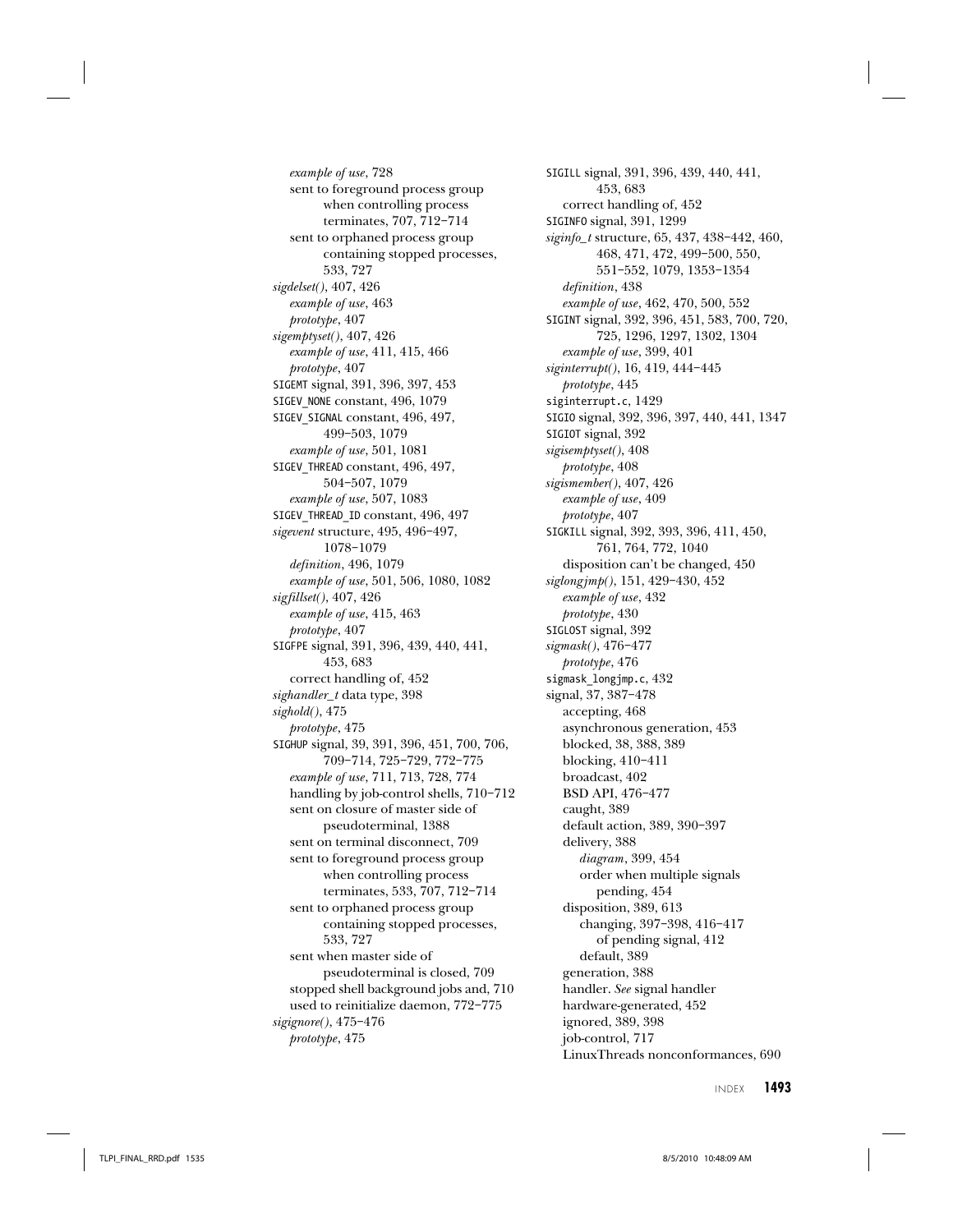signal, continued list of all signals, 390–397 mask, 38, 388, 410, 578, 613, 683 names (descriptions), 406 pending, 38, 388, 389, 411–415, 578, 613, 683 permission required for sending, 402–403, 800 diagram, 403 queuing, 412–414, 422, 456, 457 reading via a file descriptor, 471–474 realtime. See realtime signal reliable, 390, 455 semantics in multithreaded process, 682–683 sending, 401–405 synchronous generation, 453 System V API, 475–476 timing and order of delivery, 453–454, 464 unreliable, 454 used for IPC, 474 used for synchronization, 527–529 waiting for, 418, 464–471 signal catcher. See signal handler signal handler, 38, 389, 398–401, 421–446 design, 422–428 diagram, 399, 454 employing printf() in example programs, 427 invocation in multithreaded process, 683 terminating, 428–433 terminating process from, 549–550 use of errno within, 427 use of global variables within, 428 use of nonlocal goto within, 429–433 signal mask, 38, 388, 410, 578, 613, 683 signal set, 65, 406-409. See also sigset\_t data type signal stack, alternate, 65, 434–437, 578, 613, 683, 691, 693, 764 signal(), 397–398, 426, 604 code of implementation, 455 example of use, 399, 401, 415 obsolete in favor of sigaction(), 456 portability problems, 454–456 prototype, 397 System V, 475 signal.c, 455 signal functions.c, 408 signal-driven I/O, 75, 95, 1327, 1346–1355, 1367 signalfd(), 471–472 example of use, 473 prototype, 471

signalfd\_siginfo structure, 472 definition, 472 example of use, 473 signalfd\_sigval.c, 473 sigorset(), 408 prototype, 408 sigpause(), 426, 475–477, 673, 674 prototype (BSD), 476 prototype (System V), 475 sigpending(), 411–412, 426, 683 example of use, 409, 415 prototype, 411 SIGPIPE signal, 392, 396, 683, 895, 903, 912, 918, 1159, 1220, 1256, 1260 example of use, 913 SIGPOLL signal, 392, 441 sigprocmask(), 410–411, 426, 684 example of use, 409, 411, 415, 466, 473, 587 prototype, 410 SIGPROF signal, 392, 396, 480 SIGPWR signal, 391, 392, 396 sigqueue(), 426, 439, 441, 458–460, 800 example of use, 459 prototype, 458 RLIMIT\_SIGPENDING resource limit and, 764 SIGQUEUE\_MAX constant, 214, 457 SIGQUIT signal, 393, 396, 451, 583, 700, 725, 1296, 1298 example of use, 401 sigrelse(), 475 prototype, 475 SIGRTMAX constant, 457 SIGRTMIN constant, 457 SIGSEGV signal, 120, 140, 146, 151, 393, 396, 439, 440, 441, 453, 523, 683, 764, 1000, 1021, 1030, 1046, 1051 correct handling of, 452 delivering on an alternate signal stack, 434–435 diagram, 1029, 1030 example of use, 437 sigset(), 426, 475 prototype, 475 sigset\_t data type, 65, 407, 408, 410, 411, 416, 437, 465, 468, 471, 684, 685, 1369 example of use, 411, 415, 463, 464 sigsetjmp(), 429-430 example of use, 433 prototype, 430 sigsetmask(), 476–477 prototype, 476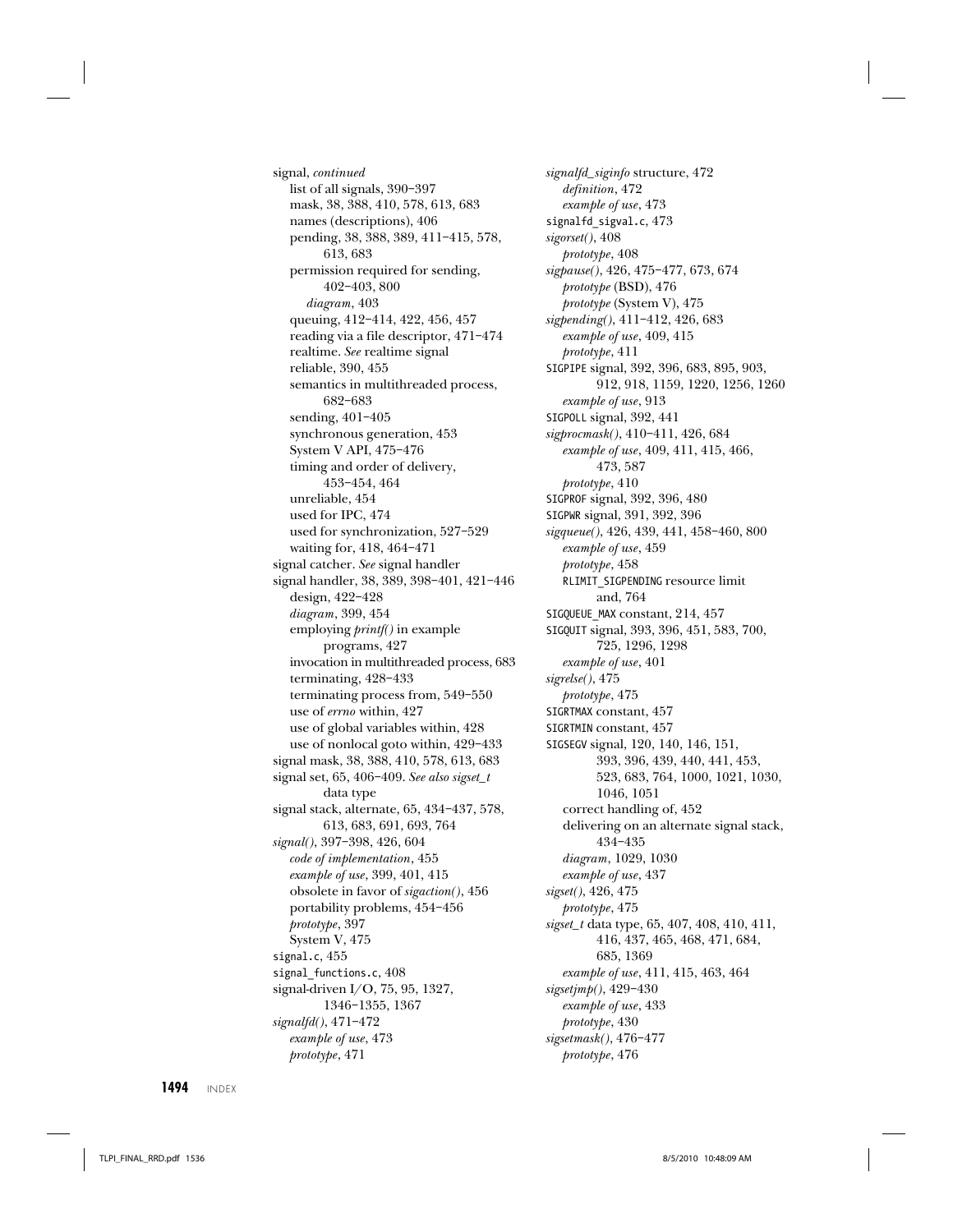SIGSTKFLT signal, 393, 396 SIGSTKSZ constant, 435 example of use, 437 SIGSTOP signal, 393, 396, 411, 445, 450, 716, 717, 790 diagram, 717 disposition can't be changed, 450 sigsuspend(), 426, 465, 673 example of use, 467 prototype, 465 SIGSYS signal, 393, 396 SIGTERM signal, 393, 396, 772 sigtimedwait(), 471, 673 interrupted by stop signal, 445 prototype, 471 SIGTRAP signal, 394, 396, 442 SIGTSTP signal, 394, 396, 445, 450, 451, 700, 715, 717, 720, 725, 790, 1296, 1299, 1312 diagram, 717 example of use, 724, 1313, 1315 handling within applications, 722 orphaned process group and, 730 SIGTTIN signal, 394, 396, 445, 450, 451, 717, 718, 725 diagram, 717 orphaned process group and, 730 SIGTTOU signal, 394, 396, 445, 450, 451, 717, 718, 725, 1293, 1303 diagram, 717 orphaned process group and, 730 SIGUNUSED signal, 394 SIGURG signal, 394, 396, 397, 1283 SIGUSR1 signal, 394, 396 used by LinuxThreads, 690 SIGUSR2 signal, 395, 396 used by LinuxThreads, 690 sigval union, 459, 496, 1078 sigval\_t data type, 459 sigvec structure, 476 definition, 476 sigvec(), 476 prototype, 476 SIGVTALRM signal, 395, 396, 480 sigwait(), 685–686, 673 prototype, 685 sigwaitinfo(), 468, 673 example of use, 470 interrupted by stop signal, 445 prototype, 468 SIGWINCH signal, 395, 396, 1319, 1320, 1395 example of use, 1320 SIGXCPU signal, 395, 396, 746, 761, 764 SIGXFSZ signal, 395, 396, 761 simple pipe.c, 896

simple\_system.c, 582 simple\_thread.c, 626 single directory hierarchy, diagram, 27 Single UNIX Specification (SUS), 13 version 2 (SUSv2), 13, 17 version 3 (SUSv3), 13–15, 17, 1440 Technical Corrigenda, 14 version 4 (SUSv4), 15–17 SIOCGPGRP constant, 1350 SIOCSPGRP constant, 1350 size command, 116 size\_t data type, 65, 66, 79, 80, 98, 99, 141, 148, 149, 150, 179, 193, 237, 238, 314, 315, 316, 350, 363, 435, 749, 750, 941, 943, 998, 1012, 1020, 1023, 1031, 1037, 1041, 1046, 1049, 1051, 1054, 1073, 1075, 1077, 1161, 1200, 1206, 1214, 1218, 1254, 1259, 1261 sleep(), 426, 487–488, 673 interrupted by signal handler, 444 prototype, 488 sleeping, 487–494 high-resolution, 488–491, 493–494 sliding window (TCP), 1192 slow-start algorithm (TCP), 1193, 1194 Smith, M., xli Snader (2000), 1235, 1275, 1443 Snader, J.C., xl, 1443 SO\_RCVBUF constant, 1192 SO\_REUSEADDR constant, 1220, 1279–1281 example of use, 1222, 1229, 1281 SO\_SNDBUF constant, 1171 SO\_TYPE constant, 1279 SOCK\_CLOEXEC constant, 1153, 1158, 1175 SOCK\_DGRAM constant, 1152 example of use, 1172, 1208 SOCK\_NONBLOCK constant, 1153, 1158, 1175 SOCK\_RAW constant, 1153, 1184 SOCK\_SEQPACKET constant, 1285 SOCK\_STREAM constant, 1151 example of use, 1168, 1169, 1173, 1209, 1221, 1224 sockaddr structure, 1153, 1154–1155, 1157, 1158, 1161 definition, 1154 sockaddr\_in structure, 1151, 1202 definition, 1202 sockaddr\_in6 structure, 1151, 1202–1203 definition, 1203 example of use, 1208, 1209 sockaddr\_storage structure, 1204 definition, 1204 example of use, 1221, 1241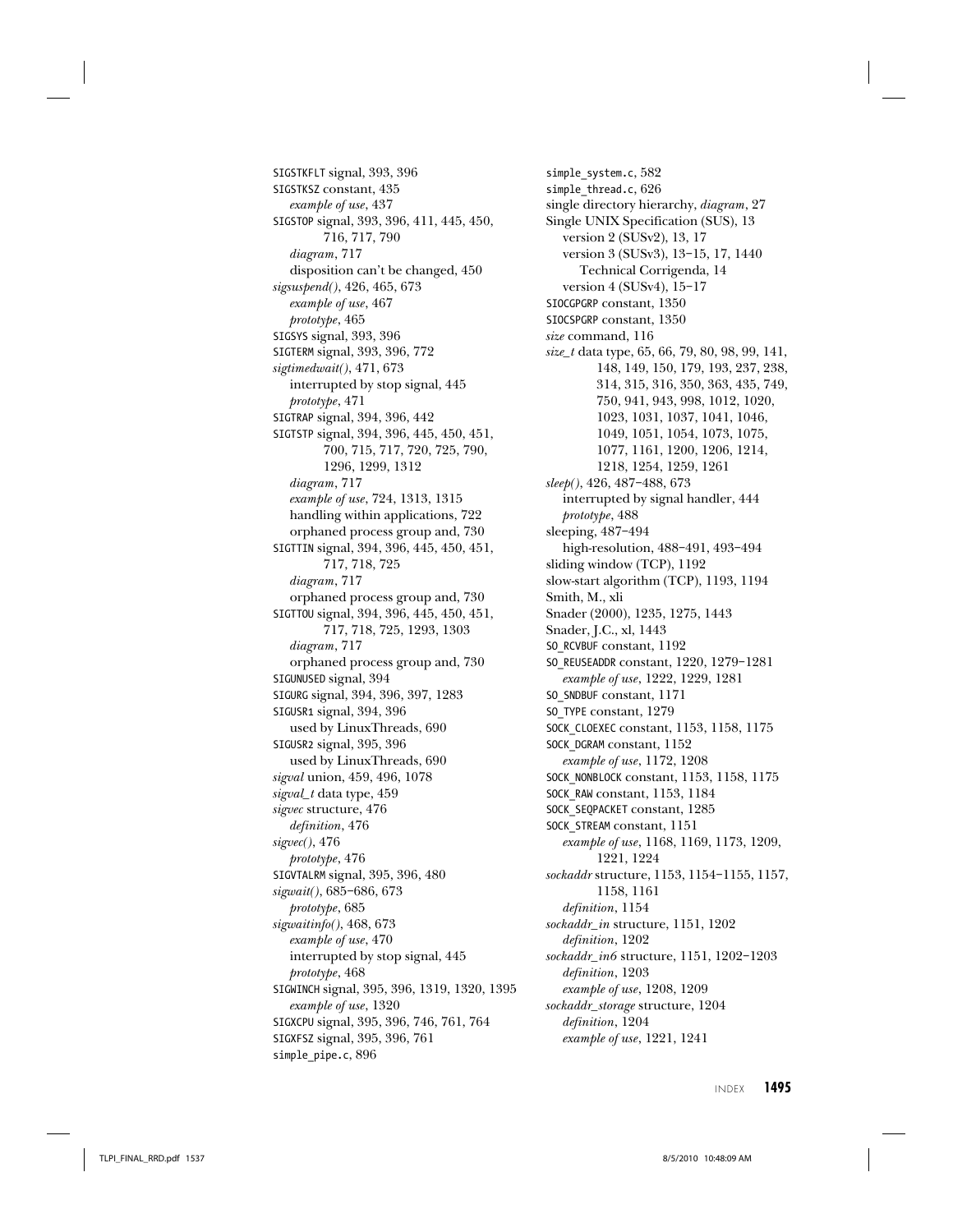sockaddr\_un structure, 1151, 1165–1166 definition, 1165 example of use, 1168, 1176 sockatmark(), 426 socket, 282, 392, 883, 1149–1163 abstract binding, 1175 accepting a connection, 1157 active, 1155 active close (TCP), 1272 address structure, 1154 asynchronous error, 1254, 1351, 1352 binding to an address, 1153 broadcasting, 800, 1282 connecting to peer, 1158 connection termination, 1159 connectionless, 1152 connection-oriented, 1152 creating, 1153 datagram, 1152, 1159–1162 sending and receiving, 1160 domain, 1150 half-close, 1256 identified by 4-tuple, 1280 Internet domain, 882, 886, 1150, 1197–1237 address structure, 1202–1204 maximum datagram size, 1190 I/O system calls, 1259–1260 listening for connections, 1156 local, 1152 multicasting, 800, 1282 options, 1278–1279 out-of-band data, 394, 1259, 1260, 1283, 1288, 1331, 1343 pair, 1174 partial reads and writes, 1254–1255 passing credentials via, 800, 801, 1284–1285 passing file descriptor via, 1284 passive, 1155 passive close (TCP), 1272 peer, 1152 pending connection, 1156 poll() on, 1343 port number. See port number raw, 800, 1184 receive buffer, 1276 diagram, 1190 remote, 1152 select() on, 1343 send buffer, 1276 diagram, 1190 sequenced-packet, 1285 stream, 1151, 1155–1159 I/O, 1159

type, 1151 UNIX domain, 882, 884, 886, 1150, 1165–1177 address structure, 1165–1167 maximum datagram size, 1171 socket permissions, 1174 socket(), 426, 801, 1150, 1152, 1153 diagram, 1156, 1160 example of use, 1166, 1169, 1172, 1173, 1208, 1209, 1221, 1224, 1228 prototype, 1153 RLIMIT\_NOFILE resource limit and, 762 socketcall(), 1152 socketpair(), 426, 1174–1175 prototype, 1175 socklen\_t data type, 65, 1153, 1154, 1157, 1158, 1161, 1218, 1231, 1263, 1278 socknames.c, 1265 soft link. See symbolic link soft realtime, 738 software clock, 205–206 SOL\_SOCKET constant, 1278 Solaris, 4 SOMAXCONN constant, 1157 soname, shared library, 840–843, 846–847 source code (of example programs), xli Spafford, G., 1439 sparse array, 1038 spawn, 514 Spec 1170, 13, 17 speed\_t data type, 65, 1292, 1316, 1317 splice(), 1262 Spraul, M., xxxix spurious readiness notification, 1330 spurious wake-up, 648 spwd structure, 161, 162 definition, 162 example of use, 164, 810 SS DISABLE constant,  $435$ SS\_ONSTACK constant, 435 ssh program, 1378  $size_t$  data type, 65, 66, 79, 80, 98, 99, 102, 315, 316, 350, 943, 1075, 1077, 1161, 1259, 1261 SSL (Secure Sockets Layer), 1190 stack, 31, 116, 121–122, 612, 764, 1051 diagram, 122 direction of growth, 121 resource limit on size of, 764 unwinding, 133 stack crashing, 792 stack frame, 116, 121–122, 133, 151 stack pointer, 121, 133, 150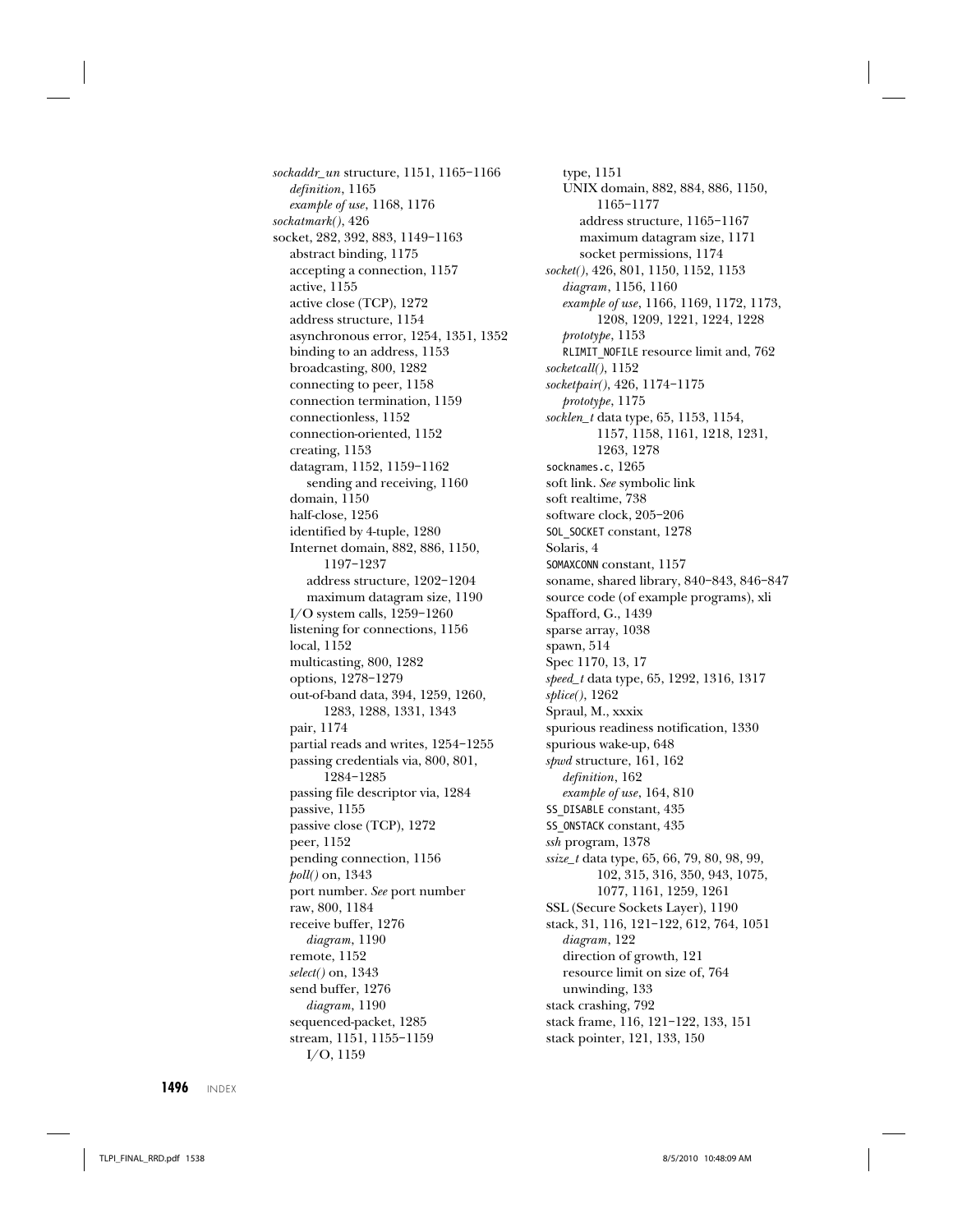stack\_t data type, 65, 434, 435 example of use, 436 Stallman, R.M., 5, 6, 11, 20, 1445 standard error, 30 standard input, 30 standard output, 30 START terminal special character, 1296, 1298, 1319 stat structure, 279, 280–283 definition, 280 example of use, 284 stat(), 106, 279–283, 325, 345, 426, 907, 1428 example of use, 285, 303 prototype, 279 stat64 structure, 105 stat64(), 105 statfs(), 277, 345 static (used to control symbol visibility), 867 static library, 35, 834–836 use in preference to a shared library, 856 static linking, 840 statically allocated variable, 116 function reentrancy and, 423 STATUS terminal special character, 1299 statvfs structure, 276–277 definition, 276 statvfs(), 276–277, 345 prototype, 276 stderr variable, 30, 70 STDERR\_FILENO constant, 70 stdin variable, 30, 70 STDIN\_FILENO constant, 70 stdio buffers, 237–239 diagram, 244 fork() and, 537–538 stdio library, 30 mixing use with I/O system calls, 248 stdout variable, 30, 70 STDOUT FILENO constant, 70 Steele, G.L., 1440 Stevens (1992), 1322, 1421, 1443, 1444 Stevens (1994), 1190, 1210, 1235, 1256, 1267, 1268, 1272, 1443 Stevens (1996), 1282, 1444 Stevens (1998), 1443 Stevens (1999), 20, 975, 1087, 1105, 1108, 1143, 1146, 1421, 1443 Stevens (2004), 1151, 1162, 1184, 1188, 1203, 1210, 1213, 1246, 1254, 1270, 1272, 1275, 1278, 1279, 1282, 1283, 1285, 1286, 1328, 1330, 1374, 1421, 1444

Stevens (2005), 20, 30, 222, 487, 527, 561, 731, 821, 1118, 1146, 1383, 1421, 1444 Stevens, D.L., 1438 Stevens, W.R., xl, 1194, 1421, 1443, 1444, 1445 Stewart (2001), 1286, 1444 Stewart, R.R., 1444 sticky permission bit, 294, 295, 300, 800 acting as restricted deletion flag, 300 user extended attributes and, 313 STICKY\_TIMEOUTS constant, 1334 stime(), 204, 801 diagram, 188 St. Laurent (2004), 6, 1443 St. Laurent, A.M., 1443 Stone (2000), 1190, 1444 Stone, J., 1444 stop signal, 450 STOP terminal special character, 1296, 1298, 1299, 1319 strace command, 394, 1401–1403 Strang (1986), 1290, 1444 Strang (1988), 1289, 1444 Strang, J., 1442, 1444 strcoll(), 202 Stream Control Transmission Protocol (SCTP), 1285, 1444 stream pipe, 890, 1175 STREAM\_MAX constant, 214, 215 STREAMS (System V), 86, 237, 1338 strerror(), 50, 657 prototype, 50 strerror.c, 664 strerror $r(r)$ , 658 strerror\_test.c, 665 strerror\_tls.c, 669 strerror\_tsd.c, 666 strftime(), 193, 194, 198, 203 diagram, 188 example of use, 195, 197, 199 prototype, 193 strip command, 834  $strlcby(), 793$ strncpy(), 793 Strongman, K., xl strptime(), 195–196 diagram, 188 example of use, 197 prototype, 195 strsignal(), 15, 406, 656 example of use, 409 prototype, 406 strtime.c, 197 strtok(), 657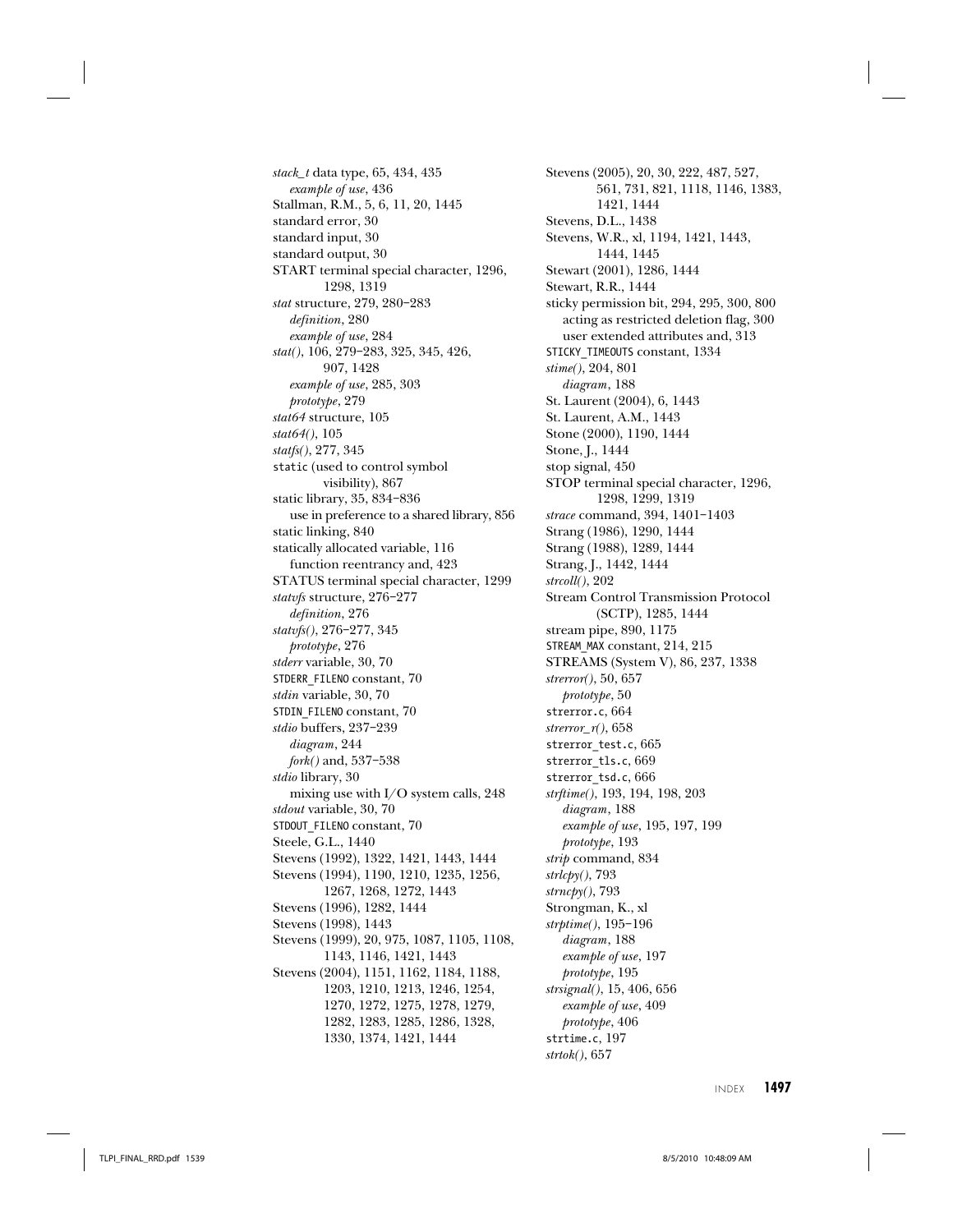$strtok_r(), 658$ strxfrm(), 202 stty command, 1294–1295 su command, 169 subnet, 1179 subnet broadcast address, 1187 subnet mask, 1187 diagram, 1187 subnetted address (IP), 1187, 1193 Suisted, R., xl Sun Microsystems, 4 SunOS, 4 superblock, 256 superuser, 26 supplementary group IDs, 33, 172, 178–180, 613 SUS. See Single UNIX Specification (SUS) suseconds\_t data type, 65, 186, 480, 1333 SUSP terminal special character, 1296, 1299, 1303, 1305 suspend character, 394, 1296, 1299 SV\_INTERRUPT constant (BSD), 476 SVID (System V Interface Definition), 17, 62 svmsg\_chqbytes.c, 949 svmsg\_create.c, 938 svmsg\_demo\_server.c, 930 svmsg\_file.h, 956 svmsg\_file\_client.c, 960 svmsg\_file\_server.c, 957 svmsg\_info.c, 952 svmsg\_ls.c, 953 svmsg\_receive.c, 945 svmsg\_rm.c, 947 svmsg\_send.c, 941 SVR4 (System V Release 4), 4, 17, 1440 svsem\_bad\_init.c, 976 svsem\_create.c, 984 svsem\_demo.c, 968 svsem\_good\_init.c, 977 svsem\_info.c, 993 svsem\_mon.c, 973 svsem op.c, 982 svsem rm.c, 985 svsem\_setall.c, 974 svshm\_attach.c, 1007 svshm\_create.c, 1007 svshm\_info.c, 1015 svshm mon.c, 1434 svshm\_rm.c,  $1007$ svshm\_xfr.h, 1002 svshm xfr reader.c, 1005 svshm xfr writer.c, 1003 swap area, 119, 254 swap space overcommitting, 1038–1040

swapcontext(), 442 swapoff(), 254, 345, 801 swapon(), 254, 345, 801 Sweet, M., 1322 Swift, J., 1198 Swigg, T., xxxix SWTCH terminal special character, 1300 symbol relocation, 837 symbol versioning, 870–872 symbolic link, 28, 77, 282, 342–344 changing ownership of, 292 creating, 342, 349 dangling, 28, 342, 349, 360 diagram, 343 following (dereferencing), 28 interpretation by system calls, 344 permissions and ownership, 344 reading contents of, 349 representation in file system, 342 symlink(), 286, 349, 426 prototype, 349 SYMLINK\_MAX constant, 350 symlinkat(), 365, 426 SYN control bit (TCP), 1267 SYN\_RECV state (TCP), 1269 SYN\_SENT state (TCP), 1269 sync(), 241, 242, 1032 prototype, 241 sync\_file\_range(), 241, 1027 synchronized I/O completion, 239 synchronized I/O data integrity completion, 240 synchronized I/O file integrity completion, 240 synchronous I/O, 241–243 SYN-flooding, 1185, 1441 sys\_siglist array, 406 sysconf(), 215–216, 425, 426 example of use, 216 prototype, 215 sysfs file system, 252, 1442 syslog logging facility, 775–782 syslog(), 776, 779–780 diagram, 775 example of use, 780, 1241, 1244, 1245, 1251 prototype, 779 syslog(2) system call, 776, 801 syslogd daemon, 776 diagram, 775 system call, 23, 43–46 diagram, 46 error handling, 48–50 interrupted by signal handler, 442–445 interrupted by stop signal plus SIGCONT, 445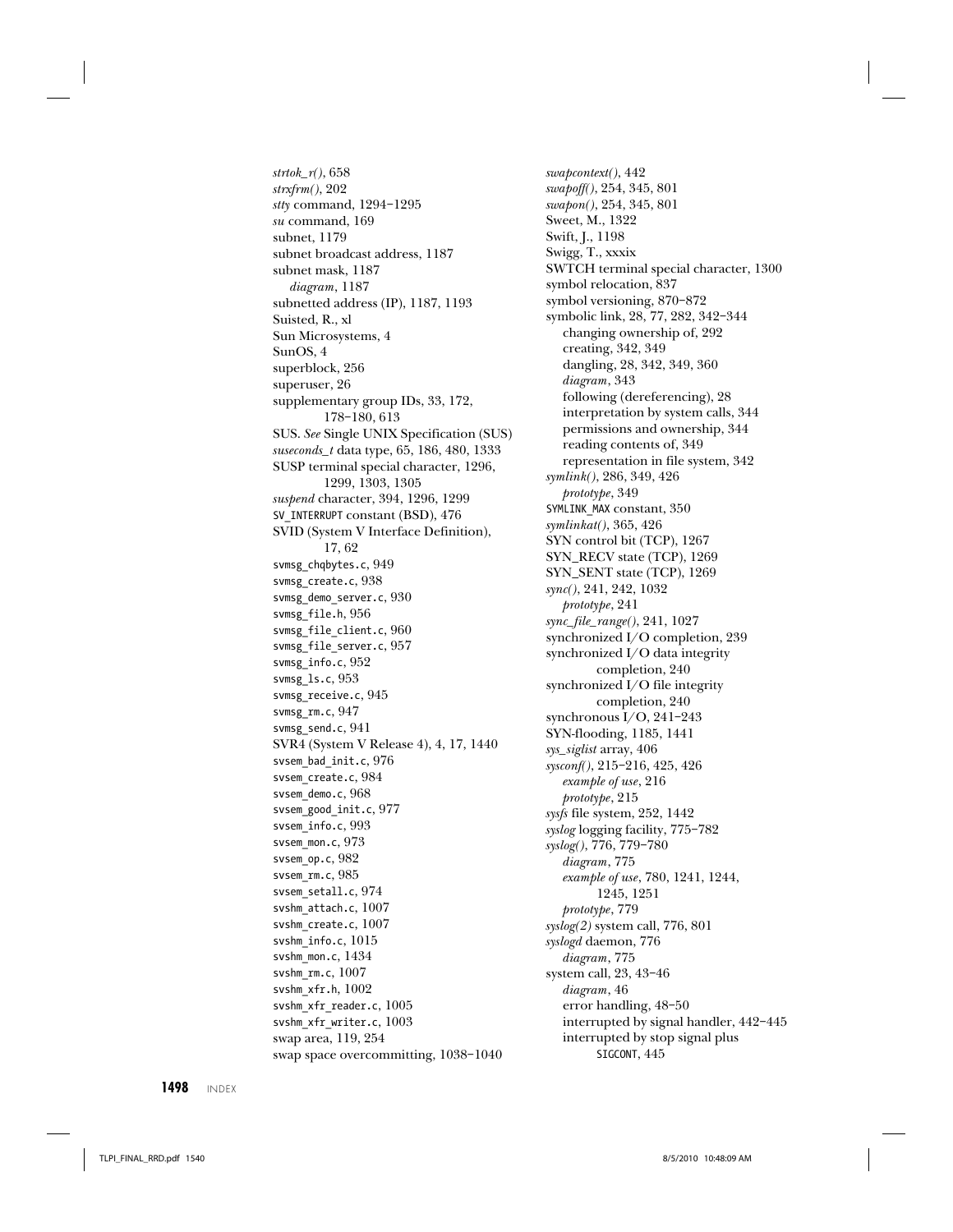restarting, 442–445 setting timeout on, 486–487 system clock, updating, 204–205 system CPU time, 40, 206 system data types, 63–66 casting in printf() calls, 66 system limits, SUSv3, 212–215 indeterminate limits, 219 retrieving, 215–217 file-related limits, 217–218 system options, SUSv3, 219–221 retrieving, 215–217 file-related options, 217–218 system programming, xxxi System V, 4 System V Interface Definition (SVID), 17, 62 System V IPC, 921–936 algorithm employed by get calls, 931–933 compared with POSIX IPC, 1061–1062 control operations, 924 design problems, 884 identifier, 923, 931 key, 64, 923, 925–927 limits, 935–936 object associated data structure, 927–929 diagram, 932 creating, 923–924 deleting, 924 listing, 934–935 permissions, 800, 927–929 persistence, 924 re-creating after server crash, 930 removing, 934 portability, 884, 1061 System V message queue, 882, 883, 886, 937–964 associated data structure, 948–950 compared with POSIX message queue,1086–1087 control operations, 947 creating, 938–940 deleting, 947 disadvantages, 961–962 limits, 950–951 messages, 940 receiving, 943–946 nonblocking, 943 sending, 940–942 nonblocking, 941 use in client-server applications, 953–961 System V Release 4 (SVR4), 4, 17, 1440

System V semaphore, 882, 886, 965–995 adjustment on process termination, 533 associated data structure, 972–973 compared with POSIX semaphore, 1103–1104 control operations, 969–972 creating, 969 deleting, 971 disadvantages, 993 initialization, 971, 974, 975–978 limits, 991–993 order of handling of multiple blocked operations, 986 performing operations on, 978–983 starvation, 986 undo value (semadj), 533, 607, 614, 619, 691, 693, 986–988, 991 System V shared memory, 614, 882, 886, 997–1016 associated data structure, 1012–1014 attaching, 999 compared with other shared memory APIs, 1115–1116 control operations, 1011–1012 creating, 998–999 deleting, 1011 detaching, 1000 on process termination, 533 limits, 1014–1015 location in process virtual memory, 1006–1009 locking into memory, 1012 storing pointers in, 1010 system(), 582–588, 656, 673 avoid in privileged programs, 788 code of implementation, 582–583, 586–587 diagram, 584 example of use, 581 implementation, 582–588 prototype, 579 system.c, 586 sysv\_signal(), 456 prototype, 456

#### **T**

t\_ prefix (in names of example programs), 100 t\_chown.c, 293 t clock nanosleep.c, 1429 t\_clone.c, 601 t\_dirbasename.c, 371 t\_execl.c, 571 t\_execle.c, 570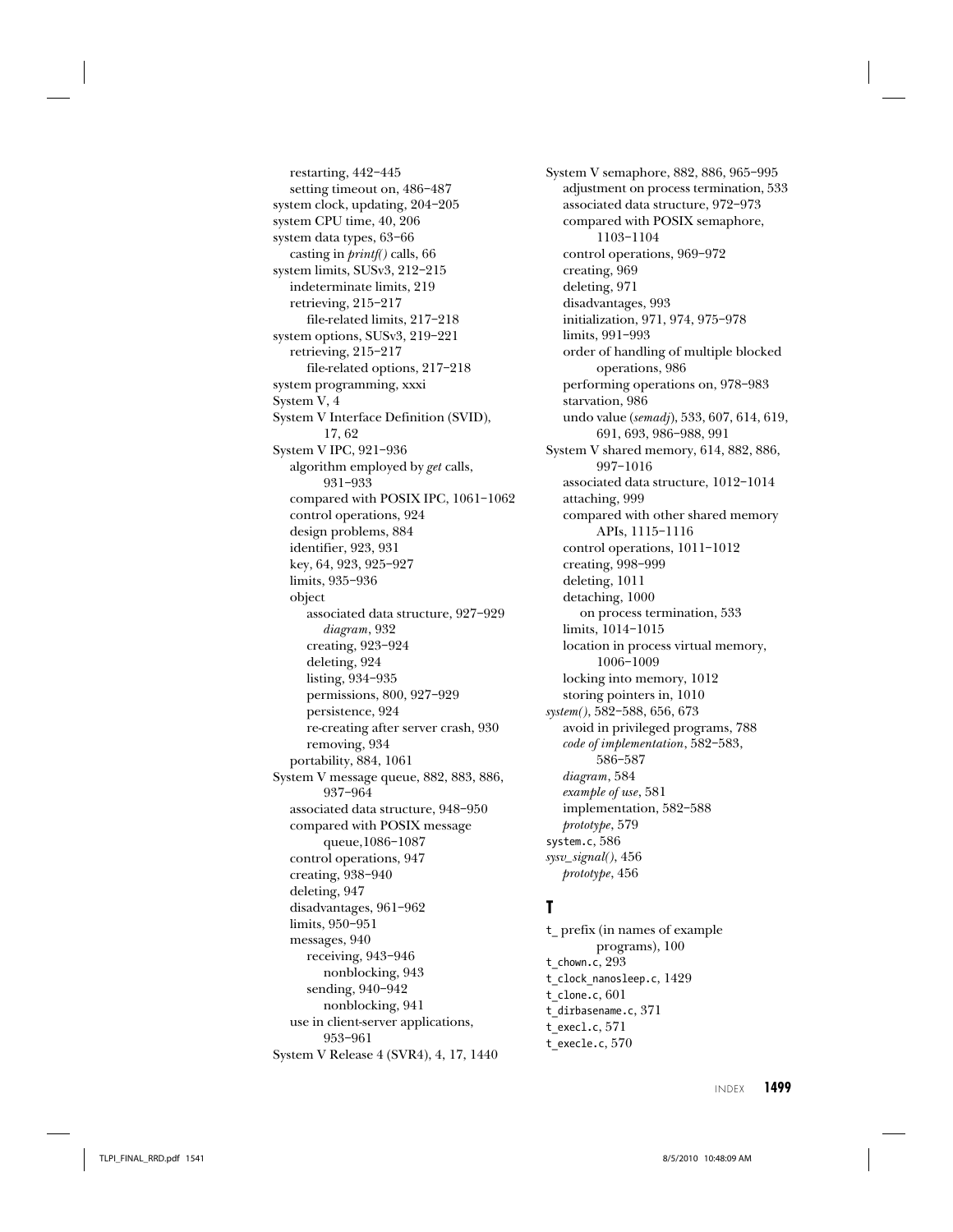t\_execlp.c, 570 t execve.c, 566 t\_flock.c, 1121 t\_fork.c, 517 t\_fpathconf.c, 218 t\_ftok.c, 1433 t\_gethostbyname.c, 1233 t getopt.c,  $1408$ t getservbyname.c, 1235 t\_kill.c, 405 t\_mmap.c, 1028 t\_mount.c, 268 t\_mprotect.c, 1046 t\_nanosleep.c, 490 t\_readv.c, 101 t\_sched\_getaffinity.c, 750 t\_sched\_setaffinity.c, 750 t\_select.c, 1334 t\_setpriority.c, 736 t\_setsid.c, 706 t\_sigaltstack.c, 436 t\_sigqueue.c, 459, 461 t\_sigsuspend.c, 466 t sigwaitinfo.c, 470 t\_stat.c, 284 t\_statfs.c, 277 t\_statvfs.c, 277 t\_sysconf.c, 216 t\_syslog.c, 1432 t\_system.c, 581 t umask.c,  $302$ t uname.c,  $230$ t\_unlink.c, 347 t\_utimes.c, 288 t\_vfork.c, 524 TAB0 constant, 1302 TAB1 constant, 1302 TAB2 constant, 1302 TAB3 constant, 1302, 1303 TABDLY constant, 1302, 1303 Tanenbaum (2002), 1235, 1444 Tanenbaum (2006), 24, 1422, 1444 Tanenbaum (2007), 24, 138, 278, 630, 1147, 1444 Tanenbaum, A.S., 6, 1444 TASK\_INTERRUPTIBLE process state, 451 TASK\_KILLABLE process state, 451 TASK\_UNINTERRUPTIBLE process state, 451 TASK\_UNMAPPED\_BASE constant, 1006 Taylor, I.L., 1444 tcdrain(), 426, 673, 718, 727, 1293, 1316–1317 prototype, 1318  $tcflag_t$  data type, 65, 1292

tcflow(), 426, 718, 727, 1293, 1316–1317 prototype, 1318 tcflush(), 426, 718, 727, 1293, 1316–1318 prototype, 1318 tcgetattr(), 426, 1291–1292 example of use, 1301, 1306, 1310, 1311, 1313, 1314, 1392 prototype, 1291 tcgetpgrp(), 426, 708–709 example of use, 713, 720 prototype, 708 tcgetsid(), 706 TCIFLUSH constant, 1318 TCIOFF constant, 1319 TCIOFLUSH constant, 1318 TCION constant, 1319 TCOFLUSH constant, 1318 TCOOFF constant, 1319 TCOON constant, 1319 TCP (Transmission Control Protocol), 1152, 1190–1193, 1194, 1266–1275, 1439 acknowledgements, 1191, 1267, 1268 diagram, 1268 checksum, 1267 connection establishment, 1191, 1270–1272 diagram, 1272 connection termination, 1272–1273 diagram, 1273 delayed ACK, 1191 diagram, 1181 endpoint, 1190 flow control, 1192 initial sequence number, 1192 options, 1268 receiving, 1191 retransmission, 1191, 1194 segment, 1191 format, 1266–1268 sending, 1191 sequence number, 1191, 1266, 1268 state machine, 1269 state transition diagram, 1271 three-way handshake, 1270 diagram, 1272 timeouts, 1191 vs. UDP, 1282–1283 urgent pointer, 1268, 1283 window size, 1192, 1267 TCP\_CORK constant, 1262 TCP\_NOPUSH constant, 1263 tcpd daemon, 1250 tcpdump command, 1276–1278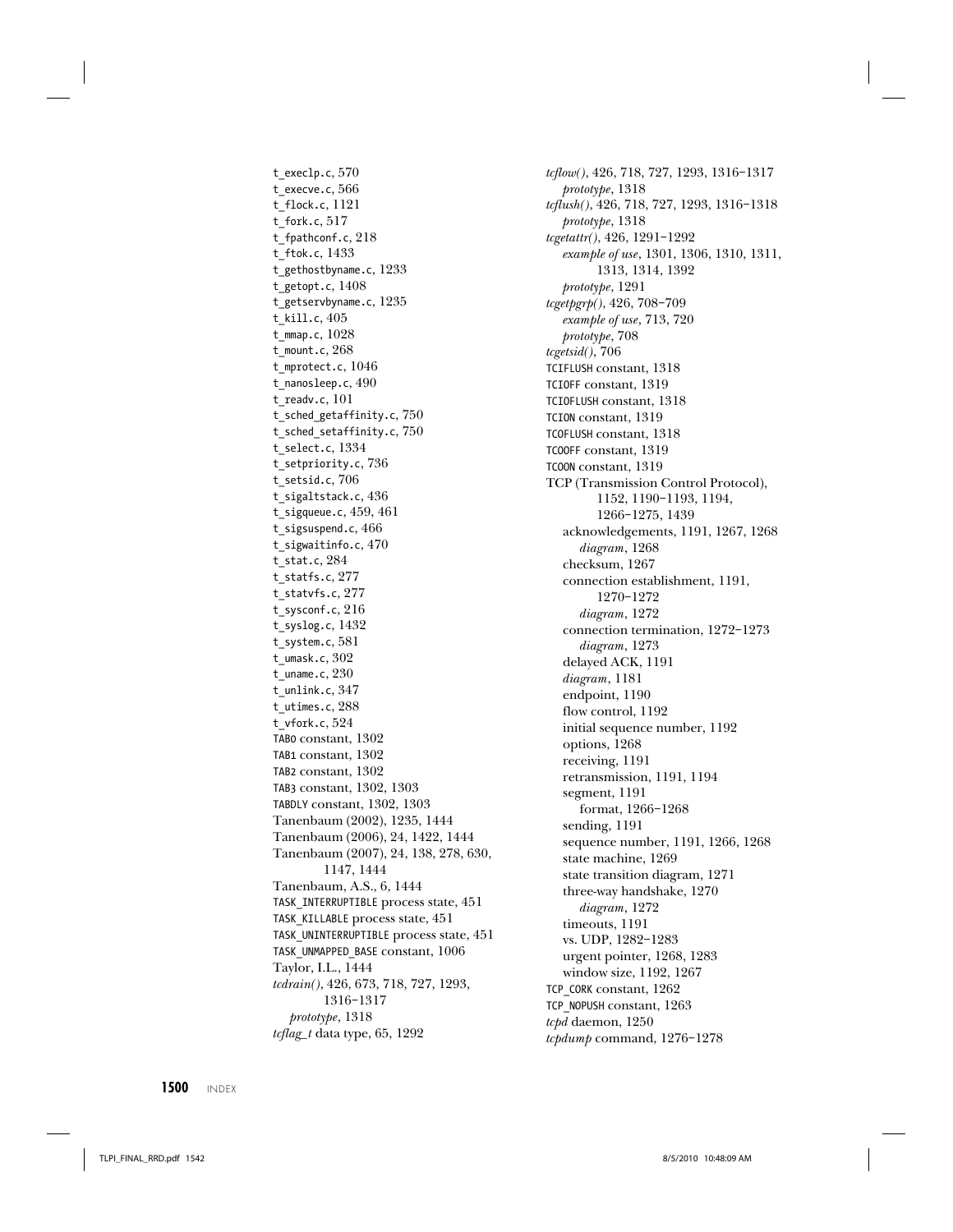TCP/IP, 1179–1195, 1438, 1440, 1441, 1443, 1444, 1445 TCSADRAIN constant, 1293 TCSAFLUSH constant, 1293 example of use, 1301, 1311, 1313, 1314, 1315 TCSANOW constant, 1293 example of use, 1306, 1387 tcsendbreak(), 426, 718, 727, 1293, 1316–1318 prototype, 1318 tcsetattr(), 426, 718, 727, 1291–1293 example of use, 1301, 1306, 1311, 1313, 1314, 1315, 1387, 1392 prototype, 1291 tcsetpgrp(), 426, 708–709, 718, 727 prototype, 708 tee command, 87, 908 tee(), 1262  $tell(), 82$  $telldir($ , 355 TEMP\_FAILURE\_RETRY macro, 443 tempnam(), 109 temporary file, 108–109 termcap database, 1289, 1444 terminal, 392, 1289–1323 background process group. See background process group canonical mode, terminal I/O, 1290, 1305, 1307 disabling echoing of input, 1306 disconnect, 709 flags, 1301–1306 flow control, 1299 foreground process group. See foreground process group generating BREAK condition, 1318 identification, 1321 input queue, 1291 flushing, 1318 line control, 1317–1319 line speed, 1316–1317 noncanonical mode, terminal I/O, 1290, 1307–1309 obtaining device name associated with file descriptor, 1321 output queue, 1291 flushing, 1318 poll() on, 1342 resuming output, 1296, 1319 retrieving and modifying attributes, 1291–1293 select() on, 1342 special character, 64, 1296–1301

stopping output, 1296, 1319 window size, 395, 1319–1321 termination signal, 599, 605 termination status, process, 32, 513, 531, 545 terminfo database, 1289, 1444 termios structure, 1291, 1292, 1296, 1301–1306, 1316 definition, 1292 example of use, 1293, 1301, 1306, 1310–1311, 1313 test become daemon.c, 771 test\_tty\_functions.c, 1313 text segment, 115, 118, 612, 1019, 1024 sharing between processes, 116, 521 TFD\_CLOEXEC constant, 508 TFD\_NONBLOCK constant, 508 TFD\_TIMER\_ABSTIME constant, 508 TGID (thread group ID), 604 tgkill(), 441, 684 Thomas, M., 1194 Thompson, K.L., 2, 4, 1443 Thomson, J., 1194 thread, 38, 225, 617–697 attributes, 623, 628 canceling. See thread cancellation compared to process, 629 creating, 609, 622–623, 626–627 dealing with asynchronous signals, 685 detached, 627, 628 exec() and, 673, 686 exit() and, 687 fork() and, 673, 686 ID. See thread ID implementation models, 687–689 interactions with signals, 682–683 joinable, 627 joining, 625–627 Linux implementation, 689–699 maximum number of, 682, 763 memory layout, diagram, 618 one-time initialization, 658–659 return value, 623, 625 sending a signal to, 684 signal mask, 683, 684 stack, 681–682 termination, 623–624 thread cancellation, 671–680 asynchronous cancelability, 680 cancelability state, 672 cancelability type, 672 cancellation point, 673–674 cleanup handler, 676–679 sending cancellation request, 671 testing for, 675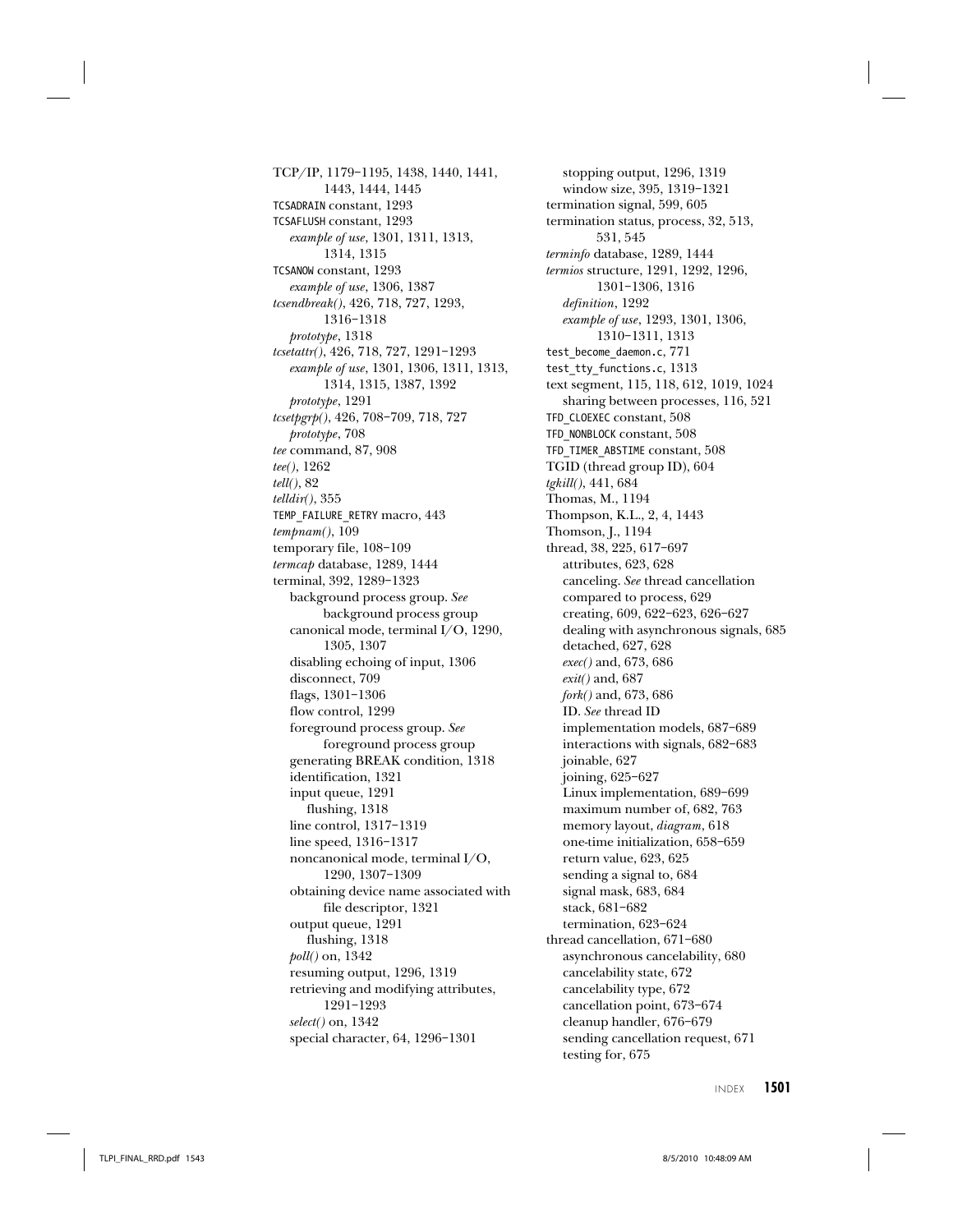thread group, 225, 604, 610 diagram, 605 thread group ID, 604 thread group leader, 605 diagram, 605 thread ID (kernel), 605 thread ID (Pthreads), 623, 624 comparing IDs, 624 thread of execution, 422 thread cancel.c, 674 thread cleanup.c, 678 thread\_incr.c, 632 thread\_incr\_mutex.c, 636 thread\_incr\_psem.c, 1101 thread\_multijoin.c, 649 thread-local storage, 668–669 thread-safe function, 655 thread-specific data, 659–668 implementation, 662–663 three-way handshake, TCP, 1270 diagram, 1272 TID (thread ID, kernel), 605 Tilk, K., xl time command, 206 time slice, 733 TIME terminal setting, 1307 time(), 187, 426 diagram, 188 example of use, 192 prototype, 187 time\_t data type, 65, 186, 187, 188, 189, 190, 280, 283, 287, 290, 471, 480, 488, 498, 747, 830, 948, 972, 1012, 1333 converting to and from broken-down time, 189–190 converting to printable form, 188–189 TIME\_WAIT state (TCP), 1269, 1274–1275 assassination, 1275 timed read.c, 486 timeout on blocking system call, 486–487 timer high-resolution, 485 POSIX. See POSIX timer profiling, 392, 480 real, 390, 480 virtual, 395, 480 timer overrun, 495, 503–504, 505 TIMER\_ABSTIME constant, 494, 498 timer\_create(), 495–497 example of use, 501, 507 prototype, 495 timer\_delete(), 495, 499 prototype, 499

timer\_getoverrun(), 426 example of use, 501, 506 prototype, 504 timer\_gettime(), 426, 499 prototype, 499 timer\_settime(), 426, 495, 498–499 example of use, 501, 507 prototype, 498 timer\_t data type, 65, 494, 496, 498, 499, 504 timerfd timers, 507–511, 615 timerfd\_create(), 508 example of use, 511 prototype, 508 timerfd\_gettime(), 509 prototype, 509 timerfd\_settime(), 508–509 example of use, 511 prototype, 508 times(), 206–207, 210, 426, 560, 619, 691, 694, 755 example of use, 209 prototype, 206 timespec structure, 289, 290, 471, 488, 491, 492, 493, 498, 645, 747, 980, 1077, 1096, 1369 definition, 290, 471, 488, 498, 747 example of use, 290, 490 timeval structure, 186, 188, 204, 205, 288, 289, 480, 754, 819, 1331, 1333 definition, 186, 480, 1333 timezone, 197–200 specifying to a program, 198–200 timezone structure, 186, 187, 204 timezone variable, 198 TIOCCONS constant, 801 TIOCGPGRP constant, 709 TIOCGSID constant, 706 TIOCGWINSZ constant, 1319, 1392, 1395 example of use, 1320 TIOCNOTTY constant, 692, 707 TIOCPKT constant, 1389 TIOCSCTTY constant, 707, 1385 example of use, 1387 TIOCSPGRP constant, 709 TIOCSWINSZ constant, 1320, 1395 example of use, 1387 tkill(), 441 TLI (Transport Layer Interface), 16 tlpi hdr.h, 51 tm structure, 188, 189, 190, 191, 193, 195, 196 definition, 189 example of use, 192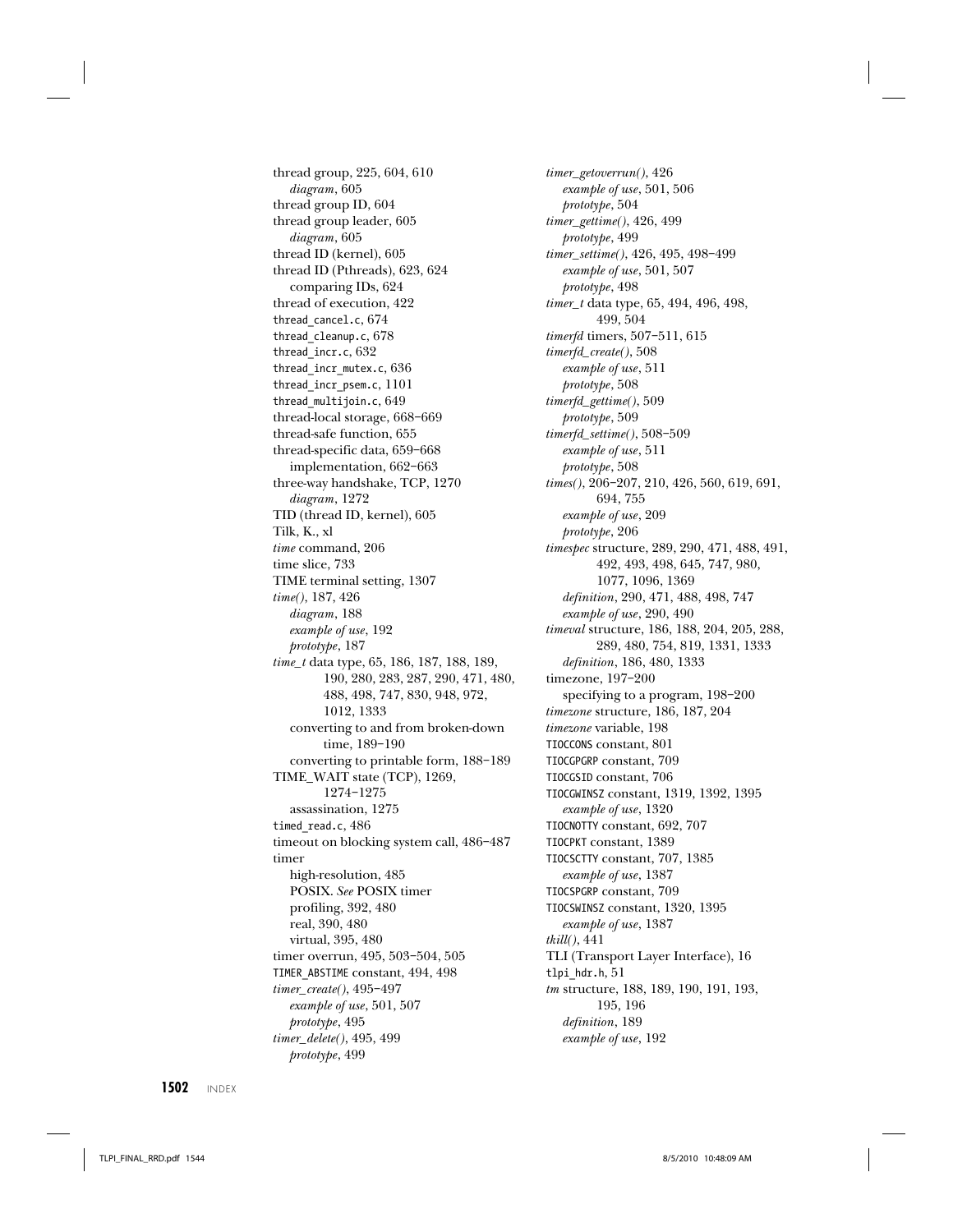tmpfile(), 109, 346 prototype, 109 tmpfs file system, 274–275, 1009, 1090, 1108 tmpnam(), 109, 656 tms structure, 206–207 definition, 206 Todino-Gonguet, G., 1442 top-level domain, 1212 Törring, J.T., xxxix Torvalds (2001), 20, 1444 Torvalds, L.B., 2, 6, 18, 20, 1444 TOSTOP constant, 394, 716, 718, 1303, 1379 translation look-aside buffer, 527, 999, 1027 Transmission Control Protocol. See TCP transport layer, 1188–1193 diagram, 1181 Transport Layer Interface (TLI), 16 TRAP\_BRANCH constant, 442 TRAP\_BRKPT constant, 442 TRAP\_HWBKPT constant, 442 TRAP\_TRACE constant, 442 Troan, E.W., 1440 Tromey, T., 1444 Tru64 UNIX, 5 TRUE constant, 51 truncate(), 103, 286, 345, 395, 1139, 1142 prototype, 103 RLIMIT\_FSIZE resource limit and, 761 truncate64(), 105 Tsafrir (2008), 786, 787, 795, 1444 Tsafrir, D., 1444 tty, 1289 tty command, 1321 tty group, 169 tty\_functions.c, 1310 ttyname(), 657, 1321 example of use, 829 prototype, 1321 ttyname.c, 1436 ttyname\_r(), 658, 1321 ttySetCbreak(), 1310 code of implementation, 1310–1311 example of use, 1314, 1349 ttySetRaw(), 1310 code of implementation, 1311 example of use, 1315, 1393 tuple (identifying a socket), 1280 Tweedie, S., xxxix TZ environment variable, 198 TZDIR environment variable, 198 tzfile file format, 198 tzname variable, 198

#### **U**

 $u\_int16_t$  data type, 593, 598  $u\_int32_t$  data type, 593, 598 uClibc, 47 ucontext\_t data type, 442 ud\_ucase.h, 1171 ud\_ucase\_cl.c, 1173 ud\_ucase\_sv.c, 1172 udev (user-space device file system daemon), 252, 1441 UDP (User Datagram Protocol), 1152, 1189–1190, 1194 checksum, 1189 datagram size, 1190 diagram, 1181 vs. TCP, 1282–1283 UDP\_CORK constant, 1260 ugid functions.c, 159 UID (user ID), 26, 153 uid\_t data type, 65, 157, 173, 174, 175, 177, 178, 280, 292, 330, 438, 927 uint8\_t data type, 1202, 1203  $uint16_t$  data type, 1199 uint32\_t data type, 377, 378, 379, 472, 1199, 1203, 1204, 1357 uintmax\_t data type, 66 ulimit command, 448, 755 Ultrix, 4 umask(), 301, 309, 426, 604. See also process, umask example of use, 302 prototype, 301 UML (User-Mode Linux), 789 umount command, 169, 263 umount(), 269–270, 607, 801 prototype, 269 UMOUNT\_NOFOLLOW constant, 270 umount2(), 270 prototype, 270 uname(), 229, 426 example of use, 230 prototype, 229 unbuffer.c, 1436 undo value, System V semaphore (semadj), 533, 607, 614, 619, 691, 693, 986–988, 991 uninitialized data segment, 116, 117, 118 uninterruptible sleep state, 451 universality of I/O, 29, 72 UNIX, 1, 1437, 1441, 1444 editions, 3 history, 2–5, 1442, 1443 standards, 10–19 UNIX 03, 14, 17

INDEX **1503**

tzset(), 198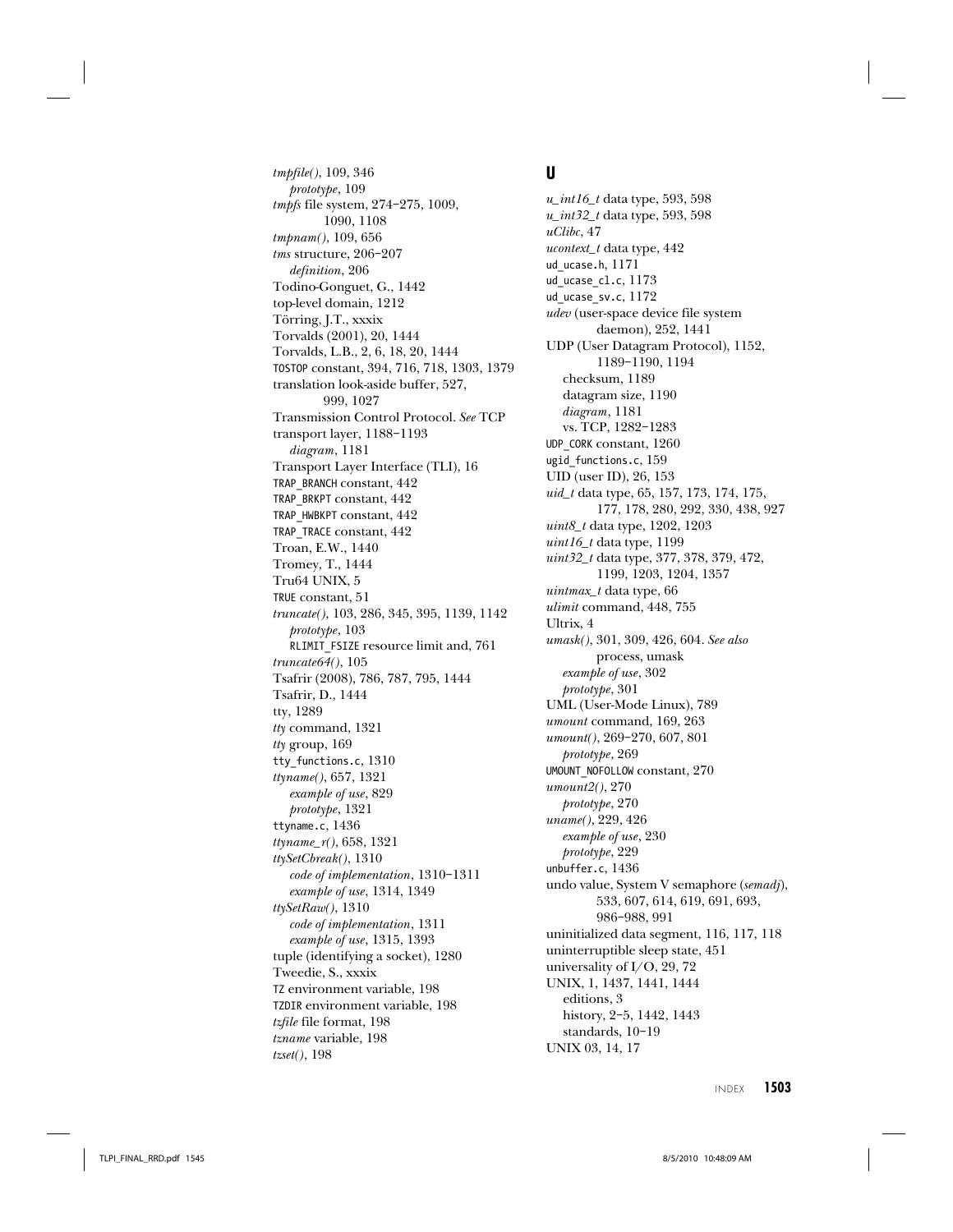UNIX 95, 13, 17 UNIX 98, 13, 17 UNIX International, 13 UNIX System Laboratories, 8 unix\_sockets.c, 1435 unix\_sockets.h, 1435 unlink(), 109, 286, 300, 345, 346, 426, 800, 1145, 1146 example of use, 347 prototype, 346 unlinkat(), 365, 426 unlockpt(), 1380, 1382 example of use, 1384 prototype, 1382 unnamed semaphore. See POSIX semaphore, unnamed unprivileged process, 33 UNSAFE comment inside signal handler, 428 unset shell command, 125 unsetenv C shell command, 125 unsetenv(), 129, 657, 1426 example of use, 131 prototype, 129 unshare(), 603, 801 unspecified (in standard description), 15 updwtmpx(), 827 example of use, 829 prototype, 827 URG control bit, TCP, 1267, 1283 urgent data (socket), 394, 396, 1267, 1268, 1283, 1439 urgent mode (TCP), 1283 us\_abstract\_bind.c, 1176 us\_xfr.h, 1167 us\_xfr\_cl.c, 1169 us\_xfr\_sv.c, 1168 us\_xfr\_v2\_cl.c, 1435 us\_xfr\_v2\_sv.c, 1435 usageErr(), 53–54 code of implementation, 56 prototype, 54 usageError(), 54 uselib(), 345 user authentication, 162–166 user CPU time, 40, 206 User Datagram Protocol. See UDP user ID, 26, 153 user mode, 23, 44 user space, 23 user stack, 122 USER\_HZ constant, 207 USER\_PROCESS constant, 820, 821, 822, 825

userIdFromName(), 159 code of implementation, 159–160 User-Mode Linux (UML), 789 username, 154 userNameFromId(), 159 code of implementation, 159 user-uninitialized data segment, 116 USL (UNIX System Laboratories), 8 usleep(), 673, 674 UT\_HOSTSIZE constant, 830 UT\_NAMESIZE constant, 830 utimbuf structure, 287 definition, 287 example of use, 288 utime(), 285, 286, 287–288, 345, 426, 800 prototype, 287 UTIME\_NOW constant, 290 UTIME\_OMIT constant, 290 utimensat(), 15, 286, 289–290, 365, 426 prototype, 289 utimes(), 286, 345, 288, 426 prototype, 288 utmp file, 817 example of use, 828 retrieving information from, 821 updating, 825 UTMP\_FILE constant, 818 utmpx structure, 819–820, 822, 825, 826, 827 definition, 819 example of use, 824, 829 utmpx\_login.c, 828 utmpxname(), 823 example of use, 824 prototype, 823 utsname structure, 229 definition, 229 example of use, 230

## **V**

Vahalia (1996), 24, 138, 250, 278, 342, 630, 919, 1044, 1422, 1444 Vahalia, U., 1444 van der Linden (1994), xxxii, 1444 van der Linden, P., 1444 vanilla kernel, 234 Vargas, B.L., xxxix, xli Vargas, C.E.K., xli variadic function, 1413 Vaughan (2000), 857, 1444 Vaughan, G.V., 1444 VDISCARD constant, 1296 VEOF constant, 1296, 1309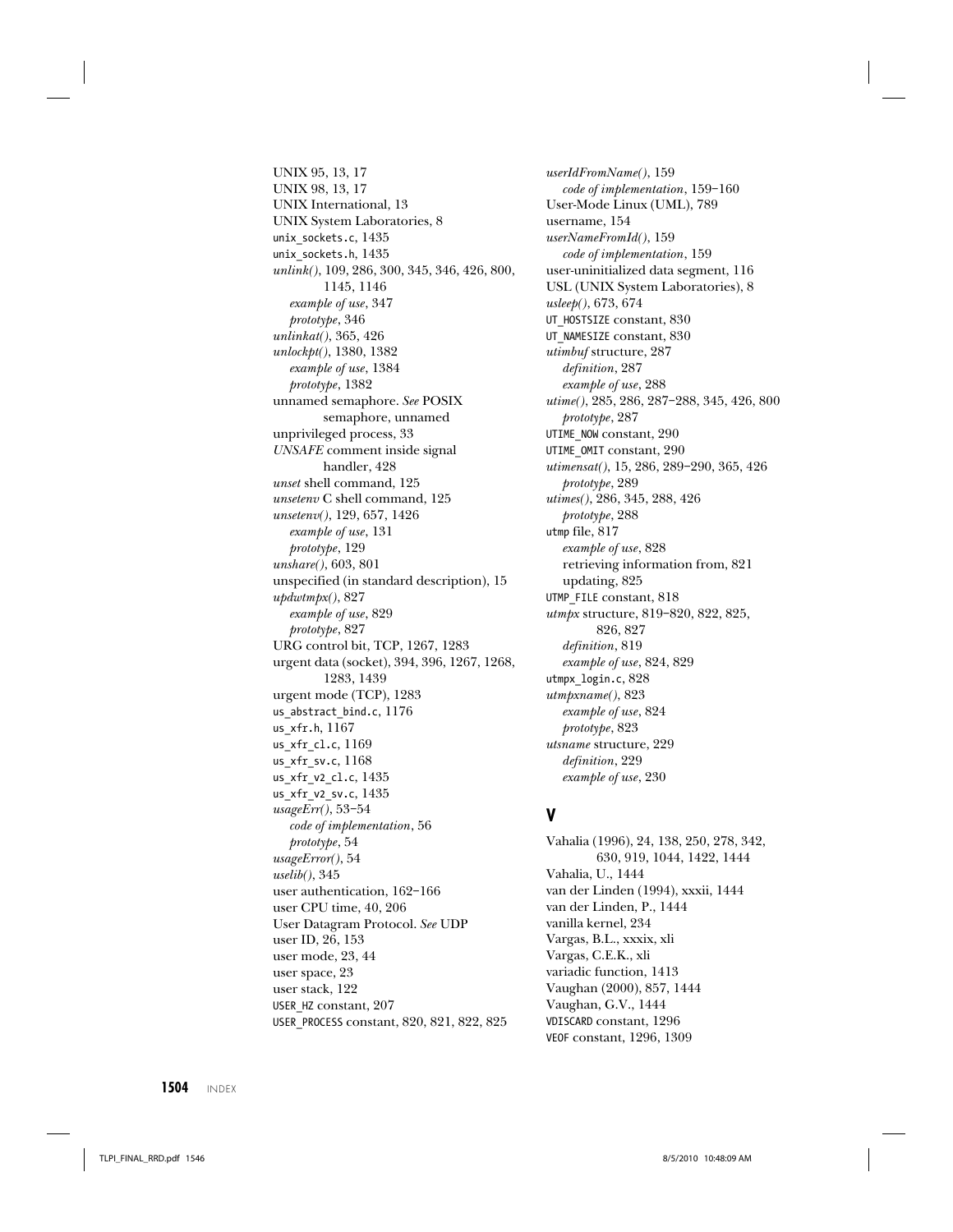VEOL constant, 1296, 1309 VEOL2 constant, 1296 VERASE constant, 1296 version script (ld), 868-872 vfork(), 16, 523–525, 530, 609 example of use, 524 prototype, 523 RLIMIT\_NPROC resource limit and, 763 scheduling of parent and child after, 523 speed, 610 vfork\_fd\_test.c, 1430 VFS (virtual file system), 259 diagram, 259 vhangup(), 801 Viega (2002), 795, 1445 Viega, J., 1445 view\_lastlog.c, 831 view\_symlink.c, 369 VINTR constant, 1296 Viro (2006), 267, 1445 Viro, A., 1445 virtual address space, 120 diagram, 120 virtual device, 252 virtual file switch, 259 virtual file system (VFS), 259 diagram, 259 virtual memory resource limit on, 760 unified, 1032 virtual memory management, 22, 118–121, 1440 virtual server, 789 virtual time, 206 virtualization, 608, 789 VKILL constant, 1296 VLNEXT constant, 1296 VMIN constant, 1307, 1309 example of use, 1311 vmsplice(), 1262 volatile variables, 137 VQUIT constant, 1296 VREPRINT constant, 1296 VSTART constant, 1296 VSTOP constant, 1296 VSUSP constant, 1296 vsyslog(), 777 VT0 constant, 1302 VT1 constant, 1302 VTDLY constant, 1302 VTIME constant, 1307, 1309 example of use, 1311 VWERASE constant, 1296

## **W**

W\_OK constant, 299 Wagner, D., 1438, 1444 wait morphing, 647 wait status, 545–547, 580 wait(), 32, 426, 514, 541–542, 673, 690 diagram, 515 example of use, 543, 901 interrupted by signal handler, 443 prototype, 542 wait3(), 552–553, 609, 754 interrupted by signal handler, 443 prototype, 552 wait4(), 552–553, 609, 754 interrupted by signal handler, 443 prototype, 552 waitid(), 550–552, 610, 673 interrupted by signal handler, 443 prototype, 550 waitpid(), 426, 544–545, 609, 673 example of use, 549, 583, 587, 602 interrupted by signal handler, 443 prototype, 544 wall clock time, 185 wall command, 169 Wallach, D.S., 1438 watch descriptor (inotify), 376, 377 Watson (2000), 798, 1445 Watson, R.N.M., 1445 WCONTINUED constant, 544, 545, 550 WCOREDUMP(), 546 example of use, 547 wcrtomb(), 656 wcsrtombs(), 656 wcstombs(), 657 wctomb(), 657 weakly specified (in standard description), 15 Weinberger, P.J., 1437 well-known address, 909 WERASE terminal special character, 1296, 1299, 1305, 1307 WEXITED constant, 550 WEXITSTATUS(), 546 example of use, 547 Wheeler, D., 795, 857 who command, 817 WIFCONTINUED(), 546 example of use, 547 WIFEXITED(), 546 example of use, 547 WIFSIGNALED(), 546 example of use, 547